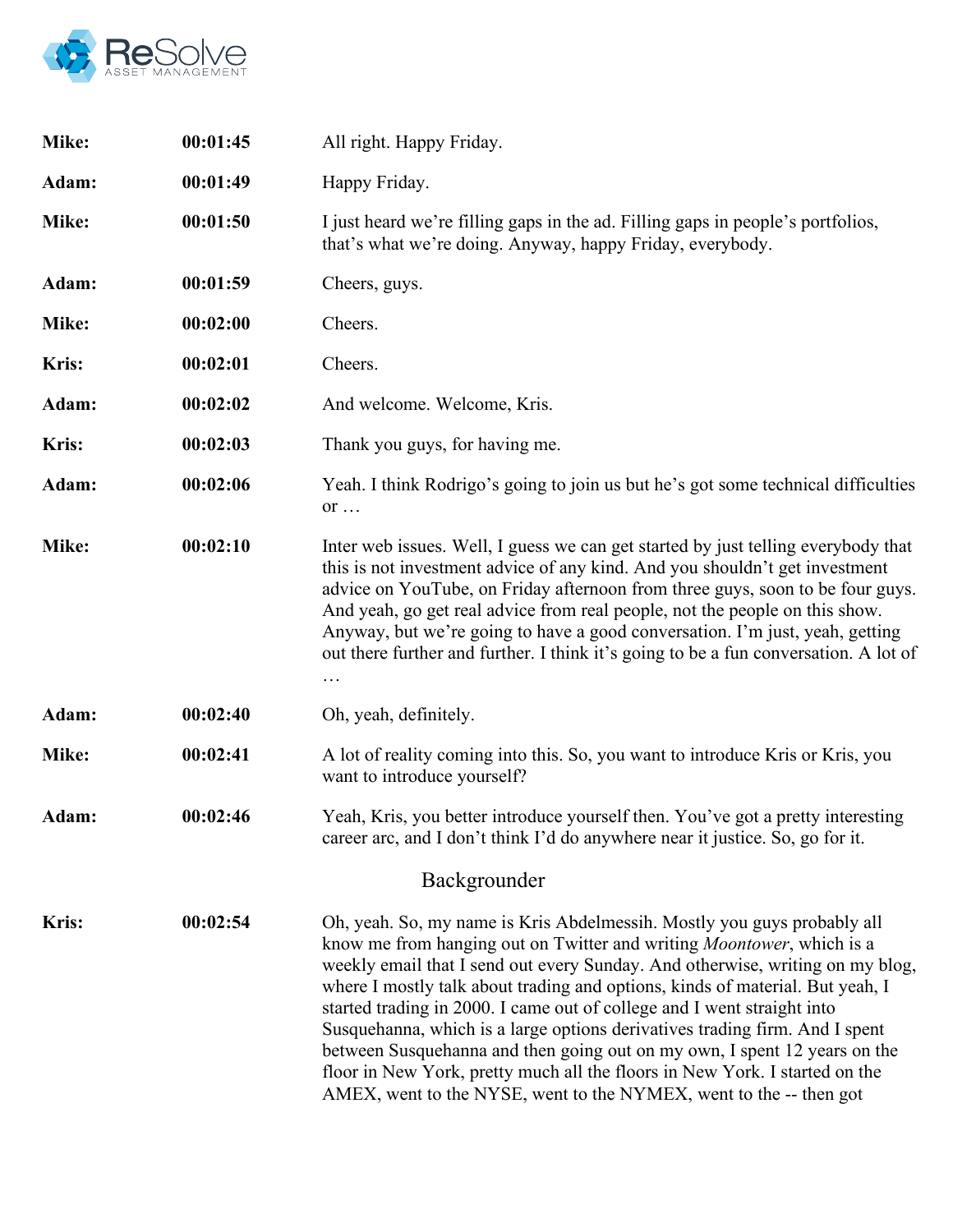

memberships. While I was on the NYMEX, I was in that building and I'd gotten memberships on the ICE, I got one of the NY-- sorry, the COMEX. And the ICE was the NYBOT before that, kind of over there.

And then after 12 years of being in New York and being on the floor, I moved to San Francisco where I joined a hedge fund where I built their commodity derivatives platform. And that was -- spent nine years there. I left the business or I left trading a year ago. And right now I'm just kind of hanging out, which is why do you see me on Twitter more often and I have extra free time and all that. And so that's kind of who I am. And yeah, basically did one thing for my entire career, I traded options. So, I was telling Adam and Mike before this, the reason I even went online, went to Twitter and all that was to learn. I didn't know anything about investing. And I probably popped on Twitter about sort of lurking, probably six years ago or so or five years ago, and I really didn't know anything about investing.

I only knew a very narrow thing, which was trading options which was basically a game, the way I kind of saw it and didn't really do a great job of linking it back to thinking about investing in general. And then as I started learning, from all people, like people like yourselves, all these awesome people on Twitter that are full of knowledge, I started listening to podcasts, and then started connecting dots. And that was what kind of got me into writing. And then once I started writing, I realized, oh, people thought this was a different perspective. So, it seemed useful, so I kept doing it.

**Adam: 00:05:41** Yeah, it's jarring to hear you say that you spent, was it, going on 18 years or so, 16 years or so trading options and derivatives. And then you went to Twitter to learn about investing. That's a jarring thing to hear. And obviously, you were successful enough to be able to press pause on that career trajectory, and take a step back and kind of quasi retire and take stock and figure out what you want to do next, and do some thinking, do some writing. So, maybe, what do you mean by I spent 16 years in markets. And then I stopped and went to Twitter to learn about investing. People would be curious to hear about that.

Knowing Nothing About Investing

**Kris: 00:06:29** Oh, my God. It's super embarrassing, actually. So, other than, like, my only exposure to stocks for most of the last 20 years was I had put, or at least until I started learning about investing, was I would, whatever was in my 401K. So, I would max my 401K, and SIG would give us a match and all that. And I would just plow that all into the stock market. But otherwise, in my mind, I graduated in 2000, and started right into trading. And I also said let me buy a place. That seemed like what you're supposed to do with money. So, I bought an apartment that was the first thing I did. First of all, I didn't really think -- I never thought about investing, because it wasn't a pressing problem, because I know, I want to buy a place. So…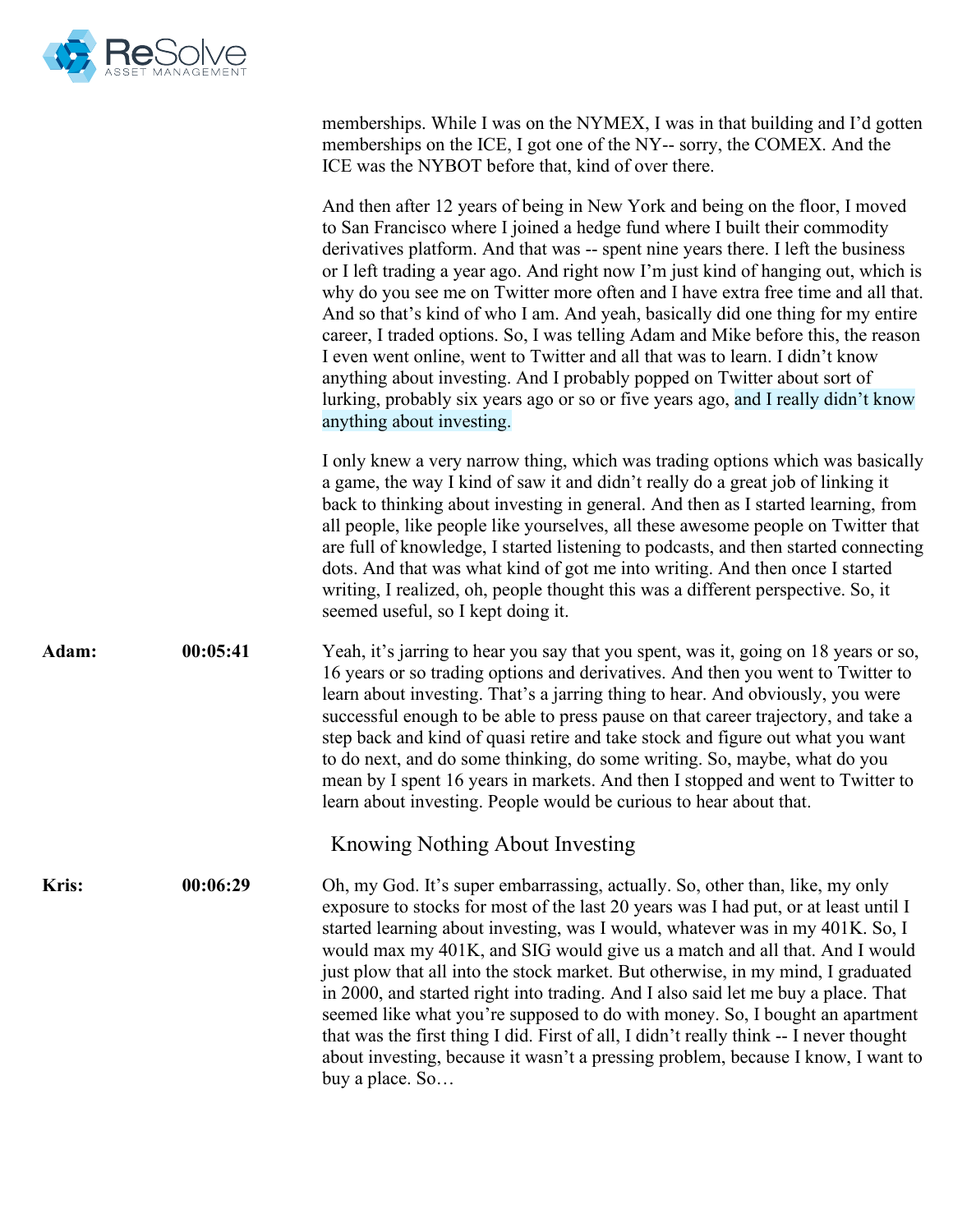

| Adam: | 00:07:23 | So, I want to press pause here because it's this difference between trading and<br>investing. So, maybe what needs to happen here is you need to define what you<br>mean by investing, right? Because investing can take so many different forms.<br>And yes, 12 different people who act in markets  how is it that you spent 16<br>years trading, but that's not what you've described as investing? So, what is<br>investing?                                                                                                                                                                                                                                                                                                                                                                                                                                                                                                                                                                          |
|-------|----------|-----------------------------------------------------------------------------------------------------------------------------------------------------------------------------------------------------------------------------------------------------------------------------------------------------------------------------------------------------------------------------------------------------------------------------------------------------------------------------------------------------------------------------------------------------------------------------------------------------------------------------------------------------------------------------------------------------------------------------------------------------------------------------------------------------------------------------------------------------------------------------------------------------------------------------------------------------------------------------------------------------------|
| Kris: | 00:07:49 | Yeah. So, investing in my mind is called -- it's this thing that happens once you<br>have savings, or that's like, first of all, that's how I think of it. Kind of now is,<br>investing is I have this corpus of money, I want it to grow. And your time<br>horizon is basically longer. Trading to me is this transactional game. It's like<br>everything I traded had an expiration. So, it has got an endpoint. It's almost like,<br>if all you did was invest in catalyst driven stuff, that's what trading sort of is.<br>It's just I'm going to -- I know that there's an endpoint to this, there's going to<br>be some convergence to this. The entire concept of a PE that could get really<br>large or something that can like -- something that would diverge a bunch from<br>intrinsic value, it's like in options, we're going to find out what the value of this<br>thing is going to expire, there's going to be a realized vol, and we're going to<br>know the outcome.                    |
|       |          | And with a future, it's the same thing. Like, a future cannot just trade wherever<br>it wants to. Eventually, it has to converge with the spot market, which is a<br>physical market where people are making actual decisions about, am I actually<br>willing to buy this barrel of oil and I got to use this barrel of oil and how much<br>can I -- when I go to refine it, how much could I sell it for? There's real<br>economic decisions that have to happen there and there's expirations. So, when<br>I think of trading, it's shorter term in nature, more transactional, it's<br>everything's a catalyst. Whereas investing, investing is almost in my mind now<br>like, re -- I almost think it sounds stupid, but reinvesting is probably the better<br>word for it, because something could be cheap. But what's opaque to you when<br>you go to buy it is what really matters is the internal rate of return on their<br>projects and how they can deploy capital, is that going to be true? |
|       |          | So, sometimes when I think of -- today, if I think of a stock, hey, that stock<br>looks cheap, I would actually might flip that in my head and be like, actually,<br>that's an implied low forward rate of return on capital. That's all it is. Like, a<br>stock that looks cheap, is one that has an implied low return in the future. So, in<br>investing, you really can, the future is like a big part of that payment. I guess, if<br>you were to do a discounted cash flow, it's like, what -- those balloon payments<br>at the end or whatever that value is, at the end, carries a ton of weight in that<br>computation. So, it's a completely long-term sort of thinking, and I didn't think<br>like that. I just think of everything as a game. Also, again, I was really naive. I<br>mean, like, again, it's embarrassing. I was really naive. I really would think,<br>like, why would anybody do this?                                                                                       |
|       |          | In my mind, like, I'm looking at getting edge. I'm like this thing's worth two<br>and a quarter and I'm selling it for two and a half. I know this is a good trade, I                                                                                                                                                                                                                                                                                                                                                                                                                                                                                                                                                                                                                                                                                                                                                                                                                                     |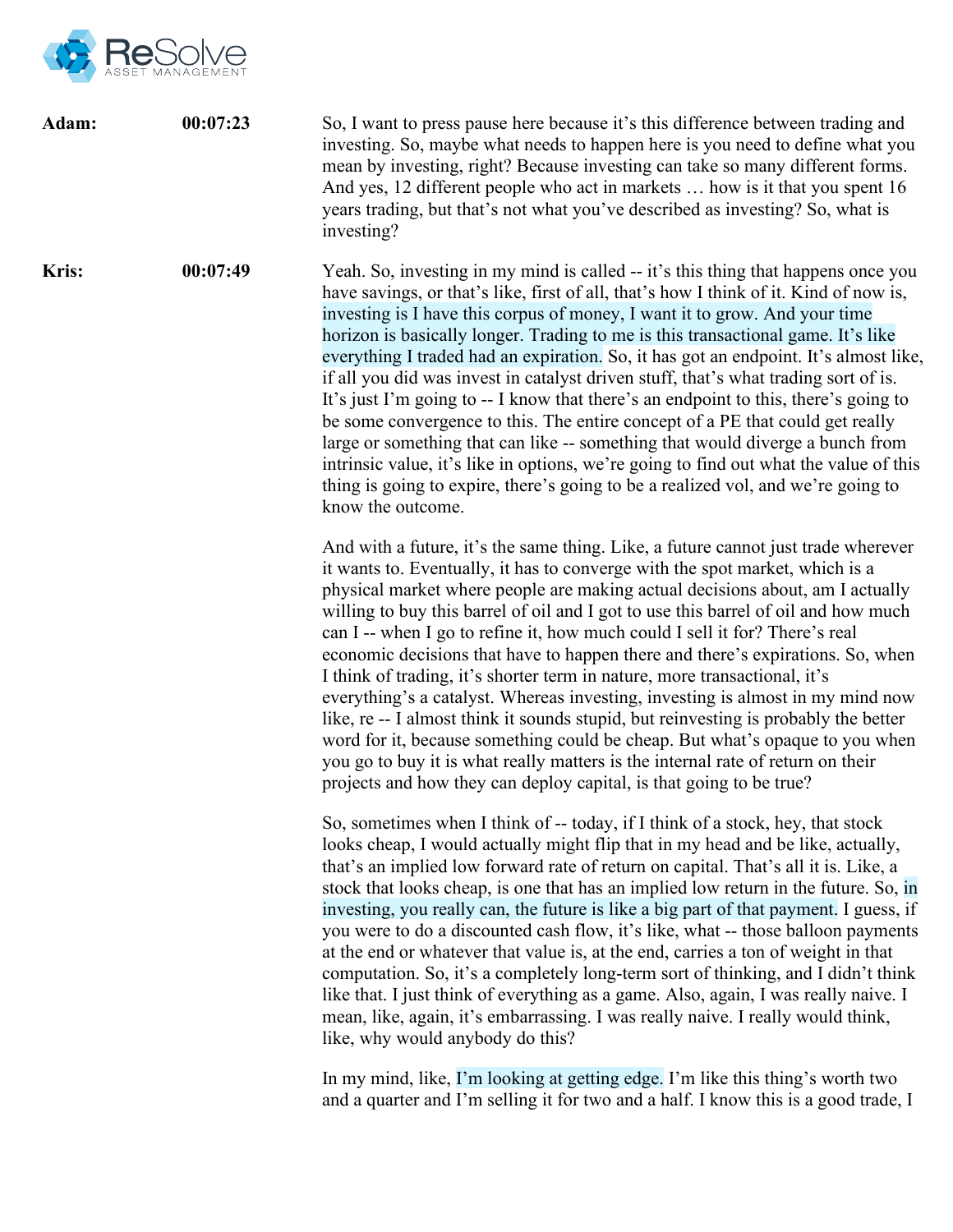

|       |          | know -- I just got to manage the risk on this thing. But I know what the edge is.<br>I'm like the house in a casino. I thought everybody that's out there investing,<br>like, why would you do that? I said, this is like, you're a customer. And that in<br>my world is the biggest -- not that it's an insult. But a customer is my counter<br>party and I don't want to be them. So, for the most part, I thought of it, I didn't<br>really understand -- I didn't connect all the dots. It wasn't until appreciating<br>alpha or edge and capacity, I didn't realize the guys that were running my firm,<br>they were just plowing all their money, probably right back into building the<br>firm.                                                                                                                                                                                                                    |
|-------|----------|---------------------------------------------------------------------------------------------------------------------------------------------------------------------------------------------------------------------------------------------------------------------------------------------------------------------------------------------------------------------------------------------------------------------------------------------------------------------------------------------------------------------------------------------------------------------------------------------------------------------------------------------------------------------------------------------------------------------------------------------------------------------------------------------------------------------------------------------------------------------------------------------------------------------------|
|       |          | But there was never -- nobody ever talked about what those guys or those guys<br>never talked about what they did with their own money. So, when I looked out<br>at the rest of the investing world, and I said, people are out there trying to earn<br>10%, like, they're suckers. What the heck are you going to do with 10%? What<br>good is that? So, it's just super, super naive. I mean, again, it sounds absolutely<br>ridiculous. But I survived like this for a long time, like just not understanding.<br>And I'm not -- I wasn't a person who went and read, like, I didn't read a ton of<br>investment books or anything like that. I was more concerned with trying to<br>understand how the game was played.                                                                                                                                                                                               |
| Mike: | 00:12:23 | Yeah.                                                                                                                                                                                                                                                                                                                                                                                                                                                                                                                                                                                                                                                                                                                                                                                                                                                                                                                     |
| Adam: | 00:12:22 | Mike, you're going to have to chime in here, buddy. Because                                                                                                                                                                                                                                                                                                                                                                                                                                                                                                                                                                                                                                                                                                                                                                                                                                                               |
| Mike: | 00:12:25 | Yeah. No, no, I mean, it's -- I think of trading as a business, right? You were<br>running a business. And you're running through the steps to run the business,<br>whatever they are, you've got an opportunity set in front of you, you're trading<br>in that opportunity set. And it's an ongoing daily thing. And it's not investing<br>per se, where it's, I'm going to leave the capital of somebody else to do<br>something else with it in some sort of business form, or they're going to do the<br>reinvesting. I mean, it's sort of like, the difference between the active business<br>aspect of it, versus a passive business aspect of it. You're a passive investor, so<br>to speak, leaving activism out. But you're passive to somebody else to doing<br>things for you with the capital you've provided them. And you're really not<br>having any influence on that business.                           |
|       |          | But the business of trading is a business in and of itself. That is, you open the<br>store every morning, you got stuff to do, you might have some inventory that<br>you've collected, that you've got to clear that you think you're buying lower<br>and selling higher or the opposite in a profitable direction. So, to me, it's an<br>interesting thing. And then you get into such narrow knowledge in that space<br>and providing liquidity to markets. And something I'm interested in, like your<br>cohort of 2000. I mean, you were coming into NASDAQ 5000 the first time,<br>right, and so how was that? Who survived? And how did you survive, right?<br>You come into 2000, I imagine everybody around you is -- there's all kinds of<br>cohorts that are making lots of money trading, I'm assuming. So, you come into<br>this business, why did it attract you at that point and then how the hell did you |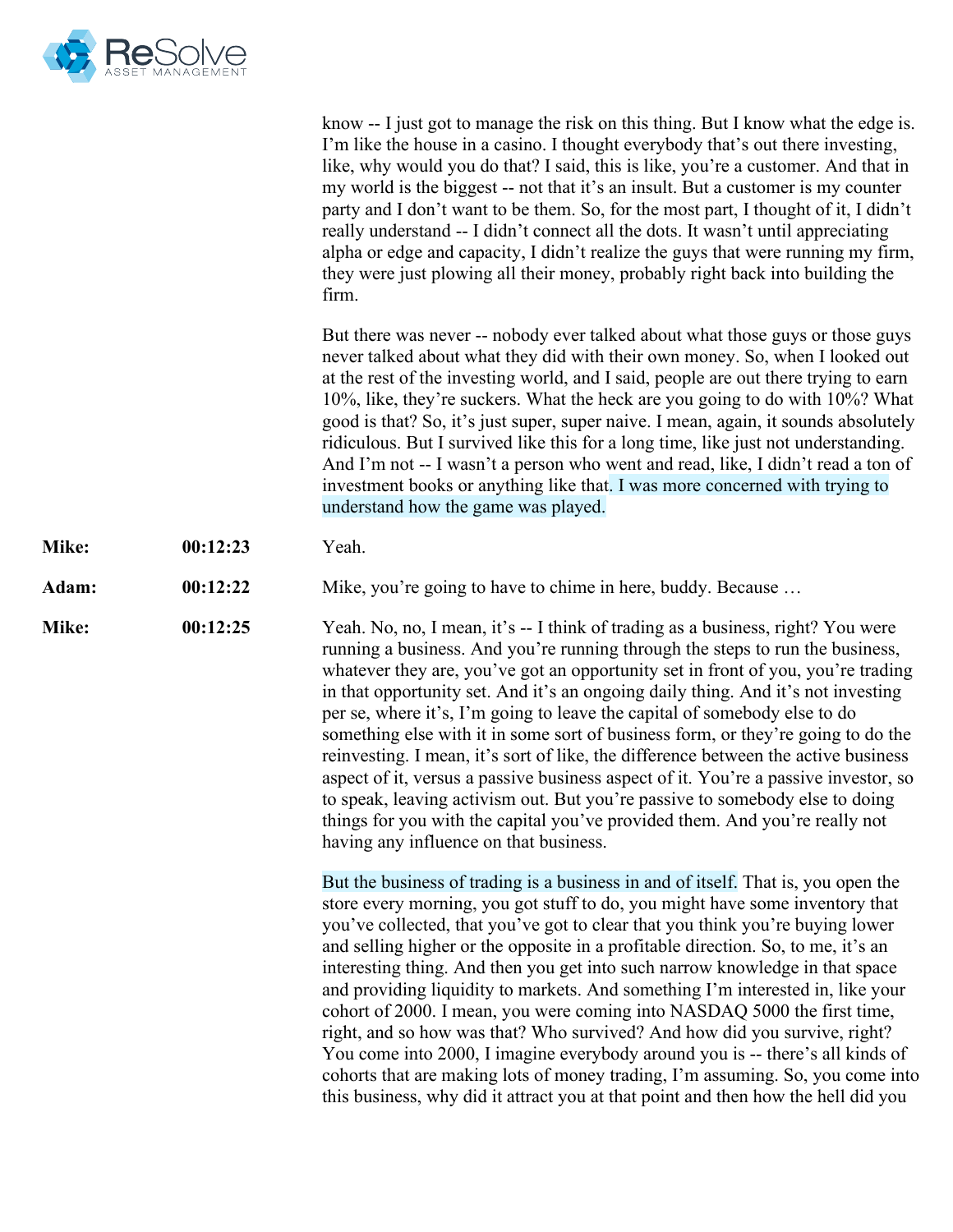

survive? Like, how did you twist -- did you just have good mentorship, good coaching? Like, how did you make it through? Because I imagine if you looked at your cohort from that year, there wouldn't be -- were that many surviving traders that started in 2000 with you?

**Kris:** 00:14:20 So, oh man, that's such a good question. First of all, your analogy of trading is a business, it's 100% spot-on. I should have just said that right from the beginning. It's exactly -- I mean, there's no better description of it than trading is a business so it's the kind of thing that one would invest in, but it's not investing, it is a business. Yeah. So, the going back to my cohort, so if we go back -- okay, if we go back to that, that's really amusing because here, I have no worldliness about me whatsoever, right? I'm going into this job, I show up one morning, and I get my fingerprints done, there's the bathroom, go down to the floor and go stand next to somebody.

> Like, that was day one, like, go stand next to somebody. I go stand next to this trader and he's got all these fancy spreadsheets. By the way, I have never seen Excel at this point. I don't have any skills whatsoever. I know nothing about anything. So, I don't even know how Excel works. He's got all these workbooks open, there's 20 tabs on each one of them and a million calculations on pricing models and all this stuff. I don't know what's going on. He's like, the booth is this tiny little thing, stinks like man. And he's just like, "Dude, get out of my way." It's like the most uncomfortable -- I wanted to quit after the first day. It was absolutely terrible. And I didn't know what was going on around me, which was like this was a bonanza.

> I mean, this was like they were -- I was at SIG in 2000. They were probably - you know, the queues pit was, I was on the mezzanine of the AMEX. So, the queues, I was in this one corner and the queues pit where they traded just the ETF, that was a big product back -- that was a new product**.** Yeah. And that was rocking. I mean, rocking. I don't know how many people were standing in that pit and you're making queues market. These guys are making queues market 15 cents wide, right? It's like a totally different game. And so this place is rocking. The first guy they assigned me to actually go work for, like, I stand there like an ass for a couple of days, don't know anything. And then finally, like, you know what, why don't you go with Reggie Brown, Reggie ...

**Mike: 00:16:55** No way.

**Kris: 00:16:56** Hell, yeah. For real. So, they're like, Reggie will take you. So, I'm like so I basically go to clerk for Reggie. So, Reggie's standing in the spot and the SPDR's. So, Spear Leeds is the specialist, still that's a rocking pit too, SPDR's a big deal. So, I'm standing -- Reggie's in the pit, he's the biggest dude in the pit, absolute monster. He's got six capital and he's a monster himself, and like just he's the man right? And so I'm standing like six feet from Reggie. I got my own booth. I got a spreadsheet.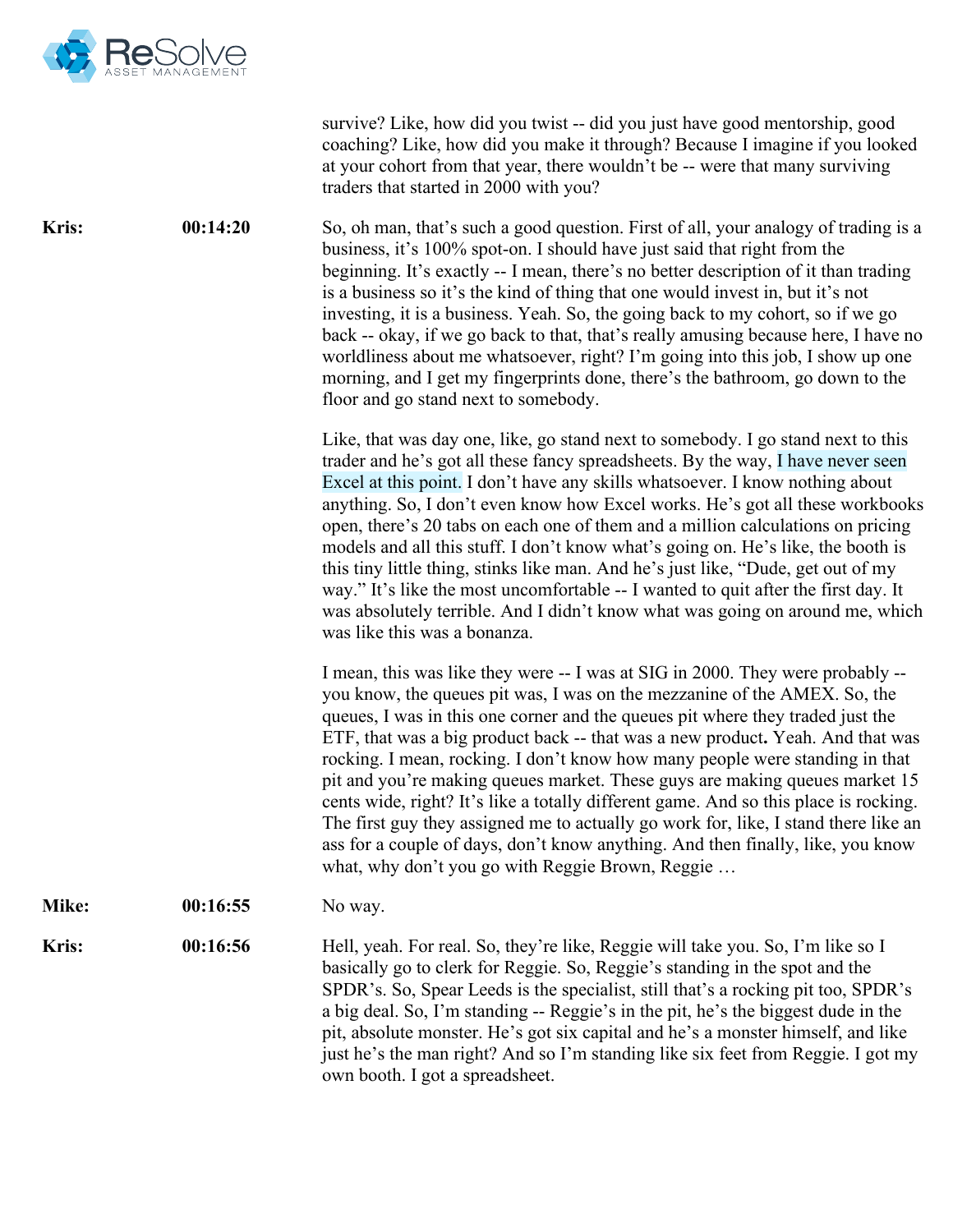

|              |          | Again, I don't know anything about Excel. At this point, I'm just putting in<br>trades. Like Reggie is giving me his trade pads. He's like million trades a<br>second writing them down, throwing the paper at me. I screw up. You know,<br>eventually as I sort of learned the business, I got the point clerk in Chicago. We<br>had the point clerk in Chicago to do the futures hedges for us, and I remember --<br>Reggie, maybe will kill me for saying this. But I remember one time missing a<br>hedge and Reggie came by like literally, like took the phone, was angry, like<br>smacked it against the side. And Reggie's a big dude, he vaporized the phone.<br>There was nothing, like nothing left, dust. And I'm like, how do I get a new<br>phone? Like, I need a phone to do my job. Where am I going to get a phone?                                                                                                                                                                                                                                                                  |
|--------------|----------|-------------------------------------------------------------------------------------------------------------------------------------------------------------------------------------------------------------------------------------------------------------------------------------------------------------------------------------------------------------------------------------------------------------------------------------------------------------------------------------------------------------------------------------------------------------------------------------------------------------------------------------------------------------------------------------------------------------------------------------------------------------------------------------------------------------------------------------------------------------------------------------------------------------------------------------------------------------------------------------------------------------------------------------------------------------------------------------------------------|
| Mike:        | 00:18:15 | Dude pops out of the floor with a phone because, you know, this happens on a<br>trading floor.                                                                                                                                                                                                                                                                                                                                                                                                                                                                                                                                                                                                                                                                                                                                                                                                                                                                                                                                                                                                        |
| <b>Kris:</b> | 00:18:20 | I literally don't even remember how we got the phone. They did -- I still don't<br>even remember how we did it. Anyway, we ended up -- so, I'm learning Excel.<br>I'm like, literally learning how the sells work. I don't know shit. This is really<br>kind of pathetic. But the point was at the time business was amazing. So, how<br>did I survive? It was almost like how could I not survive? They were crushing<br>it. And we were learn -- like, so I got -- and I was part of the largest cohort. Joke<br>around all the time, it's like if I tried to get hired today out of college, I probably<br>don't get hired. Because they were like, we need warm bodies. We're going to<br>train you and you're going to stand in a pit, you're going to say me too. Just put<br>your hand up, say me too -- I mean, they really did train us but they could have<br>gotten away with that. There were other firms that were basically just putting<br>anybody with a pulse in the pit. Stand there and just do what everybody else<br>does. And you could have made a great living doing that. So |
| Mike:        | 00:19:20 | For about six months.                                                                                                                                                                                                                                                                                                                                                                                                                                                                                                                                                                                                                                                                                                                                                                                                                                                                                                                                                                                                                                                                                 |
| <b>Kris:</b> | 00:19:23 | For about six -- Well, I mean, it was kind of like because you're delta neutral,<br>right? So, you don't really care. And so we were                                                                                                                                                                                                                                                                                                                                                                                                                                                                                                                                                                                                                                                                                                                                                                                                                                                                                                                                                                  |
| Mike:        | 00:10:33 | So, you just wanted the volume there.                                                                                                                                                                                                                                                                                                                                                                                                                                                                                                                                                                                                                                                                                                                                                                                                                                                                                                                                                                                                                                                                 |
| Kris:        | 00:19:34 | We just wanted the volume, right? Like, you just want the volume and edge<br>, market width. So, in a sense my survival, yes, my survival was rare, but it<br>wasn't because of the time. My survival was rare is because the natural rate of<br>attrition in the business is so high I even -- I mean, every year of my career, I<br>always thought there was -- the end is soon, the end is soon. I mean, for 21<br>years the end was always soon. Maybe not at the very, very beginning, but I<br>mean 2003 was a really -- was not a very fun market in options that year, I<br>remember. And we were starting to see -- I had ended up, I ended up -- I got<br>very lucky. I clerked for a very illustrious cast of characters. Everybody that I<br>rotated with, I mean, some of the partners of Jane Street were people that I<br>clerked for, people that are big shots now that I got a chance to learn from.                                                                                                                                                                                |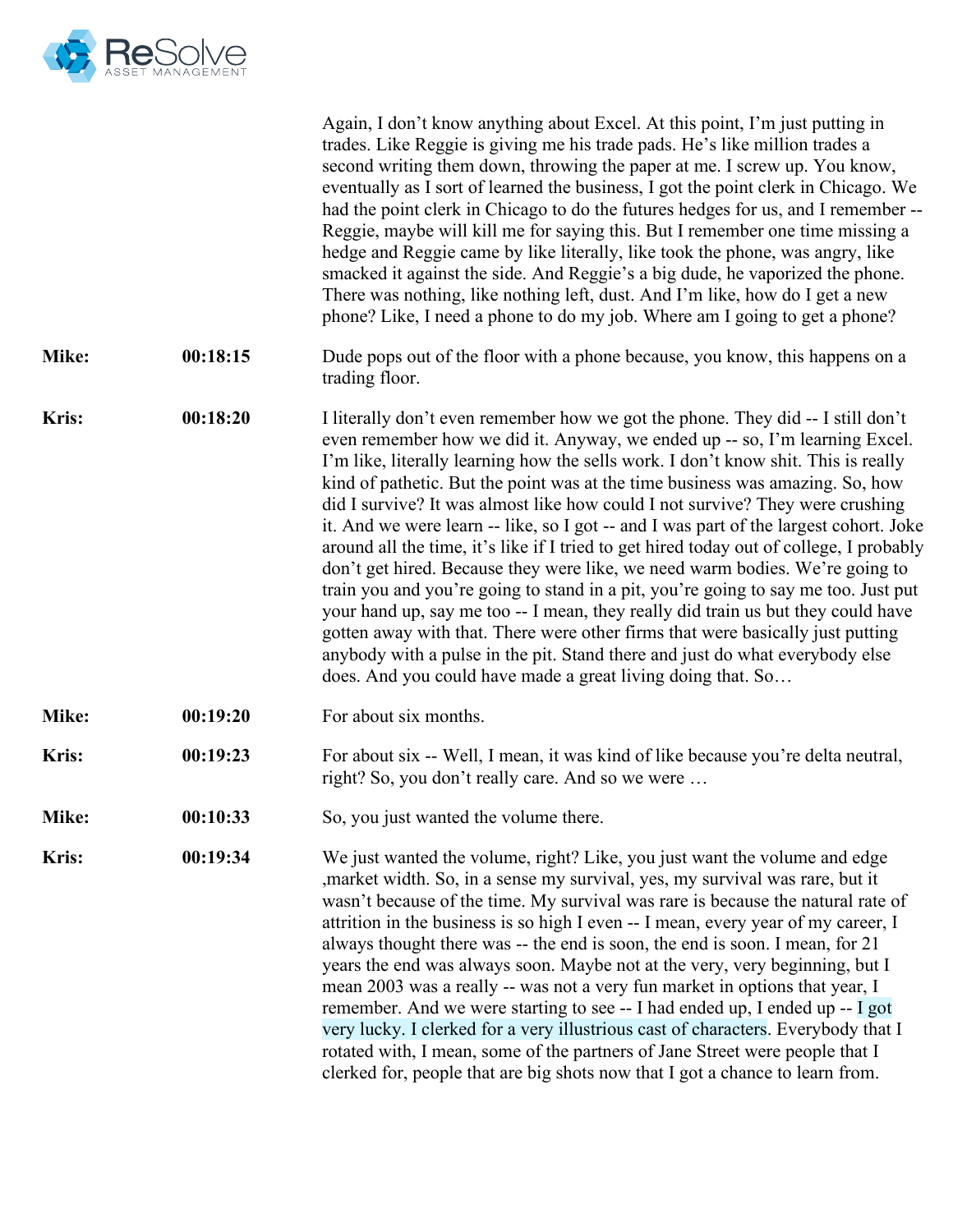

And in 2000, we were starting to get -- there was more exodus to Jane Street. There was a lot of stuff kind of getting scattered, around this period of time. And I didn't know anything. All I knew was that the people that were older than me, they were making tons of money for you know. It was like they're 24, and they're making lots of money and I just thought that this was normal. And I think the big thing I ended up learning over the next few years, I witnessed a lot of changes in the market firsthand. When I first got down there, we're still in fractions. So, I watched decimalization happen. When we got down there, it was just when options went multi-list. And that meant go into four exchanges, right? Before that everything was a single list.

And then the ISC came around a few years later. And that was sort of like a big, that was kind of a big disruption when the ICE kind of came online. But the - so, I kind of witnessed that. And then in 2003, I ended up moving over to the New York Stock Exchange where I was a specialist -- well, I was a broker for a year. So, we did this thing, where at SIG, where they had a broker's unit that they had acquired a couple years earlier and had this idea of like, hey, let's take people that we've properly trained, and like decision making and trading and expectancy. Let's take people with that mindset, and bring them over to the New York Stock Exchange and see if we can trade underlying, because we're a derivatives trading firm, but can we go there and trade underlying? So, we would do it on behalf of clients.

So, we would have clients and you'd go in and you try to make better decisions for the clients, like if they gave you a not held order. Some clients would never do that. They were like limit order, you know, give you very strict instructions, I want to be, you know, common kind of orders back then. I want to be 10% of the volume. You know, I'll buy more on a print, that kind of thing. But they would -- but on a not held order it was like okay, let's see if we can do better. I learned a lot about brokerages that, what I learned is that you can't win. That's what I learned about that business is that you're basically short an option. Like if I do better for you. you're like marginally happy. But you only remember when I miss it. So, like over the long run, I think I'm doing better for you, but you don't remember that. So, that's a losing proposition to be a broker or I don't like the way that felt.

And then I spent a couple months being a specialist in ETFs. At the time FEZ was the big -- was a kind of a -- the FEZ, FEZ was the hot thing. There was FEZ and FOO was the other one. But FOO didn't get that much volume, but FEZ was kind of hot. And FEZ was a pretty complicated one to price, I remember that was -- and I kind of got thrown into that. I took over for another trader, got kind of thrown into the fire on that one. Did that -- I did that for about six months. And that was before I went over to the -- and then I went over the NYMEX. That was another crazy, like it was just like my career was like one thing after the other as far as like being right in the middle of disruption in a way, because when I went to the NYMEX, when I first got over there, I was - we kind of figure things out a little bit like get set up, go into options pit, get a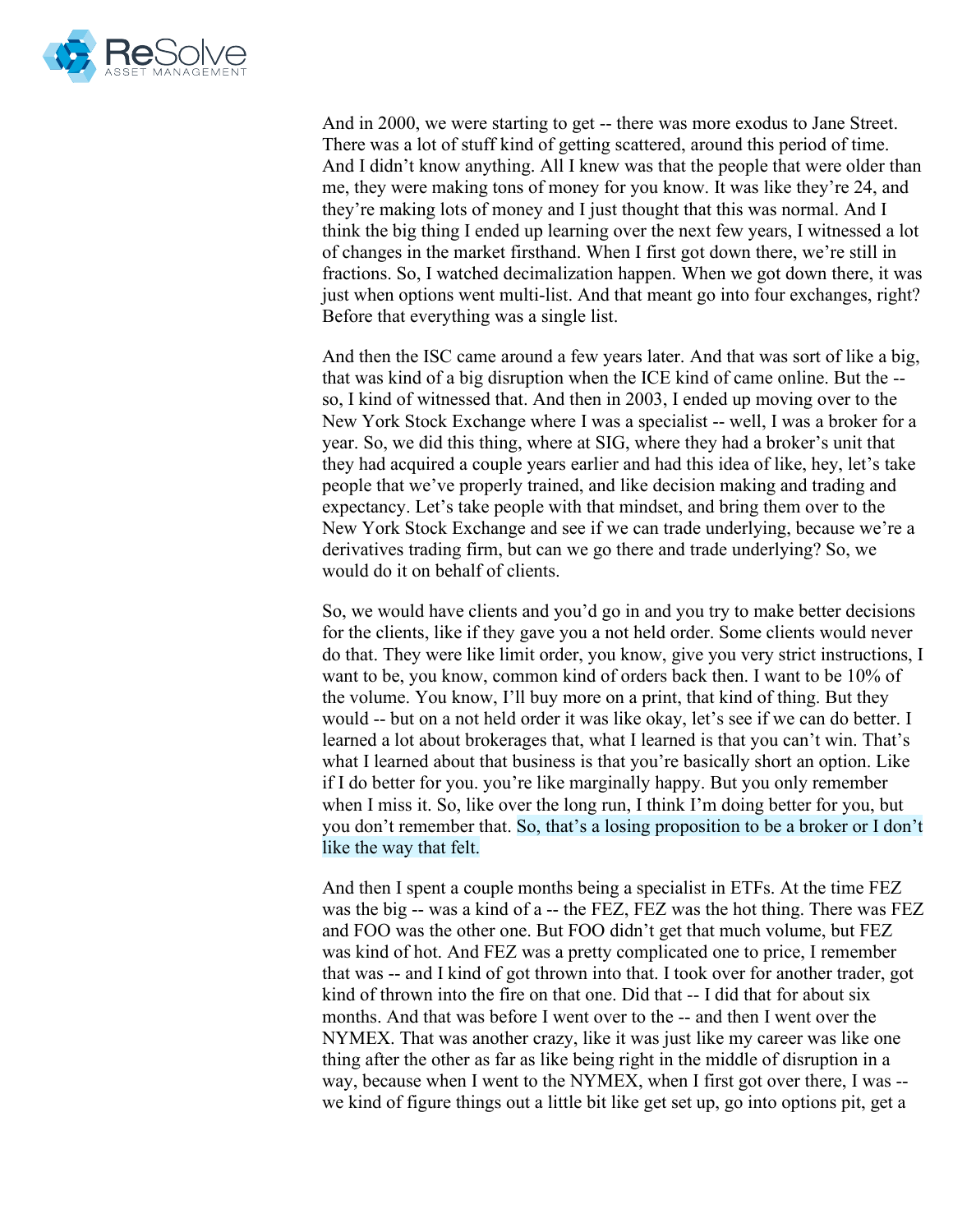

clerk in the futures pit that you're going to hand signal your order to and like I have to learn the hand signals. And that was a total mess of another kind because now I'm in this pit and all the guys around me and there's 100 -- I'm shoulder to shoulder with a bunch of dude. I'm 6"1 one I'm an average to small guy in there.

I mean, I'd be, a guy next to me with an offensive lineman for Nebraska. Like, I'm around huge dudes and you're trying to, and their buddies are ready with the guys and they're going to be doing the futures order. So, I'm like the new guy and also you're this firm Susquehanna, and you're going into this place where most of the people are locals, meaning they're trading their own money, the locals are trading their own money. So, you were going over there, and they were not especially happy to see a large firm kind of go in there. So, you kind of, you've got everything going against you in a way. And people are still trading on paper sheets.

So, basically we get run over on every options trade I did. Everything I got filled on was like, mostly what other people didn't really want, or I wasn't going to get my futures off, or I was the last -- the brokers hint -- broker comes in, he's like, I got 1,000 of these for sale, he divvies them up, whatever. Maybe, I get a 30 lot out of the 1,000 or something like that. I go to hedge it. I'm the last person in the queue to get hedged because the future's guy is buddies with everybody else. So, it was right at the cusp of things going electronic. And we were built for that, because we were built like, we got -- we were some of the early guys that had got tablets in the pit. We were ready -- we had partnered with -- we were using this vendor, you know, I kind of -- I even helped them, like, trouble -- I noticed their gamma calculations were wrong on the software.

I was like, hey, I think you guys should actually do it like this. And we were sort of early adopters of the technology. And between that and things going electronic, which would level the playing field, we were able to sort of break in. So, it was kind of -- and it was a good deal to go over there, because they were kind of like, look, we've tried to go over there twice in the past, it's never worked. This time, this was the beginning of the commodity super-cycle stuff, oil was on its way to -- This was 2005. So, oil was probably maybe 30-40 bucks at the time on its way up. And we were able to sort of break in this time. And Susq was like, they were super cool about it, go over there, try not to lose a ton of money. Just try to get some traction. You know, in the long run, we think this would be a good place to be. And you know, we figured it out. You know, probably within a year we figured it out. My other guy that I went over there with, he went into nat gas, I went into oil, that's how we split the duties. And then we started expanding the business after that. So, that was …

Adam: 00:27:21 But the transition was from call to electronic and you guys were like, you guys were kind of built for electronic. Right? That was where -- that was where the new edge was. And so you were primed for that and you went from the guys who had the edge being those were who were in the pit, who were big, who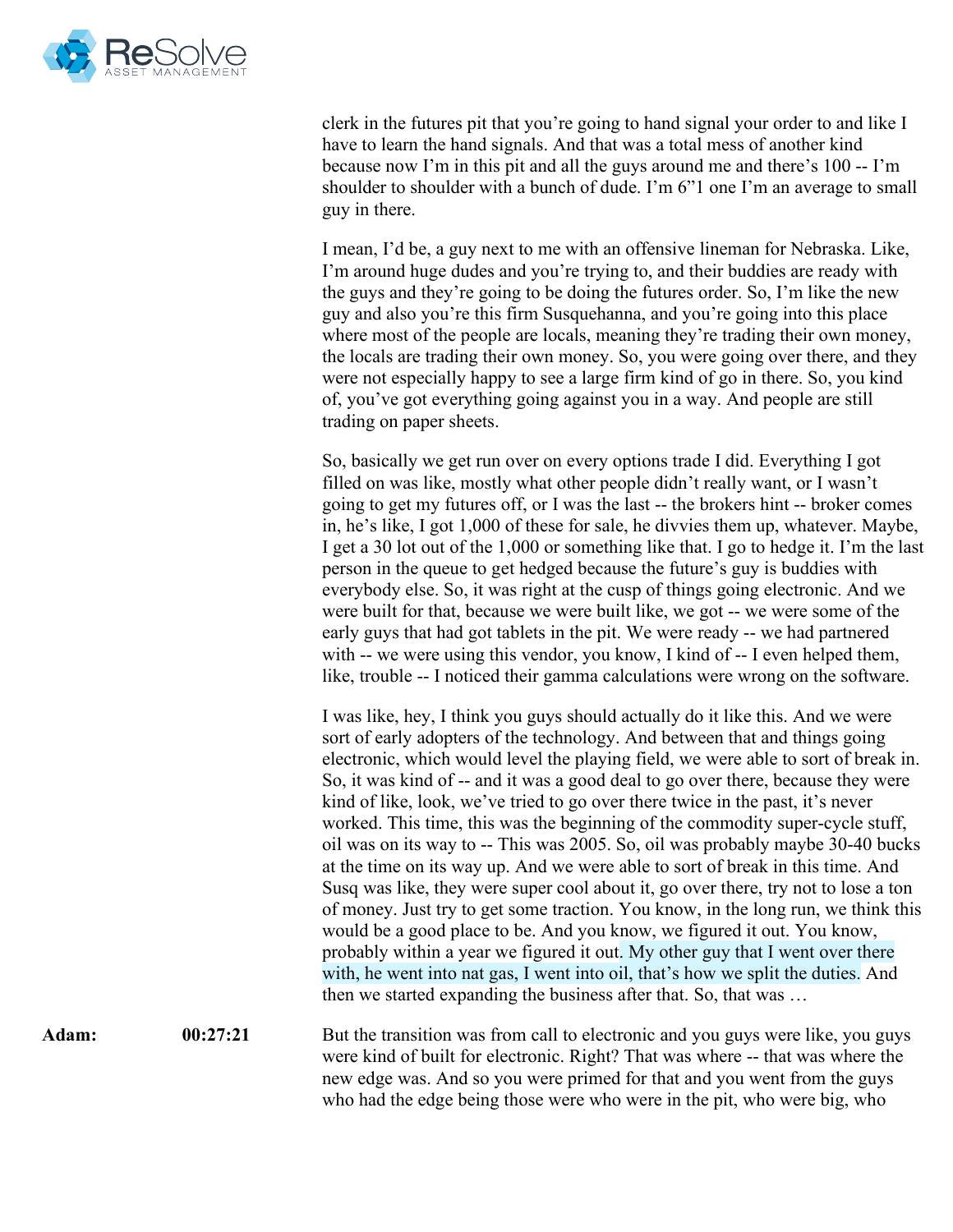

were aggressive, who had the relationships, who got the first order fills, etc., to being the guys who were the smartest, the fastest with the analytics, had the pricing edges, et cetera, right? That's kind of the transition that you're describing.

**Kris:** 00:27:57 Ultimately, ultimately. I mean, it took time to characterize it like that. And everybody -- a lot of firms were going down there, and they were co-evolving while we were evolving. So, it was -- things were -- it's the story of this business, things were going to more institutional. When I came in there, you know, this was a -- when I was on that -- when I first started on there, I remember, there was a lot of misfits. When I was out on the floor there was a lot of misfits. The guys, really interesting characters. I mean, you're talking about the best chess player in the United States, like some of the best backgammon players. I mean, you were talking about people with eidetic memories. Like, there was a lot of X Men down there, but were kind of misfits in a way. Like, they were not the kind of people that would be able to hold down sort of probably a regular job or --

> And the floor kind of welcomed this, it was open to it. It was really no - honestly, if you were fast and had like enough, and you were honest, in the sense that you would stand up to your markets, the brokers could trust that when they traded with you, you were good for it, you didn't flake on trades, you just didn't play a lot of games with them. If you were a stand up kind of trader, and you were fast, you were able to break in. And nothing else mattered about you. I mean, that was it. It was super egalitarian in that sense. But the story was things were getting more institutional, everything about the markets became more institutional. The banks really started paying attention to the options business after 2000. I mean, SIG probably made four or 5X what they thought their expectancy was for the year going into 2000. It was transformative and transformed everything as far as -- I mean, if you remember, it was only a little while later that Spear Leeds got bought like 5 billion by Goldman, right?

Like, they had already -- there was already -- they'd already bought Hull. And then they bought Spear Leeds for 5 billion, which was an insane, insane print, like unheard of at that time for businesses like this, I mean. So, that was -- as things -- as the banks got into it, everything got more competitive. The bank traders started putting up options flow themselves, the banks started taking risks. They said, you know what, I don't want to be just a middleman anymore, taking my order …

**Adam: 00:30:33** Yeah, they were putting their balance sheets to work. Yeah.

**Kris: 00:30:36** Right. All that changed. I was in the middle of all those things changing but I was -- I didn't fully understand it all at the time, I was too green, so I didn't understand it. So, it was like, I feel like my first like, lots of years was me just being naive, and just being in the middle of it and having an inkling that things are changing, not fully understanding it.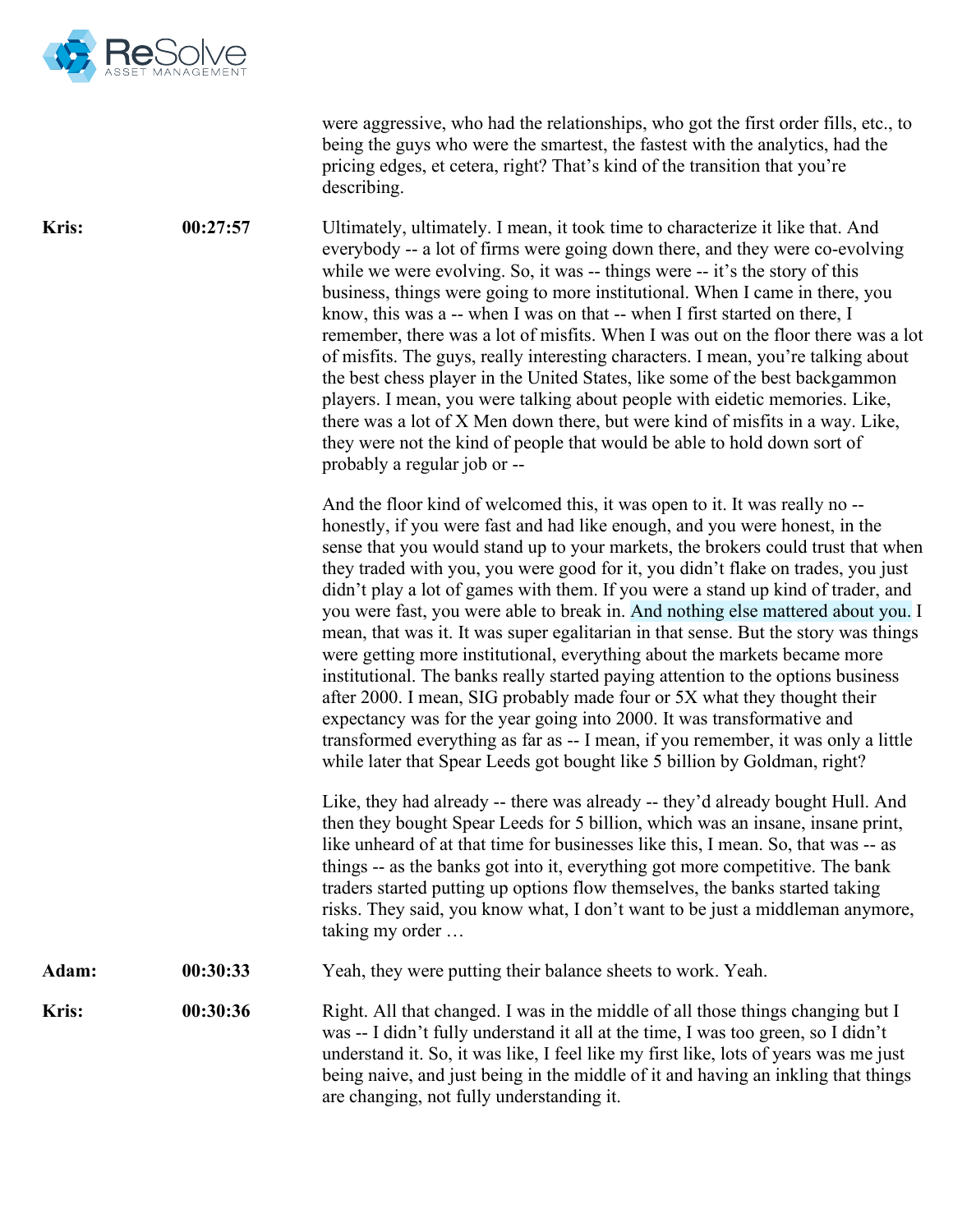

## Coming of Age

**Mike: 00:31:00** So, when did you come of age and start to actually see the puzzle pieces move around? Actually kind of -- the varnish is off a little bit, you're in the game and you're actually seeing -- you're seeing the moving pieces. When did that sort of revelation occur? And I know that's a process so I don't expect a date, but when did you start sort of seeing a broader picture?

**Kris: 00:31:21** Yeah. So, if we go back to -- so, in 08 -- I left SIG in 08. And 2007 was like a bonkers year for us. Our NYMEX building initiative that we had started, had done really well. She's -- actually another public person, Tina, who has more protein bars on Twitter, she was also part of that team, but she was on the NYBOT floor at the time and we're all part of this team. And we had really taken that business from don't go losing a lot of money to like, we're onto something here. What happened was in 08, standing next to -- you're standing next to all these guys that are on deals where they're getting 80% of their P&L. It's like they don't get salaries or whatever, and they're trading way smaller than me. But you know, you could get 70 or 80% of your P&L. And I said, you know what, that sounds pretty good to me, rather than making very -- compared to our P&L, like my pay wasn't that high even though it was like pretty high for a 27 year old kid or whatever, guy at the time, but the guys next to me, they were crushing life. So, I said, okay, I want to -- I should go be an entrepreneur here and go get a backer and all that. So, that happened.

> I took six months off in 08, got engaged, kind of got healthier, all this stuff. And then I went over, I had a non-compete with SIG, and all SIG traders get this non-compete, so I couldn't trade oil. So, I went over and started to trade natural gas. I convinced the backer that I was steady hands. I said, look, I know this thing's a beast. We were trading nat gas, my partner was trading nat gas. I know what this thing looks like. I know it's a widow-maker and a nightmare and all that stuff. They never had anybody trade nat gas for them. And I convinced them that I was steady enough to let me do it. So, I traded gas. I started trading gas for them and I ended up -- we kind of -- I built that, I brought on a partner that would end up -- that was my former colleague at SIG who ended up being my partner all the way. I mean, he's still at the hedge fund that I just left but he ended up being my partner for my whole career from that point.

> We hired another guy, we traded gas, I was the floor guy. My partner was the upstairs guy. We had a clerk on the screens, we were basically making markets everywhere. Like, all that we had, we were covering all the voice brokers upstairs. I was covering the pit and then our clerk was making mark-- was streaming. So, between us, we kind of had all those aspects of that business kind of covered. The problem was is natural gas decided it was going to be a crappy thing to trade, because the shale boom starts happening. And this ultimately killed volatility in the marketplace. And we were finding interesting little niches. I started trading gas versus UNG. I actually got myself turned upside down on that pretty badly because right when UNG, I don't know if you guys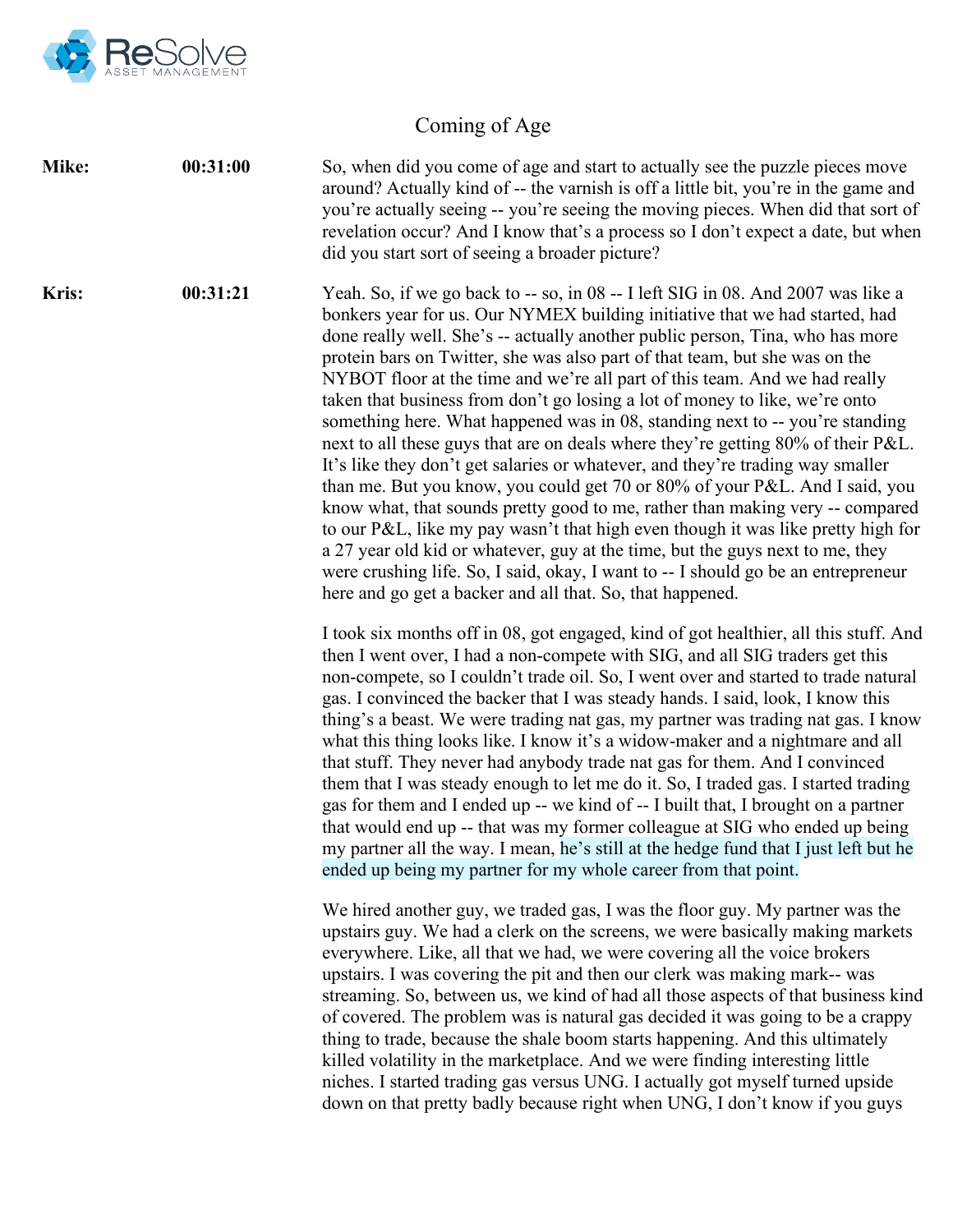

remember, like 2011, there was all this stuff about -- sorry, I'm being kind of long-winded about this. You asked a question --

Adam: 00:34:54 No, man, you're right on track.

**Kris: 00:34:57** All right. So, in 2011 that was when commodities, people were starting to get upset. Like, hey, if you're going to let all this speculation in commodities - we're going to screw up the price of food and all these things, and it's going to be bad for the economy and regular people and get these investors out. And kind of the same thing we see with real estate today, right? Like get these investors out of these markets. So, in UNG, what had happened was the trust decided that they were going to cap the creations. And what I was doing at the time was, this was when I had a backer, so we were arbing UNG vol versus gas futures vol. And what happened was, when they cap the creations, UNG went to a premium over its NAV, because now you know, the supply's restricted.

> By the way, I think a very, very, very large and smart arbitrage shop, who I think I know who it is, anticipated all this and created all the shares. So, they basically lifted the entire market. I think it was like multi 100 million dollars, kind of thing. And so the irony of it, of it all being where I had been. So, anyway, what happened was, I was long UNG vol, short gas vol. And every time -- and gas was still kind of volatile at this time. Every time gas would drop in price, the premium to NAV would just like basically -- sorry, every time it rallied, the ETF basically would converge back to its NAV, and every time it's sold off, it would widen. So, what happened was, I was long, something that stopped moving. And the thing I was short, was doing this.

> So, this is normally a trade, it's like okay, maybe there's like two vols in this thing, one vol in it back then, whatever. Nowadays, things like that, it's like zero vols are in it, but like back, like when I'm doing it, it was like one or two vols might be in the thing. This thing went to like 20 vols wide. And it's like, you can't really get out of the trade and the realized vol is chopping you to pieces. So, anyway, gas made me -- you know, having a backer it's like mostly my own money in there. So, I was like this sucks, I'm getting pretty annoyed. And then after all that, gas vol starts to basically drop and I'm like, you know what, we got to find other ways to make money. This gas stuff's not working. So, that was when I went into the gold and silver pit. Caught that, just got lucky on that because then silver went -- that was when silver went to 50 bucks. Happened to already like have a membership on the COMEX and could trade it from the pit. We were built …

**Adam: 00:38:02** So, were you arbing silver and SLV at the time then or what was the trade in silver?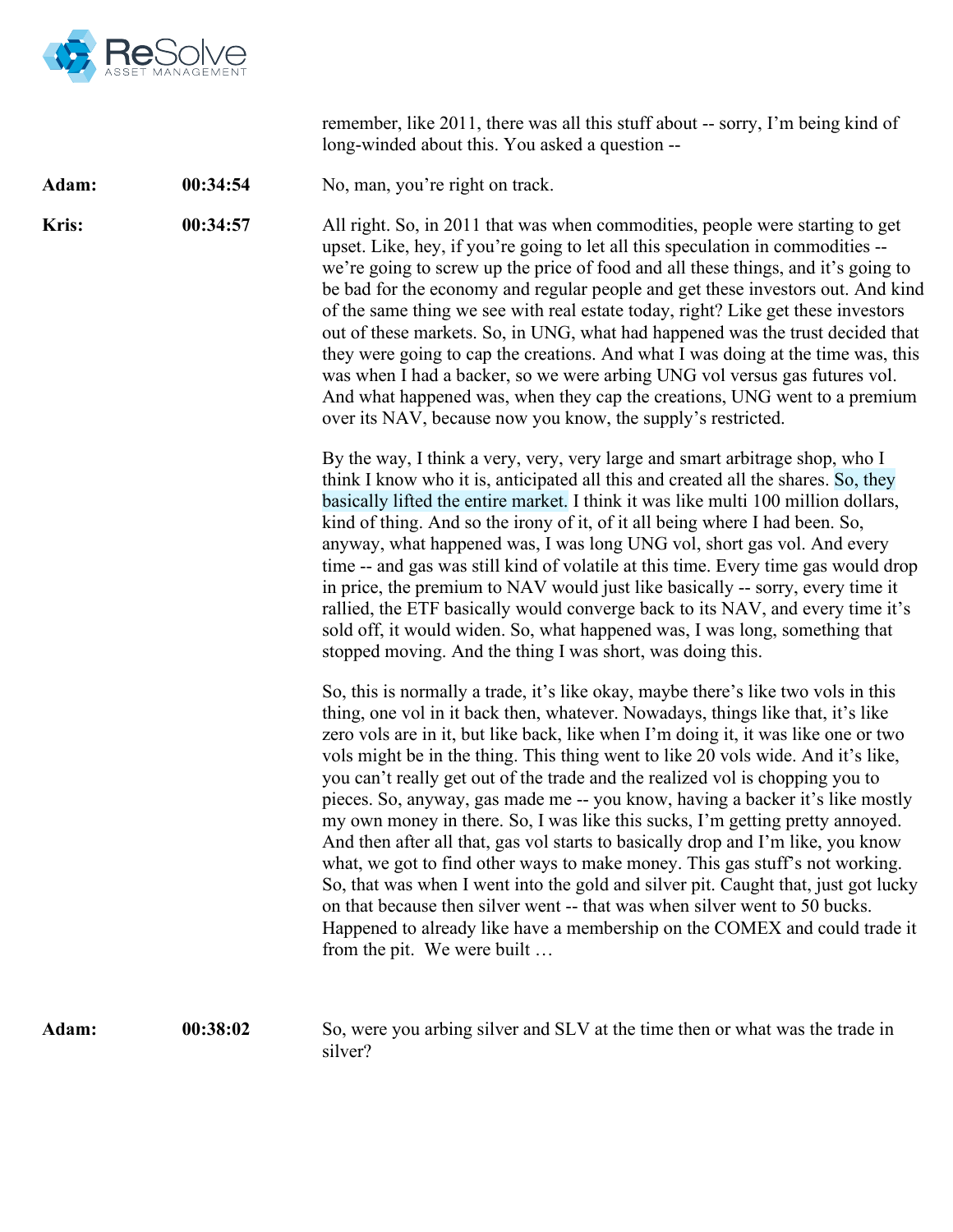

| Kris:        | 00:38:09 | We were doing that too. Buy the way, our backers were like we were the only<br>people at the -- they backed 100 traders. We're the only guys; me, my partner,<br>we're the only guys doing ETF to futures because we're the only ones doing<br>like the SEC products. Everyone is doing FTC. So, we're like this giant<br>headache because we kept being like, you got to let us do this, you got to let us<br>do this. To their credit, they did all the red tape to make it happen so that we<br>could build -- so we can do these things. So, we ended up trading silver, SLV<br>versus silver futures but also the trading and silver was just bananas. So, just<br>making markets like on that run. So, and -- oh, the other thing is because we<br>were so, that was the big thing, because we were active streamers in <i>natty</i> , we<br>were like the only streamers at silver in the beginning or one of the only          |
|--------------|----------|----------------------------------------------------------------------------------------------------------------------------------------------------------------------------------------------------------------------------------------------------------------------------------------------------------------------------------------------------------------------------------------------------------------------------------------------------------------------------------------------------------------------------------------------------------------------------------------------------------------------------------------------------------------------------------------------------------------------------------------------------------------------------------------------------------------------------------------------------------------------------------------------------------------------------------------|
| Adam:        | 00:39:07 | Hold on. What does that mean, <i>active streamers</i> ? Can you define that?                                                                                                                                                                                                                                                                                                                                                                                                                                                                                                                                                                                                                                                                                                                                                                                                                                                           |
| <b>Kris:</b> | 00:39:09 | So, we were making markets on the screen, basically. So, we had software that<br>allowed us to make like bid -- So, we would set vol curves, and then those vol<br>curves we would generate bid/ask prices around those vol curves and then we<br>would just pilot the vol curves and you're basically automated trading in a way,<br>right. So, you have some logic and you know, you're just making markets. But -                                                                                                                                                                                                                                                                                                                                                                                                                                                                                                                   |
| Adam:        | 00:39:34 | When you say you set vol curves you had your models interpolated, you had<br>your vol curves, you knew you know where the dispersion was against your<br>models and this is the futures the markets were making.                                                                                                                                                                                                                                                                                                                                                                                                                                                                                                                                                                                                                                                                                                                       |
| Kris:        | 00:39:46 | And a lot of that process is mostly taking -- it's taking information from the<br>market. So, like in the voice market if somebody's like I'm 32 vol -- if I see the<br>straddle is like 32 vol bid in the voice market, I'm going to raise my curve. I'm<br>going to make sure that my curve is 31.8 vol bid or 32 vol bid, even if I want to<br>lean. If I think that person, if I anticipated that that 32 vol bid in the voice<br>market is (A), big, like if I think it's big, or if I think he has got room, and<br>maybe he's going to go up and pay 33 vol, I'm 33 bid on screen all day, trying<br>to accumulate what I can get knowing that I'm going to -- maybe there's a 40%<br>chance I'm going to be able to sell 33 vol, maybe there's a 30% chance I'm<br>going to sell 32 and a half vol. So, you're just constantly all day back and forth<br>between arbing, like, between voice and screens and pit. That's every |
| Adam:        | 00:40:47 | So, what were the edges there, Kris? Like was it having tentacles or you know,<br>information flow from those three domains? Was it having better models? Was<br>it having better, you know, faster computers, better access? What were the<br>edges that you were -- what made you better than the other people that were<br>trying to do the similar things?                                                                                                                                                                                                                                                                                                                                                                                                                                                                                                                                                                         |
| <b>Kris:</b> | 00:41:11 | Yeah. So, it was communication and being in -- looking at being in with all the<br>places, being able to access the brokers, like having rapport. I mean, a lot of it's<br>relationships because brokers got to trust you that you're going to be able to<br>stand on, especially in the voice markets, because, I mean, we were trading on                                                                                                                                                                                                                                                                                                                                                                                                                                                                                                                                                                                            |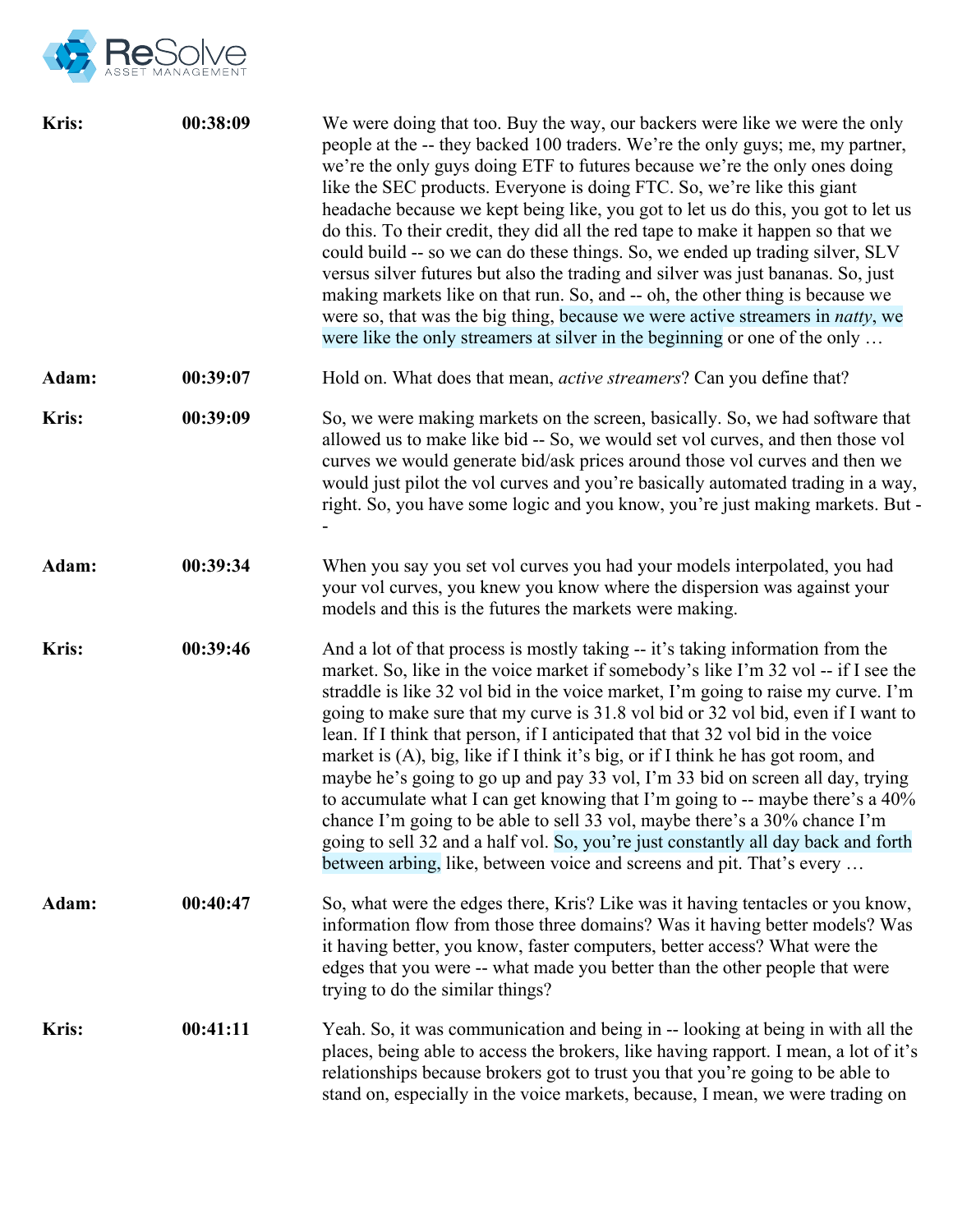

|              |          | Yahoo Messenger, I'm like, every second, every single second of the day, I<br>mean, I'm not even joking. It's like constant barrage of -- I've got a chat thing<br>up, I've got 50 blinking tabs on it. And you're like scrolling through them all to<br>like, make sure you're like, you know what the most recent bids and offers are.                                                                                                                                                                                                                                                                                                                                                                                                                                                                                                                                                                               |
|--------------|----------|------------------------------------------------------------------------------------------------------------------------------------------------------------------------------------------------------------------------------------------------------------------------------------------------------------------------------------------------------------------------------------------------------------------------------------------------------------------------------------------------------------------------------------------------------------------------------------------------------------------------------------------------------------------------------------------------------------------------------------------------------------------------------------------------------------------------------------------------------------------------------------------------------------------------|
| Adam:        | 00:41:52 | And this is point and click, right? You're like adjusting things in your model<br>manually, you're punching numbers in and watching the other numbers change?                                                                                                                                                                                                                                                                                                                                                                                                                                                                                                                                                                                                                                                                                                                                                          |
| <b>Kris:</b> | 00:42:00 | Totally. And you also got the phone like the upstairs has got the phone turret.<br>So, you're getting IM, you're getting shouted out, it's like, it'd be like how<br>many times a day that it's like, hold on, hold on, hold on, you're getting talked<br>over, it's like there's 30 voices at the same time. It's like you're in a blender,<br>man. That's what it is. You're just in to blender. So, you're flipping between<br>tabs, you're listening to all the brokers, and then you're on the floor, and then<br>I'm yelling up, I'm on a headset in the pit. And I'm like, yo, yo, so and so is this<br>bid for these call spreads. They're bidding for 500. I think he's got 1,500<br>behind. Is there anything you can go, like -- so, basically like he's going to do<br>that. So, he's going to kill the skew. Are there any call bids on voice? Are there<br>any call bids on the IM?                      |
| Adam:        | 00:42:53 | So, you're looking for a lead?                                                                                                                                                                                                                                                                                                                                                                                                                                                                                                                                                                                                                                                                                                                                                                                                                                                                                         |
| <b>Kris:</b> | 00:42:54 | Yeah, to smoke those. Like, what's the best bid out there in the 20 delta call and<br>go wax those bids and I'll sell these call spreads in the pit. And then we'll buy a<br>straddle back somewhere else. And we're basically, what we're doing is legging<br>everything, right. So, it's like, in the pit, I sold the call spread outright. And<br>upstairs, I bought the straddle, which is like basically buying the money leg<br>back. And then we sold the calls to somebody that was just bidding for call. So,<br>maybe there's some customer just wants to punt or whatever, they're buying<br>calls for whatever reason. Like, everybody's got -- all the customers have<br>different motivations for what they're doing. Some are delta traders, some are<br>vol traders, some are -- everybody's got different motivation. One guy's just<br>like, periodically, he does this every month, whatever it is. |
|              |          | So, you're trying to match us all up. And in the meantime, you have to decide, I<br>mean, you'd like to be flat, but you kind of have to have a position. I mean,<br>there's no-- the amount of line items that I always have, I would have like<br>literally thousands of line items on my book, like just strikes, and every month<br>and all over the place. And I got a six lot there and I got a 1,500 lot over here,<br>like everything. So, between all that stuff, you're trying to figure out what do I<br>want my position to be? So, in the middle of all this, who's smart? Like, what<br>flow out here is actually vol smart, so that I can figure out how I want to lean<br>this book, right?                                                                                                                                                                                                            |
|              |          | So, in the middle, so what's making you better is like you are accessing<br>everything, your tech is good enough to not -- I mean, you didn't necessarily<br>have to be the fastest, that'd be great if you were but you just needed to be good                                                                                                                                                                                                                                                                                                                                                                                                                                                                                                                                                                                                                                                                        |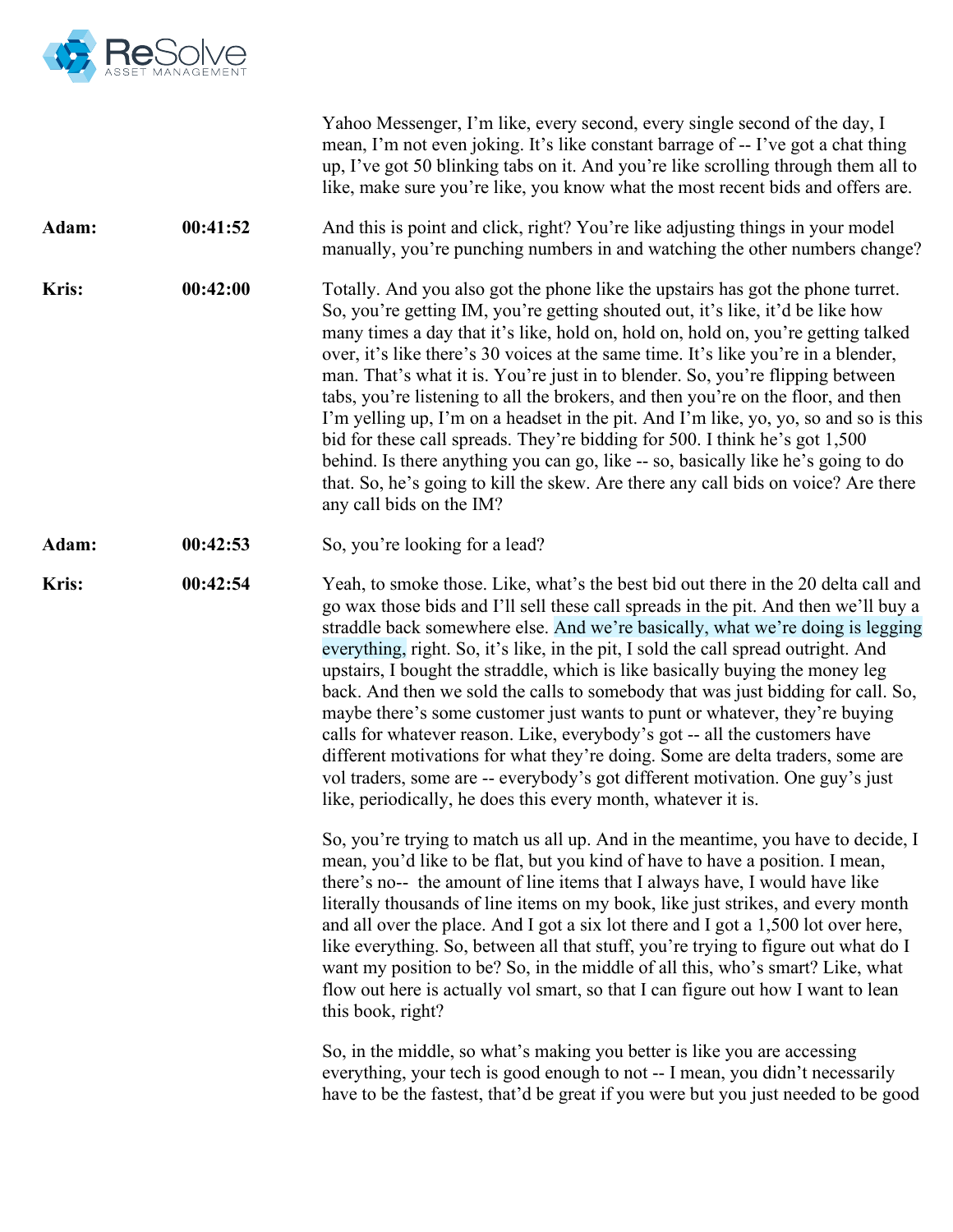

|              |          | enough, mostly to not get picked off all the time. And then you're -- and you<br>had to basically cover all the markets. And now if you're doing all that, that was<br>enough to have an edge. You could trade like one product, if you had all your<br>bases covered, you had relationships with the brokers and you had coverage<br>everywhere, you can make money, you had a business. And if you were clever<br>enough to position the book the right way, you could survive, you'd be pretty $-$                                                                                                                                                                                                                                                                                                                                                                                                                                                                                                                                                                                                                                                                                                                                                                                                                                                                                                                                                                                                                                                                                                                                                                                                                                                                                                                                                                                                                                                                                                                                                                                                                                                          |
|--------------|----------|----------------------------------------------------------------------------------------------------------------------------------------------------------------------------------------------------------------------------------------------------------------------------------------------------------------------------------------------------------------------------------------------------------------------------------------------------------------------------------------------------------------------------------------------------------------------------------------------------------------------------------------------------------------------------------------------------------------------------------------------------------------------------------------------------------------------------------------------------------------------------------------------------------------------------------------------------------------------------------------------------------------------------------------------------------------------------------------------------------------------------------------------------------------------------------------------------------------------------------------------------------------------------------------------------------------------------------------------------------------------------------------------------------------------------------------------------------------------------------------------------------------------------------------------------------------------------------------------------------------------------------------------------------------------------------------------------------------------------------------------------------------------------------------------------------------------------------------------------------------------------------------------------------------------------------------------------------------------------------------------------------------------------------------------------------------------------------------------------------------------------------------------------------------|
|              |          | <b>Building Skillsets</b>                                                                                                                                                                                                                                                                                                                                                                                                                                                                                                                                                                                                                                                                                                                                                                                                                                                                                                                                                                                                                                                                                                                                                                                                                                                                                                                                                                                                                                                                                                                                                                                                                                                                                                                                                                                                                                                                                                                                                                                                                                                                                                                                      |
| Adam:        | 00:45:07 | What's remarkable to me, right, I mean, all of our stuff is systematic and there's<br>obviously lots of different inputs and lots going on and the models are<br>interesting. But what is fascinating to me is that you are managing so much of<br>those dimensions manually, right? Like there's, as you say, there's hundreds or<br>thousands of line items, you're getting information from all these different<br>sources, you're consolidating that, synthesizing it, you're and plugging it into<br>models, you're making sure you're not making errors. And a lot of that is like<br>point and click or typing numbers and talking to people on the phone. How did<br>you build a skill set to manage that cognitively? I mean, it's a very different<br>skill set nowadays. Right? So, how did you do that then?                                                                                                                                                                                                                                                                                                                                                                                                                                                                                                                                                                                                                                                                                                                                                                                                                                                                                                                                                                                                                                                                                                                                                                                                                                                                                                                                       |
| <b>Kris:</b> | 00:45:52 | It was just training and reps. I mean one of the -- it's just kind of -- it's a funny<br>thing, first of all, it's training and reps. There's no real magic to it. It's just<br>doing it. If you do this a lot, like you get better at it. So, it's nothing mystical<br>about it. But it is -- there's a lot to be said, and I'm kind of big on this point, in<br>general. There's a lot to be said for experience. To give you an idea. Like, I've<br>traded -- I traded about at least for the last decade, I've traded close to 100,000<br>equity options a day. Okay. When my Friday would come, my expiration, like<br>the contras, like just how many contra orders you need to like decide whether I<br>want to exercise or not exercise because it's like right on the bubble, right on<br>the strike or whatever. It's like, that's like a process right? You're managing so<br>many things that it becomes absolutely second nature. I used to dream in<br>options all the time, constantly. Like I was -- the way some people like see<br>Tetris at night, it's like, option trains and orders -- I would dream like that. And<br>there's nothing magical about it other than immersion. It's utter immersion.<br>Like, I was speaking to a guy who was asking me about how do you learn this<br>stuff? I said, let me tell you what my training was like. I spent -- you'd go to the<br>floor, you'd be immersed all day long with these options. You know the floors<br>of the exchanges, they had all those boards up above you with all the prices and<br>what the S&P is doing and whatever. All day long, with the guy I'm clerking<br>for, we're making markets on what the end of the day volume is going to be.<br>We're trading options on what the end of the day volume is going to be, like<br>paper trading, and we're going to settle this up. We're making markets on what<br>various prices are going to be. I remember getting -- losing so much money,<br>being stubborn and shorting Krispy Kreme to the guys that I was -- back in the<br>day, to the guys that I was working for, that I had to take four guys out for like a |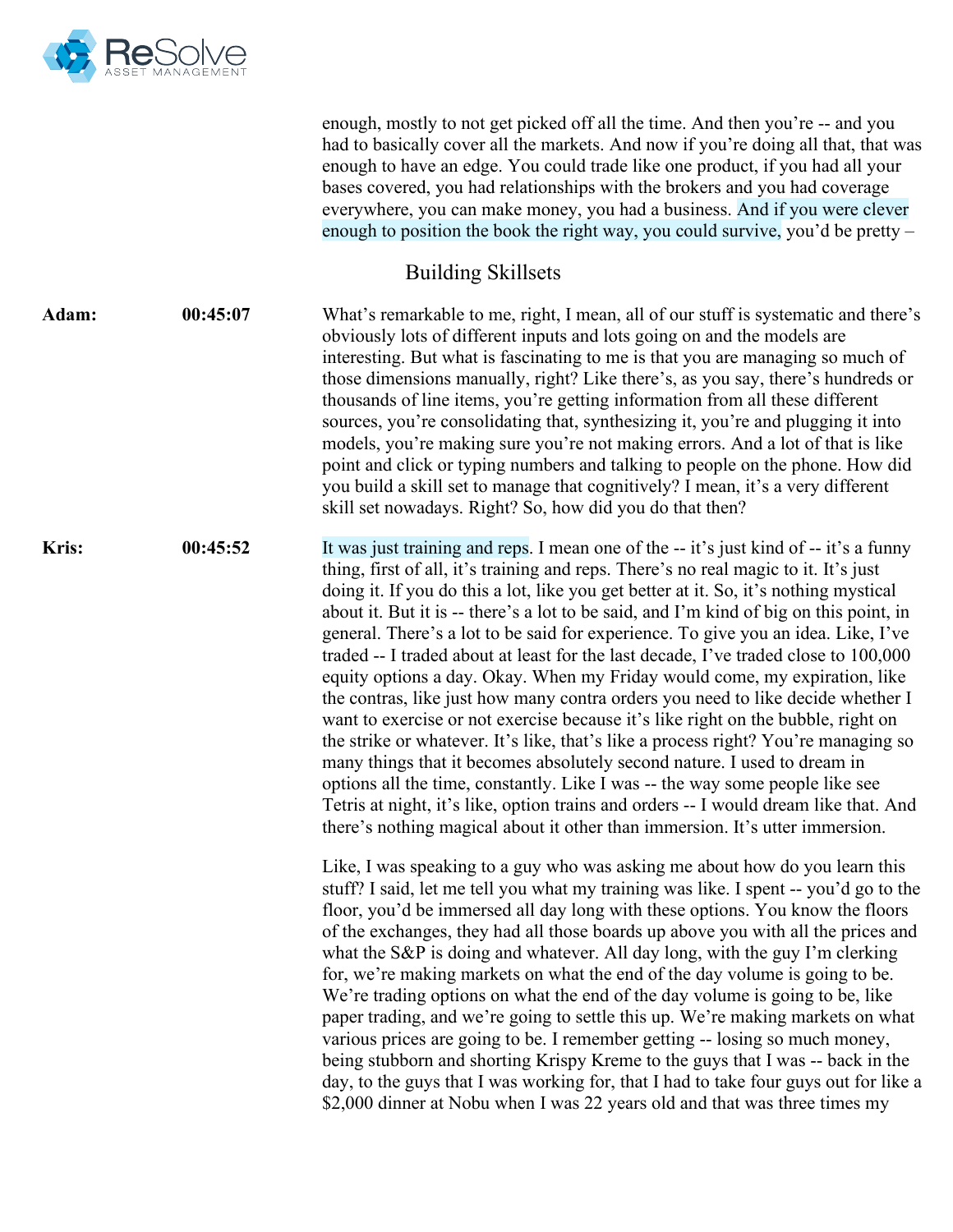

rent, okay? Like, you were, and then you'd finish your day, and you'd be like, okay, I'm done with my trading day.

Then I'm going to go to mock trading. I'm going to spend 90 minutes in mock trading with a bunch of guys that are all competing, and gals, all competing to get to Susquehanna's training class to spend 10 weeks in … Pennsylvania. That's a big deal, because on average, it takes nine months to two years to go to that class. I get hired, I was making \$37,000 a year. Your pay was going to jump to 50 grand when you went into the class, and then it was going to jump to like 90 when you came out of that class. And we're broke, like, I want to get the class, right? So, you're doing call parity games, you're trying to get fast. I remember my mental math skills at that time, was -- you're just constantly working on it because you got to be fast. You're in the pit, you're in the pit, you need to remember, you might be in a post on the AMEX, and you're trading a list of 30 stocks. Okay.

There's 30 stocks in there, they all have option chains. And there's resting call offers and call bids and put offers and put bids all over the chain. As soon as the stock moves, do you know what you're going to yell out to the specialists to say I want to buy Microsoft Gen 40 calls, take those. I'll take what's on the screen now. I'll take those. Sell those puts. Like as soon as the stock rips, what are all the put bids I'm going to hit, what are all the call offers I'm going to lift in everything that I trade? And I need to keep track of all this all the time. As a clerk we would keep a spreadsheet, on a single listing, I knew what every position was. I said, if this broker comes into the pit, I know he's long 450 of these calls. I know he bought them for this price on this day.

And when he comes in, I'm going to be like, which way am I going to lean that market, okay. He comes in, I think the thing's worth seven, he comes in, but I think he's a buyer or he's short them, and he's actually coming to buy them back. Because I know that the market has dropped from when he bought these two weeks ago. And he's probably looking to take his profit. So, he comes in quoting these calls. He's short 450 of them. Okay, I think it's worth seven. What's my market? I'm 12.18. Show me a 14 bid. That's -- okay. All day, millions of times.

**Rodrigo: 00:50:54** Can I just pause there because you are dealing with a lot of information. I'm sure when you first began, you're talking about experience, right, when you first began, you must have been terrified. So, I do eventually want to ask you that. But you're dreaming in option chains. There's a lot of information coming at you. You talked a little bit, you hinted at the fact that you took some time off in 08 to get healthy. How's a trader's lifestyle, like sleep wise, stress wise, or do you get to a point where you can actually be a trader, process all that information, maybe in perfect health, and everything's peachy -- hunky dory? Like, how do you deal with the mental stress of it all?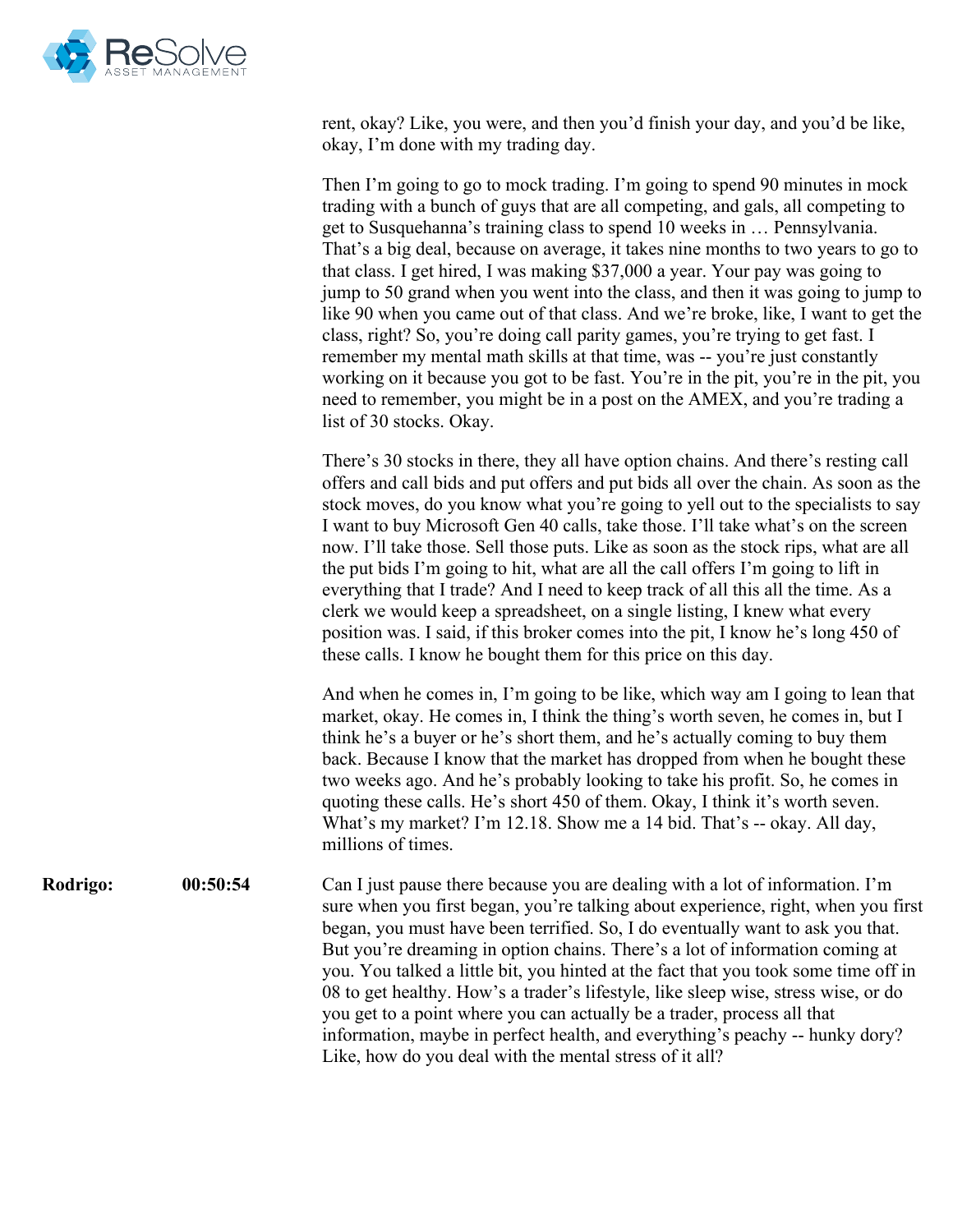

| <b>Kris:</b> | 00:51:34 | You're a little bit of a crackhead. I mean, it's like -- not like literally, but like,<br>yeah, you're -- I was a different man, I was a different person in my 20s. Right?<br>Like, being on the floor and all that, it was -- man, no, you didn't sleep well,<br>and you didn't work very long hours, especially when I went over to<br>commodities, the hours are pretty short. But -- and the other thing too is this, I<br>should say this, there is actually a lot of boredom in the job. There's a ton of<br>boredom. Poker's a great analogy for it is you're trolling a lot of hands. But if<br>the market wasn't busy, I mean, you guys know now, I mean, even on a quiet<br>day, it feels like there's not a whole lot to do and you would have plenty of<br>days, like summers felt like that, summers are boring. It's like the maybe the<br>open and the close are busy. But you're just shooting the shit all day, like with<br>the guys around you, right? It's very -- it's not so high strung all the time.                                                                                                                                                                                                                                                                                                                    |
|--------------|----------|--------------------------------------------------------------------------------------------------------------------------------------------------------------------------------------------------------------------------------------------------------------------------------------------------------------------------------------------------------------------------------------------------------------------------------------------------------------------------------------------------------------------------------------------------------------------------------------------------------------------------------------------------------------------------------------------------------------------------------------------------------------------------------------------------------------------------------------------------------------------------------------------------------------------------------------------------------------------------------------------------------------------------------------------------------------------------------------------------------------------------------------------------------------------------------------------------------------------------------------------------------------------------------------------------------------------------------------------------|
|              |          | So, you, what you had to do is -- the analogy people used to use, I think it's<br>pretty fair. It's like your firemen, right? It's like that bell goes off and you go<br>into fight or flight mode, you got to get up for --you got to get fired up. You go<br>into that pit in the morning, it's like, you know, every morning we're a team.<br>It's like fist bumps all around. All right, huddle up, let's go. Like, we're going<br>to get after today. And then you hit the sort of slow part in the day and like<br>everyone's sitting on the stairs in the pit and kind of chilling out. So, it's sprints<br>and rests and it's always stressful because even when -- actually, because the<br>rest is usually coinciding with losing money. Resting is usually bad, you're sad.<br>It's like being an actor, and you don't have a gig. Right? So, I would say that<br>the boredom can be difficult, the losing money can be difficult. Again, as a<br>market maker, your positions are oftentimes not things that you chose. So,<br>you're hoping that you don't give up all the edge that you made trying to<br>manage the position and hedging position. So, the stress is fairly constant. But it<br>is -- when it's rocking and rolling, although it's all this information and all this<br>stimulus, it's fun. It's a lot of fun. So |
| Adam:        | 00:54:12 | You're also probably not making the best decisions after trading hours either,<br>right? Like, you're not going directly from the pit to the gym, and then from the<br>gym to get your protein and veggies and then to bed by 09:00 AM, right?                                                                                                                                                                                                                                                                                                                                                                                                                                                                                                                                                                                                                                                                                                                                                                                                                                                                                                                                                                                                                                                                                                   |
| <b>Kris:</b> | 00:54:26 | No, I mean, honestly I was pretty good, I was pretty disciplined. I was not a guy<br>that was going to go drink at the bar sort of afterwards, every day. Like, I<br>actually didn't do that.                                                                                                                                                                                                                                                                                                                                                                                                                                                                                                                                                                                                                                                                                                                                                                                                                                                                                                                                                                                                                                                                                                                                                    |
| Adam:        | 00:54:38 | It's why you look rad and I look like this and we're the same age.                                                                                                                                                                                                                                                                                                                                                                                                                                                                                                                                                                                                                                                                                                                                                                                                                                                                                                                                                                                                                                                                                                                                                                                                                                                                               |
| Kris:        | 00:54:44 | It was -- you would go out with brokers, that was a common -- that's part of<br>your workflow, you're going out with brokers a lot, but I was never -- and<br>honestly I was like, even as young as sort of 30, I was already -- I'd go out with<br>brokers because it was fun, and some of them would become your friends. And<br>also is a great way to get information. But I don't need you to take me out to<br>three o'clock in the morning and like, I'm not, I don't need that. So, and I was<br>never really that big into all that at the time. So, I kind of managed to keep some                                                                                                                                                                                                                                                                                                                                                                                                                                                                                                                                                                                                                                                                                                                                                     |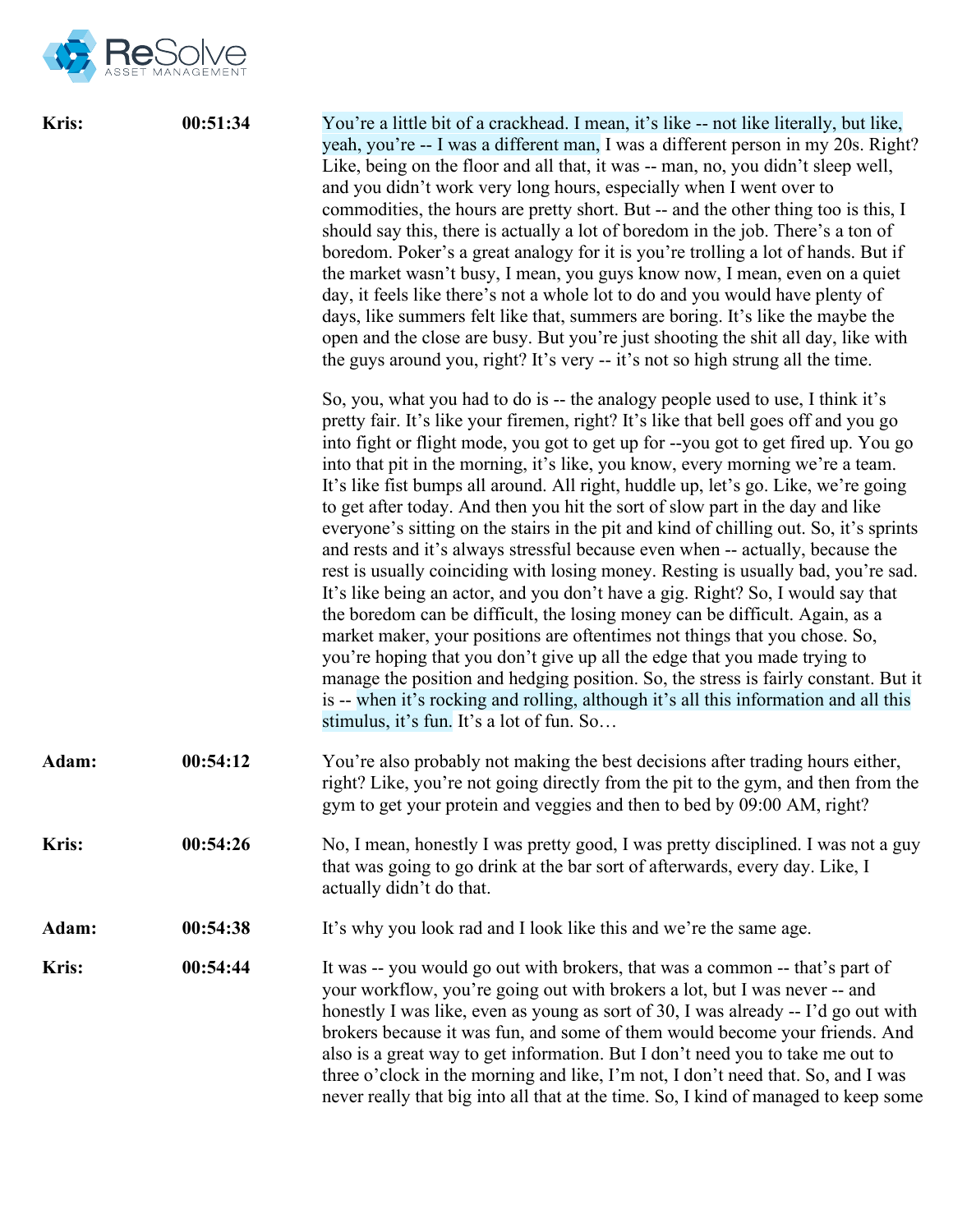

|                 |          | semblance of balance there. I mean, your -- brokers have really, really -- I mean,<br>I think brokers' lives were extra crazy, especially the young guys that they have<br>to hire who are in charge of entertaining, their existence is nuts, in my mind.<br>Looks way -- like to me, I'm like it's way harder existence than my existence.<br>They have to always be on, they always have to make the customer happy. Like,<br>it's just different. I couldn't, that wouldn't -- I wouldn't be able to do that. But<br>all of this was a game and it was fun.                                                                                                                                                                                                                                                                                                                                                                                                                                                                                                                                                                             |
|-----------------|----------|---------------------------------------------------------------------------------------------------------------------------------------------------------------------------------------------------------------------------------------------------------------------------------------------------------------------------------------------------------------------------------------------------------------------------------------------------------------------------------------------------------------------------------------------------------------------------------------------------------------------------------------------------------------------------------------------------------------------------------------------------------------------------------------------------------------------------------------------------------------------------------------------------------------------------------------------------------------------------------------------------------------------------------------------------------------------------------------------------------------------------------------------|
|                 |          | But what happened was in, like I said, the gas thing fizzled out, I got into silver,<br>and then I went into cotton and cotton in 2011 went into a short squeeze. I went,<br>got a membership there and went into that pit. It was like one thing to the other.<br>It was like silver went nuts, I'm going to do that. Cotton got nuts, I'm going to<br>do that. Then to go all the way back and answer Adam's question from a half<br>hour ago, that was when I realized, my partner and I had sat down and talked<br>about it and said, look, we have now traded a lot of markets. I went into coffee,<br>we started trading different things. We were doing the ETFs versus the futures.<br>And that was when the matrix started to appear to us. We said, listen, let's go<br>get a kid that knows how to code. And let's build a spider web, like a database,<br>and we can see the web. And let's see if we can trade all this stuff as a book, as<br>a portfolio. That happened then. At the same time, he started, my partners<br>started incubating or building a trend following a model. That was like our first,<br>by the way. |
| Adam:           | 00:57:16 | What year would that have been?                                                                                                                                                                                                                                                                                                                                                                                                                                                                                                                                                                                                                                                                                                                                                                                                                                                                                                                                                                                                                                                                                                             |
| Kris:           | 00:57:18 | What's that?                                                                                                                                                                                                                                                                                                                                                                                                                                                                                                                                                                                                                                                                                                                                                                                                                                                                                                                                                                                                                                                                                                                                |
| Adam:           | 00:57:19 | What year would that have been, like, 06? 11, oh, okay.                                                                                                                                                                                                                                                                                                                                                                                                                                                                                                                                                                                                                                                                                                                                                                                                                                                                                                                                                                                                                                                                                     |
|                 |          | <b>Building Trend Following Models</b>                                                                                                                                                                                                                                                                                                                                                                                                                                                                                                                                                                                                                                                                                                                                                                                                                                                                                                                                                                                                                                                                                                      |
| Kris:           | 00:57:23 | 11, yeah. So, this was 2011. So, I spent like 10 years in the dark about, like,<br>how finance actually works, right? Like, just -- I'm just playing my game, right?<br>Around 11, he starts building this trend following model. He reads the turtle<br>book, I forget which one, but he reads like the original turtle book. He starts                                                                                                                                                                                                                                                                                                                                                                                                                                                                                                                                                                                                                                                                                                                                                                                                    |
| <b>Adam:</b>    | 00:57:43 | It was a really interesting time to start building trend following models.                                                                                                                                                                                                                                                                                                                                                                                                                                                                                                                                                                                                                                                                                                                                                                                                                                                                                                                                                                                                                                                                  |
| Kris:           | 00:57:48 | Yeah, yeah. It's funny. I mean, I probably shouldn't speak on their behalf. But<br>it's like, that thing has turned into something extremely successful, 10 years<br>later, it's been                                                                                                                                                                                                                                                                                                                                                                                                                                                                                                                                                                                                                                                                                                                                                                                                                                                                                                                                                       |
| Adam:           | 00:57:57 | Exactly, yeah.                                                                                                                                                                                                                                                                                                                                                                                                                                                                                                                                                                                                                                                                                                                                                                                                                                                                                                                                                                                                                                                                                                                              |
| <b>Rodrigo:</b> | 00:57:59 | Been a rocky decade, but paying off now.                                                                                                                                                                                                                                                                                                                                                                                                                                                                                                                                                                                                                                                                                                                                                                                                                                                                                                                                                                                                                                                                                                    |
| Kris:           | 00:58:01 | Yeah. But in any case, he started doing that. We hire this kid, he builds us this<br>database in Java or something like that. And that was when we started to say,                                                                                                                                                                                                                                                                                                                                                                                                                                                                                                                                                                                                                                                                                                                                                                                                                                                                                                                                                                          |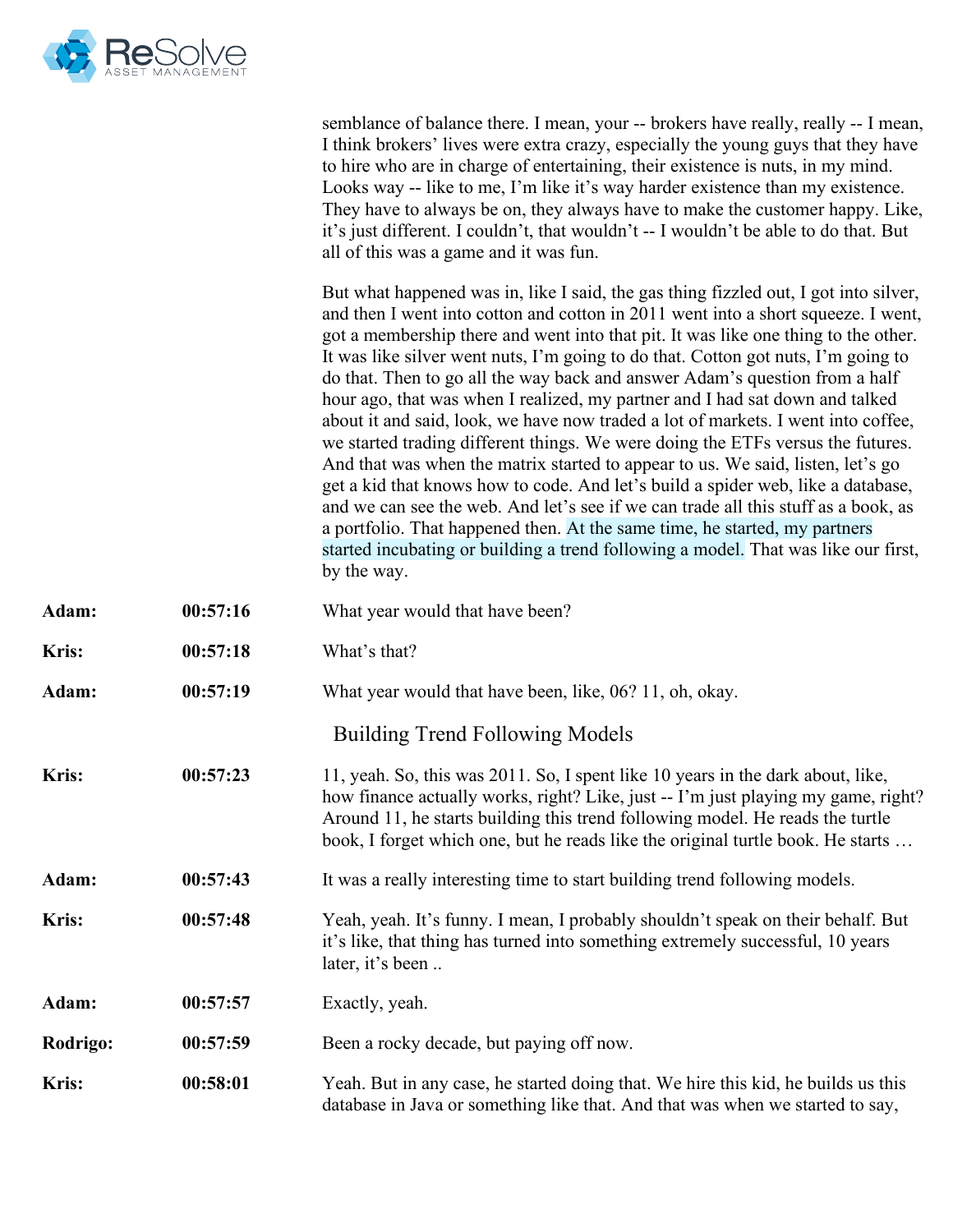

| listen, I think there's more to all this. I think that if we took what we understood |
|--------------------------------------------------------------------------------------|
| about how to transact in markets, and then now started to like, learn about how      |
| to construct a portfolio and all that, we think that there's something more          |
| scalable here. And being on the floor is not going to be the future anyway. So,      |
| this is -- we started to see the light at the end of the tunnel. That was when I got |
| the call from the guy that runs the fund that I was just at, also was the guy that   |
| recruited me at SIG, I went to college with him. And he reached out to me out        |
| of the blue in late 2011 and said, so we are ramping up a bunch and we don't --      |
| we're out here punting on USO we don't really know commodities. I know               |
| you've been over there for seven years doing commodities now. Do you want to         |
| come and build that business?                                                        |

And I remember I got the text message, my wife and I were -- my wife is from the Bay Area. We were going to visit her family in the Bay Area. And I got the text message before we got on the plane for Thanksgiving. And by the time we had -- and all it was, that's all it said. Would you be willing -- do you think you'd move to California and build this business? And you know, that was it, one text message. And by the time we landed in San Francisco and got into a cab to go to her sister's place, we get there and we're like, we're going to move to California. Like, I didn't even have a conversation with them. We're just like we're going to come home. And so that ended up being the ticket to come and do -- all this stuff that this young guy had built with us, this fund was going to throw real resources behind this, and let me build it.

I ended up trying to convince my partner to come. He had gotten into some really cool stuff, trading Brent crude -- Brent options versus Crude options. He was crushing life. I can't walk away from this. I said, man, you know this ain't the future. This is like -- this is going to run its course. He's like I know, but I got to do what I got to do, no problem. I managed to get him to join, I joined the fund, built it, built the infrastructure out. I mean, with the team, I guided the team that built the infrastructure out, started trading that stuff, got him to join three years later, he ended up joining the fund. And yeah, and we just did our - we did the thing that we wanted to do that we envisioned in 2011. But it was all luck as far as, I just went from one market to the other, I got one membership here, a membership there. And then I just started to see it all. And then I said, you know what, there's more to this than just playing this little game. There's a giant dashboard heat map of the world, and do it all.

## Transitioning

| Mike:        | 01:01:19 | And so now you make the transition from prop trading to OPM, right, Other<br>People's Money. And so what was that transition like? We talked a little bit<br>about it pre the call. So, that was a bit of fun. How did your mindset have to<br>shift going from smashing phones in the pit to now having to talk to investors? |
|--------------|----------|--------------------------------------------------------------------------------------------------------------------------------------------------------------------------------------------------------------------------------------------------------------------------------------------------------------------------------|
| <b>Kris:</b> | 01:01:41 | Yeah. So, lots of fun stuff here. So, the first thing I would say is, it was jarring<br>to me to go up to a desk, and it was very, very quiet compared to what it was. I                                                                                                                                                       |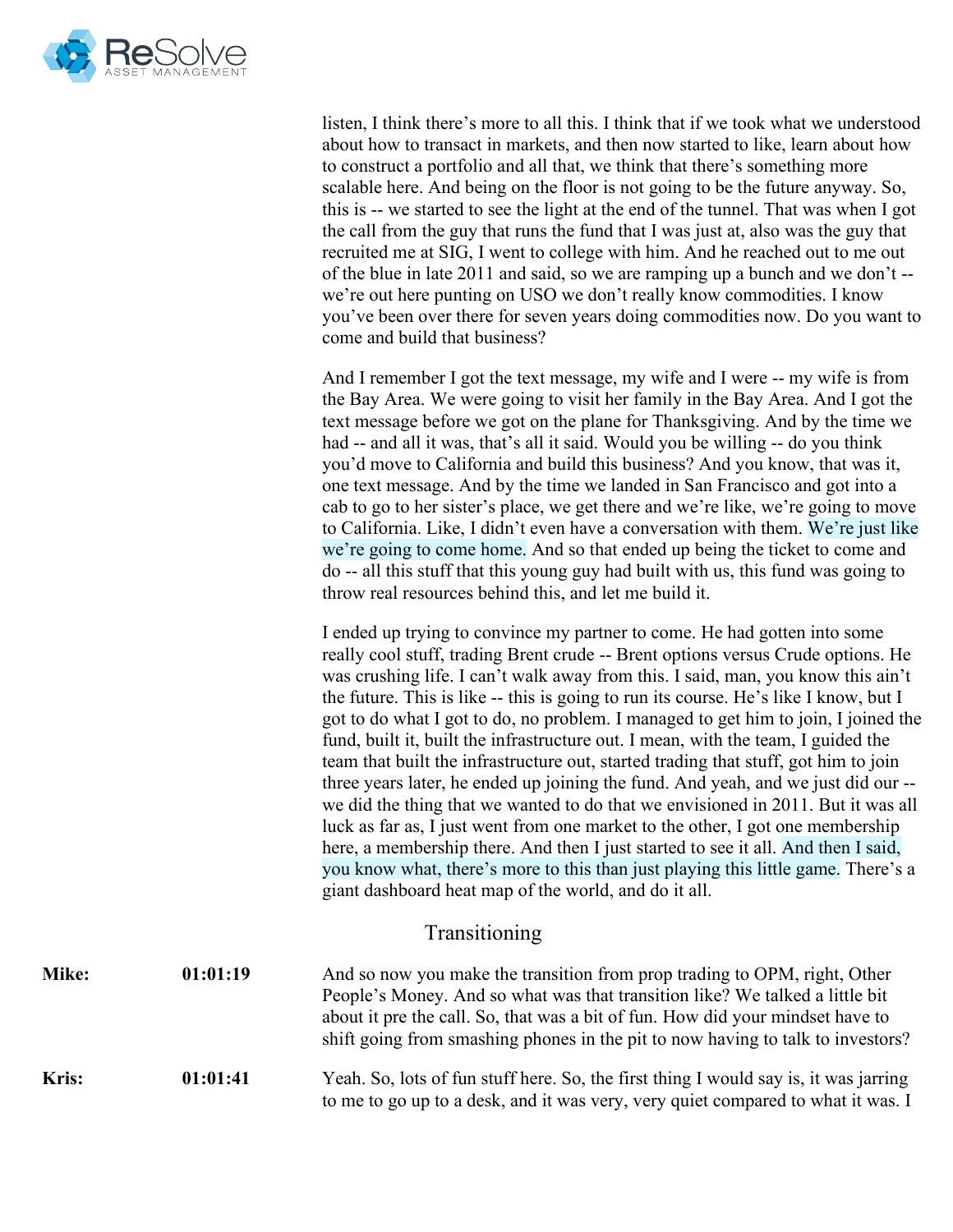

|          |          | mentioned this because it was extremely salient to me, it was very disturbing to<br>me. Being on the floor, you can tell when things start to happen. Because there's<br>a din, there's a noise, and you can feel it. You can absolutely feel when the<br>market's starting to do weird stuff, you can hear certain pits start to get loud,<br>and I didn't realize how tuned I was to that, until it was taken away from me.<br>And then I'm off the floor and I'm like, I don't know what the hell's going on. I<br>don't even -- I don't know how to -- I had a big problem of like, how do I direct<br>my attention? It was, again, sounds ridiculous. But it's one of the things that<br>really stood out to me in that transition. So, that was one.                                                                                                                                                                                                                                                                                                                                                                      |
|----------|----------|---------------------------------------------------------------------------------------------------------------------------------------------------------------------------------------------------------------------------------------------------------------------------------------------------------------------------------------------------------------------------------------------------------------------------------------------------------------------------------------------------------------------------------------------------------------------------------------------------------------------------------------------------------------------------------------------------------------------------------------------------------------------------------------------------------------------------------------------------------------------------------------------------------------------------------------------------------------------------------------------------------------------------------------------------------------------------------------------------------------------------------|
|          |          | The other thing is I had to improve my skills, because you need a little bit more<br>self-reliance in that setting. So, I had to kind of up my skills a little bit, because<br>I can't just keep asking for developer cycles on every last little thing I need. So,<br>I needed to get at least better, and we're talking about Excel here, like getting<br>really good at Excel, that kind of had to happen. And then the big thing was<br>starting to appreciate that I cannot think like a market maker all the time. Like, I<br>can't sell this thing just because I think it's a good -- because in two minutes,<br>it's going to be a good trade. It's like I'm going to be -- I need to trade bigger.<br>Yeah, I need to trade bigger and I need to hold -- I'm more inventorying and<br>warehousing, than I am churning. This was really hard. It was very hard to<br>switch that mindset. That basically sliding down the risk/reward scale. I'm now<br>moving into a business where I'm trying to make like a 50% return on capital<br>instead of a 200% return on capital. I mean, it's a completely different game. |
|          |          | So, that sort of adoption to kind of, I was more -- I was like getting less gun shy<br>and getting more conviction in what I was doing. I had to think more about<br>gauging liquidity became -- market makers always gauge liquidity. It's actually<br>the job. The job ultimately is to gauge liquidity. It's like I'm going to sell you<br>this because I think that I can cover 70% of the risk by going out and lifting all<br>these related things and then I'm willing to just let the other 30% ride. And so a<br>book edge, hold some risk, manage the residuals, that's the business. Here, I had<br>to really, it was very difficult for me to do that. But after years, took years to get<br>better and better at it, to where I was a better allocator of sort of capital and<br>thinking in this much more opinionated way, you know.                                                                                                                                                                                                                                                                             |
| Rodrigo: | 01:05:10 | You had to have a position, you had to have an opinion.                                                                                                                                                                                                                                                                                                                                                                                                                                                                                                                                                                                                                                                                                                                                                                                                                                                                                                                                                                                                                                                                         |
| Kris:    | 01:05:13 | I had to have a position, I had to have opinions. I really didn't have -- up until<br>this point, I really didn't have opinions. I didn't -- Yeah.                                                                                                                                                                                                                                                                                                                                                                                                                                                                                                                                                                                                                                                                                                                                                                                                                                                                                                                                                                              |
| Rodrigo: | 01:05:22 | Yeah, it's a crucial point, right, that I think people need to understand when they<br>talk, when they hear you say how much money you were making in the pits, and<br>you knew if there was money to be made because the spread was in a certain<br>way you needed to take this position, you got that position, it was an arbitrage<br>that you were able to lift. That is, that is a tangible, physical thing that you can -<br>- that you know, as a trader, you can do. But when you start managing other<br>people's money, you start getting into size, all of a sudden, you have to start                                                                                                                                                                                                                                                                                                                                                                                                                                                                                                                               |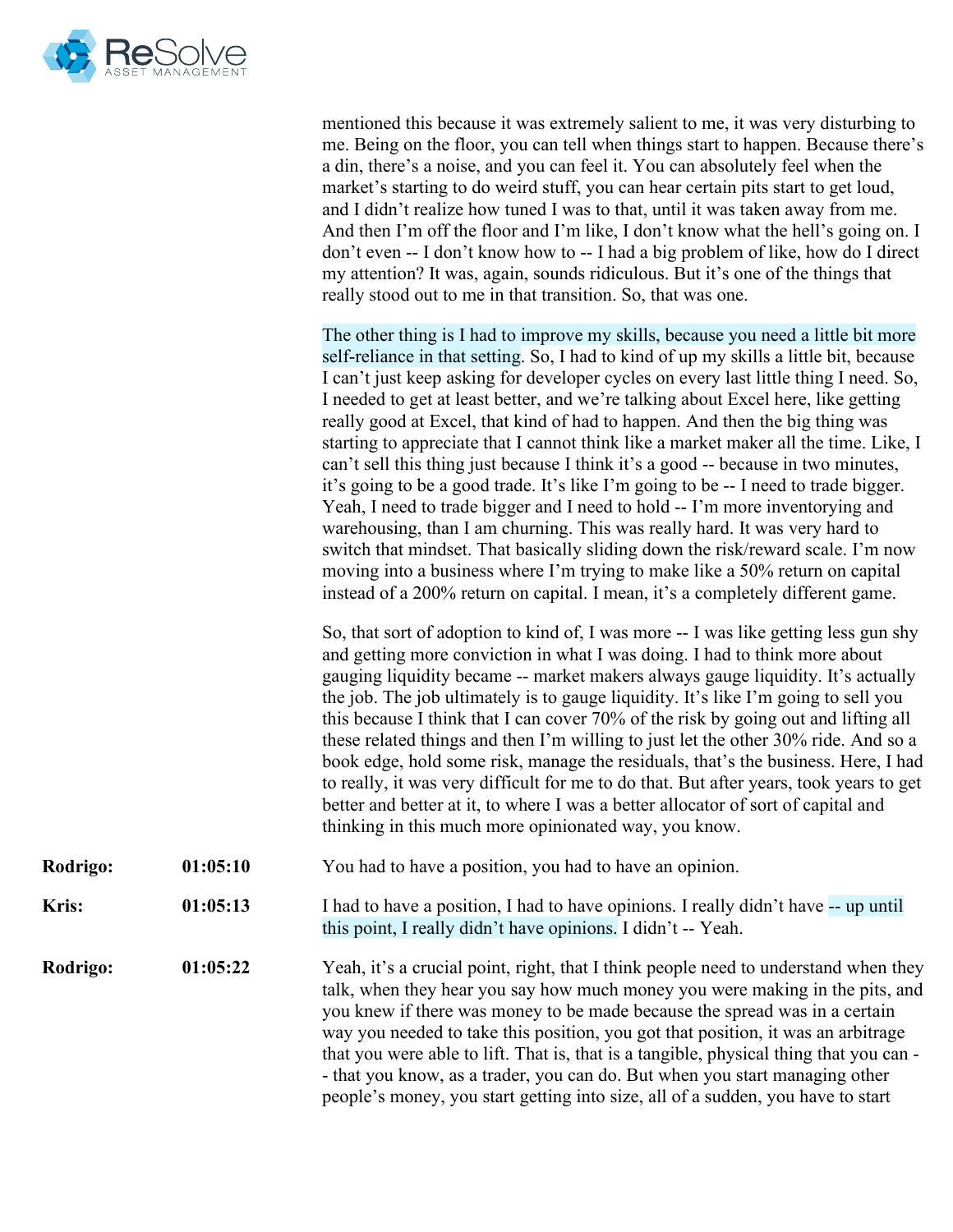

taking positions, you can no longer -- you're not looking at pure arbitrage necessarily. There's too much money. So, I guess -- …

| What's the size difference?<br>01:06:00<br>Adam: |
|--------------------------------------------------|
|--------------------------------------------------|

**Rodrigo: 01:06:01** What size shift from what you were doing independently to when you had to manage other people's money? Like, how many X more were you managing at that time?

**Kris: 01:06:11** Let's see. I mean, I would think about it in terms of Greeks, oftentimes. So, like, how big of a vega I would carry. And you were, how many dollar deltas you're carrying a position? I mean, we're always going from a situation where if I was carrying \$10 million deltas, that was a big deal to, that's a rounding error on what I was doing at the fund, right? So, it was -- and I would say this, if there was any -- one of the things that probably pushed against me was, I probably didn't take enough risk. I was actually fairly, I think my mentality is pretty well, was like, kind of well suited to being a market maker, in a sense. Probably didn't take enough risk, even probably not until the last few years, did I really start to butt up against the lines of what I thought were capacity constraints on some ideas. I was sort of always operating sort of well below what I thought capacity constraints, kind of was.

> But the -- kind of, you could think about it in terms of theta, for example. When I was an independent, or independent trader, or whatever, if I had like a 40 or \$50,000 a night theta bill that would be pretty big. That'd be really big. That was completely normal -- by the time I'm running a bigger book, it's like you'd -- four or 5X that as far as like, what a typical theta bill could be nightly. And that -- so, risk wise was a lot wider, it was a lot larger than it was, as sort of independent. And the other thing is, I kind of mentioned this before the call. Big reason I came to, like, Twitter helped me learn how to translate math, the things that I thought about as a trader. I remember, I mentioned before the call, my first time I went to an investor meeting I was speaking about things in terms of vigs, who were the donkey customers, getting picked off, who I'm picking off, like, I'm using this language? And it's like, there's somebody you know, there's like a consultant on the other side of the table and with an MBA.

And like they're looking at me and like, I think they were actually interested. I actually think speaking in these terms is kind of fresh to somebody that doesn't hear that all the time. But it's the questions you're getting you realize like they don't really know what you're talking about in a sense. So, they're not totally off-put by it, but they have to do all this like cognitive translation, right? And I came out of there, I said, damn, I got to learn how people talk. And you know alpha -- like nobody on the floor ever said the word alpha. So…

**Adam: 01:09:24** Because it was all alpha, right, like the fish never talked about the water, right? Like, it's all right it's all alpha on the floor. You guys are not generating returns from the drift in the markets. It's all arbs.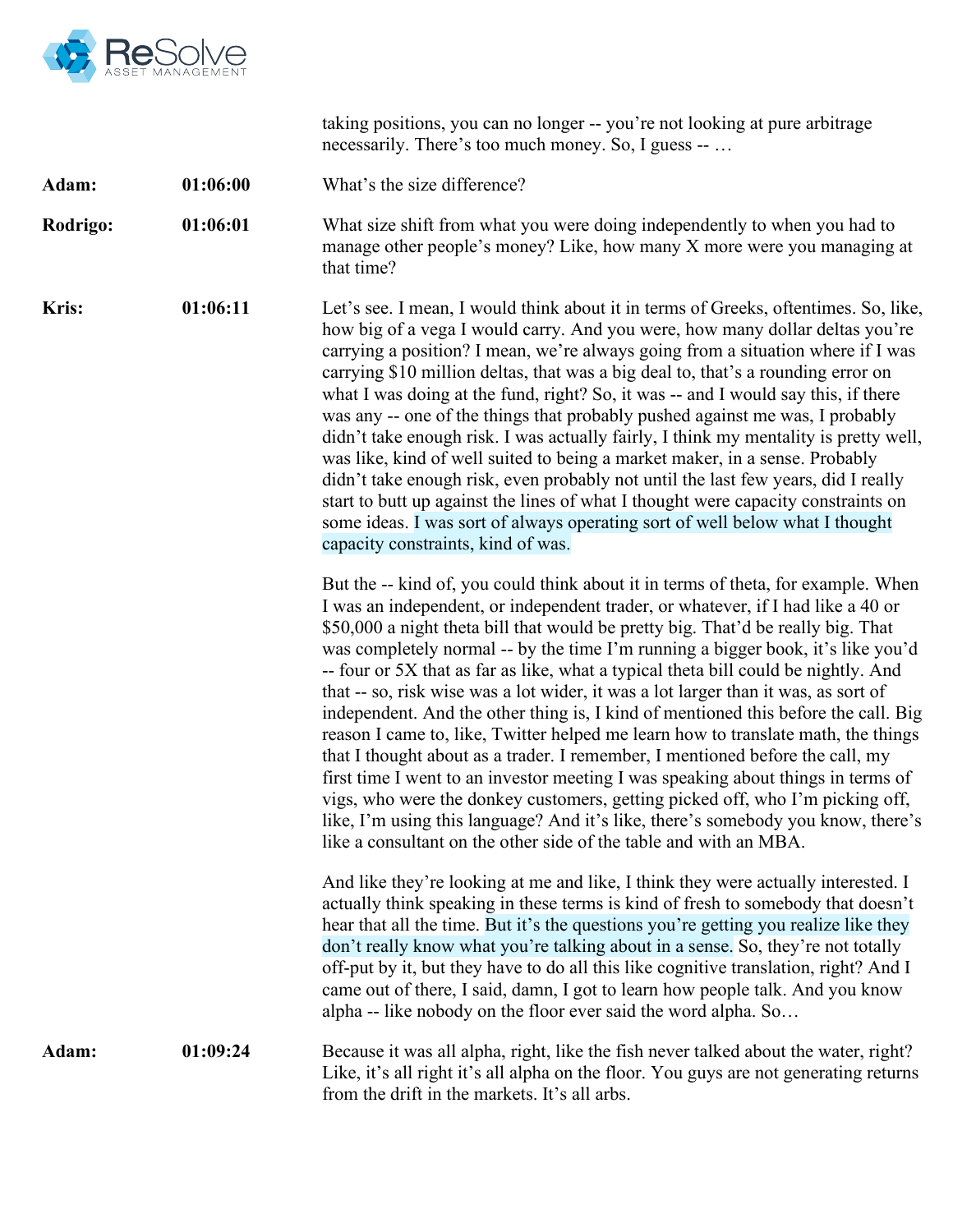

**Rodrigo: 01:09:38** It's a business. Yeah. Well, my favorite was asking JP asking, I'm like what was your Sharpe ratio? And like what's Sharpe ratio -- on the -- my trade -- I don't know. Like I made five, 10 million a year or whatever. You know, like, whatever the number was. And I'm like, what, how much, on what base? I'm like what base, like, what do you mean by that? I'm like, well, how much AUM were you managing? Well, I don't think in those terms. Like maybe 100 million. How much would you make on that? What? It's just such a completely different mindset than OPM, raise money, have a base, and then when you have that much money, you now have to decide what you can actually do that you did in your old job, which is much, much less. And that's when you start looking at turtle traders and trend and seeing what alpha you can create. And there's no real sucker. Who's the sucker, who's the customer? Well, the customer is just human nature, right, on the trend side of things in a lot of ways. Careers – The Second Half **Kris: 01:10:41** All that learning, like learning everything, you just said, right there, that all happened in the second half of my career. My second half of the career was so different than the first half. But that's what helped me. Like, I kind of put everything together. Like, now I'm learning how this all works. And I learned this language, I appreciate this language. Before I thought it was academic or geek speak, or whatever. I appreciate this language now, and I learned all that, and then I was able to sort of combine it all. And I got better at being able to speak to people about it, and then understand how to turn what we were doing into a story that a proper investor can make sense of. And that ultimately, that's -- I think my writing is an attempt to sort of marry both of them, both those perspectives, because they're completely not exclusive of one another. It's all ultimately, really, really similar. It's just the language that you use for the vocabulary of it. And so trying to get more, trying to get more polished, and trying to be more proper was a big thing in the last nine years for me, like, kind of getting away from that old mindset, or old way of talking about things. And then learning -- and then you start learning, you know, fact, -- the first time I heard about factors, I said, oh. The first time I ever heard about the -- anything similar to that idea of a factor was in speaking to a trader who was running stat arb kind of strategies. And said, I remember they said, this was probably more than a decade ago, and they said something to me, like with stat arb, every time you do stat arb, what ends up happening is, you find out later that you were exposed to something that you didn't model in the first hand. Like, oh, I'm actually just -- I'm doing all these trades. I think that I got all this edge. And then it turns out that everything that I'm long is like super levered, like their balance sheet is super levered. Like, there's some like factor that's going on under the hood. That's how I thought of factors first. And then when I started

> and *momentum.* And these are called factors. And oh, okay, this is a whole - wow, there's a whole other world out here of this stuff that I didn't know about.

read on Twitter, oh, there's things called *value.* And there's things called *growth*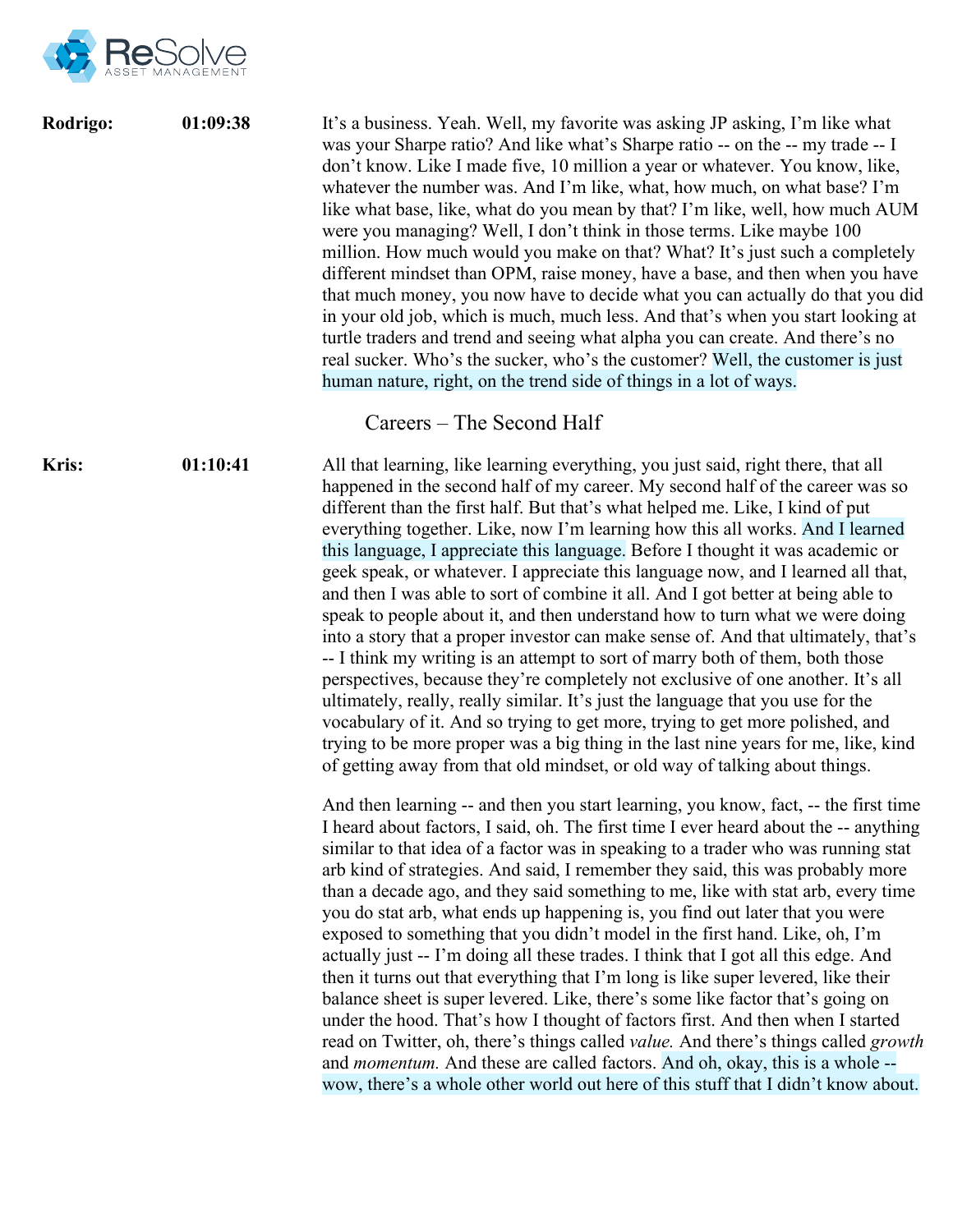

| Mike:        | 01:13:11 | That you have to translate some of that nomenclature for yourself, I suppose. I<br>mean, you must have been familiar with <i>momentum</i> , <i>mean reversion</i> , you just<br>called it something else. I mean, you were like                                                                                                                                                                                                                                                                                                                                                                                                                                                                                                                                                                                                                   |  |
|--------------|----------|---------------------------------------------------------------------------------------------------------------------------------------------------------------------------------------------------------------------------------------------------------------------------------------------------------------------------------------------------------------------------------------------------------------------------------------------------------------------------------------------------------------------------------------------------------------------------------------------------------------------------------------------------------------------------------------------------------------------------------------------------------------------------------------------------------------------------------------------------|--|
| <b>Kris:</b> | 01:13:22 | I just called it <i>trend</i> . I mean, I didn't even -- yeah, I didn't use the word<br><i>momentum</i> . And again, it's like when we get into the -- when we talk about<br>topics like that. I'm very unsophisticated, as far as my, even like, my ability --<br>like, what's the difference between <i>momentum</i> and <i>trend</i> ? I don't know the<br>nuances between them. It's like, what's the one that if the thing just went up --<br>if it's higher than the moving average, what's that? Or what's the thing that it's<br>like, okay, it's went up this many percent, and then it's went up again, like, is<br>that something different? I don't know exactly what the words for these<br>different things are, but like the concept makes sense.                                                                                  |  |
| Rodrigo:     | 01:13:58 | Yeah. And it's interesting how the way people perceive, you know, when you<br>think about a prop trader, and somebody that creates a shop, and it's a business<br>and they're spitting out money, based on these trades, and taking all these risks.<br>Like you said, in the beginning, I don't know where these guys are actually<br>investing their money, because investing is a different thing to the business.<br>And when they go out and invest their money, they're actually looking around<br>for this type of stuff, right? And they end up a lot of times, putting their hard<br>earned money and a lot of it, if not most of their wealth, ends up going into<br>traditional large AUM type strategies, right?                                                                                                                      |  |
| <b>Kris:</b> | 01:14:37 | Yeah, where's yours going to go?                                                                                                                                                                                                                                                                                                                                                                                                                                                                                                                                                                                                                                                                                                                                                                                                                  |  |
| Rodrigo:     | 01:14:39 | You don't have -- you can't put that money back to work when you're bumping<br>up against those limits. So, that was one point for me when I was like, oh, okay,<br>so you make a lot of money here, because that's your business, but you're<br>making the average money that everybody -- every one of us is making with<br>your actual money at this point. And you're always trying to -- and that edge<br>that you're trying to chase is the same edge that we're all trying to chase when<br>it's OPM or large AUM type of dollars. Of course, they're always finding<br>somebody to give -- some smart group of people to give money to, but it's very<br>difficult too, right.                                                                                                                                                            |  |
| <b>Kris:</b> | 01:15:14 | Well, the thing, when I got that call about coming out to San Francisco to be<br>with this fund, that was a big transition for that fund. That fund is like the --<br>probably the longest running vol fund in America, right, I believe. And that was<br>started by a guy who is a world champ backgammon player in the 80s. And it<br>was a broker dealer, it was structured, he was a prop shop, structured as a broker<br>dealer, but they started taking outside capital, maybe in the 90s. But who was<br>the capital? It was all his gambler buddies, it was just gambling buddies. And so<br>people, even for the first 10 years of my career, talking about investing, most<br>people were like, it wasn't like, what are you investing in? It's like, what are<br>you backing? We're just, who's backing who? When I left SIG it's like |  |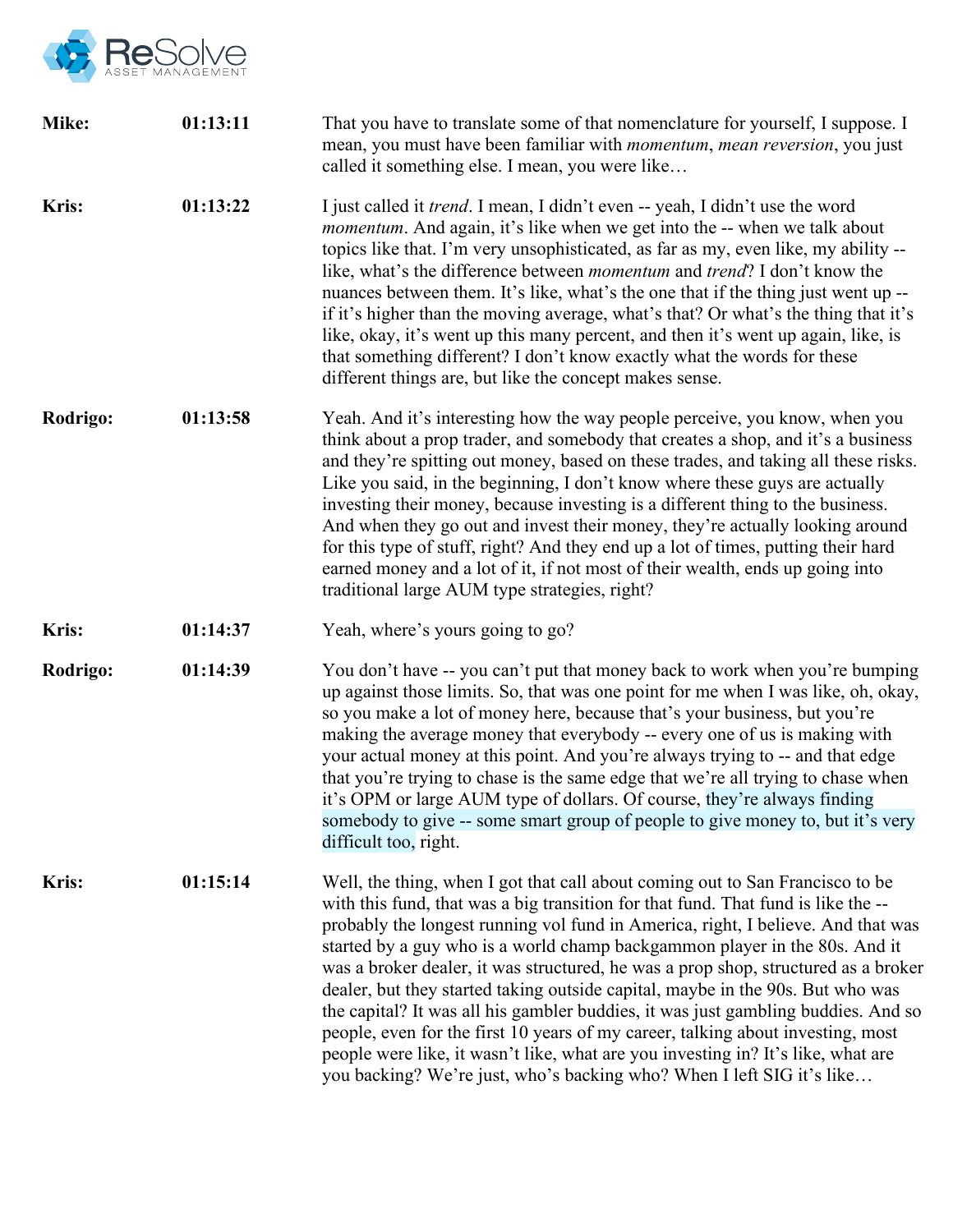

| Rodrigo:     | 01:16:06 | Can I get a piece of him, right?                                                                                                                                                                                                                                                                                                                                                                                                                                                                                                                                                                                                                                                                                                                                                                                                                                                                                                                                                                                                                                                                                                                                                                                                                                                                 |  |
|--------------|----------|--------------------------------------------------------------------------------------------------------------------------------------------------------------------------------------------------------------------------------------------------------------------------------------------------------------------------------------------------------------------------------------------------------------------------------------------------------------------------------------------------------------------------------------------------------------------------------------------------------------------------------------------------------------------------------------------------------------------------------------------------------------------------------------------------------------------------------------------------------------------------------------------------------------------------------------------------------------------------------------------------------------------------------------------------------------------------------------------------------------------------------------------------------------------------------------------------------------------------------------------------------------------------------------------------|--|
| Mike:        | 01:16:09 | This is like the poker room, man.                                                                                                                                                                                                                                                                                                                                                                                                                                                                                                                                                                                                                                                                                                                                                                                                                                                                                                                                                                                                                                                                                                                                                                                                                                                                |  |
| Rodrigo:     | 01:16:11 | Exactly right.                                                                                                                                                                                                                                                                                                                                                                                                                                                                                                                                                                                                                                                                                                                                                                                                                                                                                                                                                                                                                                                                                                                                                                                                                                                                                   |  |
| <b>Kris:</b> | 01:16:12 | I got my start as an independent by a backer, but that backer had to give a piece<br>of me to two guys that like found me, right, like so it was the guy standing next<br>to me in the pit. And then the guy that was the biggest oil options market maker<br>in the world at the time, I shared an office with, and he was my other first<br>backer. Like we met on the floor and he convinced me to join that backer and<br>part of the deal was like, they're going to -- the backer is going to back me, and<br>they'll get like, 80 you know, whatever, 70% of me and these two other guys<br>that found me they're going to get 15% of me each. And that was how the deal<br>was structured. And that was it. Like, at the time it's just like who are you<br>backing and like when you were in that ecosystem, like you could back other<br>people and you could -- I used to train -- that big market maker had a big team, I<br>had a team, I was like four people. You know, when I was there. He had 20,<br>okay. Like, we shared an office, by the way, that's a whole other story. These<br>guys wanted to get a, it was a crazy office, these guys wanted to get a penguin.<br>They were like trying to figure out how to get a penguin, like for the office. It<br>was like, yeah |  |
| Rodrigo:     | 01:17:38 | Can't wait for that movie to come out.                                                                                                                                                                                                                                                                                                                                                                                                                                                                                                                                                                                                                                                                                                                                                                                                                                                                                                                                                                                                                                                                                                                                                                                                                                                           |  |
| <b>Kris:</b> | 01:17:40 | Totally, totally weird world. And, but anyway, in that office, they were -- he had<br>this army of young guys working for him. And so I would train them. I was like,<br>I would run mock trading for them, I would do theory with them. Like I was the,<br>you know, I would just kind of -- and it was just everyone just kind of like<br>collaborated with each other. And these guys were here. He's like, hey, dude,<br>I'll take your kids and I'll teach them two days a week. I'll teach them, I'll give<br>them homework, I'll get them studied up, whatever. And the hopes was that<br>they get it. Like, you get 10 guys, you hope one of them gets it, it clicks and<br>they can play it -- they figure out how to play this game and then you get to<br>back them. Like so that --                                                                                                                                                                                                                                                                                                                                                                                                                                                                                                  |  |
| Rodrigo:     | 01:18:26 | And of course, all the backing is like anything. It's risk, right? So, this idea that,<br>oh, I'm going to back them. I'm guaranteed X amount of results. You can also<br>get your brain blown off by backing the wrong guys and oftentimes it does<br>happen, right? So, it continues to be that game of selecting the right players. If<br>that market that they're good at doesn't stop working as you've mentioned a<br>few times.                                                                                                                                                                                                                                                                                                                                                                                                                                                                                                                                                                                                                                                                                                                                                                                                                                                           |  |
| <b>Kris:</b> | 01:18:48 | I was going to say it goes back to what the business is, what Mike was saying,<br>when you talk about this as a business. The business fundamentally at its core,<br>even at the fund, number one is risk management. The whole thing is risk<br>management. The whole thing is survive. I mean, you could open up -- you can                                                                                                                                                                                                                                                                                                                                                                                                                                                                                                                                                                                                                                                                                                                                                                                                                                                                                                                                                                    |  |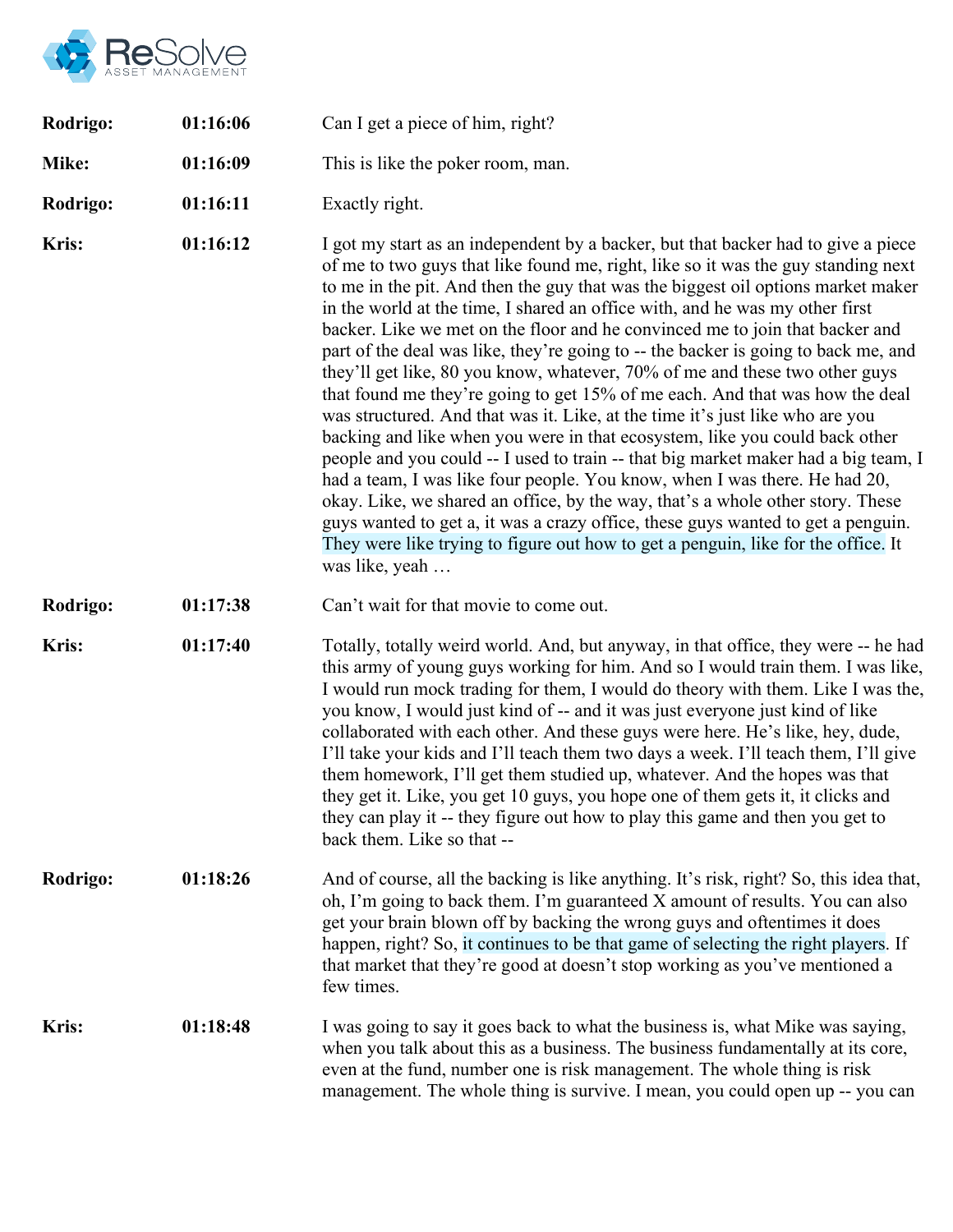

|              |          | have 50 conversations about managing a large option portfolio, but that is, I<br>feel, like at the end of the day that is the essence, the core of the whole business<br>is how do you manage these giant option portfolios with all these line items?<br>That is the job to be done, the differentiator, that's the whole thing. It's like<br>everything is like risk management first. I mean, you have no business without<br>edge but you have no -- if you cannot keep the edge you have -- nothing gets off<br>the ground and so everything --                                                                                                                                                                                                                                                                                                                                                                                                                                                                                                                               |
|--------------|----------|------------------------------------------------------------------------------------------------------------------------------------------------------------------------------------------------------------------------------------------------------------------------------------------------------------------------------------------------------------------------------------------------------------------------------------------------------------------------------------------------------------------------------------------------------------------------------------------------------------------------------------------------------------------------------------------------------------------------------------------------------------------------------------------------------------------------------------------------------------------------------------------------------------------------------------------------------------------------------------------------------------------------------------------------------------------------------------|
| Mike:        | 01:19:44 | Even edge without risk management is not edge, right? You have to edge and<br>then you have to size it and then you have to worry about risk of ruin and you<br>have to size it based on risk of ruin and all of that stuff. These are yin and yang,<br>they're intertwined.                                                                                                                                                                                                                                                                                                                                                                                                                                                                                                                                                                                                                                                                                                                                                                                                       |
| Kris:        | 01:19:59 | Yeah. Totally, totally. I mean, I look at it all as -- it's interesting, my lens on<br>investing is -- it's mostly, the whole game to me is seeing the -- like they use<br>this expression, not in the trading world, I saw this from the -- maybe the VC<br>world or something, but seeing the present clearly. And when I thought -- when<br>I heard that I said, oh, that's what trading is. All trading is, is measuring and<br>seeing the present, really clearly. It's taking the whole world almost like a cross<br>sectional kind of way, a heat map, and just finding what sticks out. And then<br>trading all the stuff that sticks out, creating a portfolio of that stuff. So, it's like,<br>I'm going to look at all the liquid markets in the world. And I'm going to say<br>I'm going to calibrate to them. Those are all fair. Everybody that's trading that<br>stuff, like there's no edge in trading liquid markets. Like, I'm going to take all<br>that stuff, assume that it's fair, and then what sticks out in the world, once I<br>have calibrated to that. |
|              |          | And then once I have done that, I think that I've got this big pile of edge, how<br>am I going to keep it? And that's the risk management and at the end of the day,<br>like, that's how I see the business. And that's how -- It has nothing to do with<br>predicting, in my mind, like, again, like I didn't -- like thematic investing or<br>having opinions about the future or  What is all that? How do you know any<br>of that's true? It's like can never tell -- prove to me that any of that's right. Like,<br>it's not to pick on like Cathy Wood. I don't, you know, like people                                                                                                                                                                                                                                                                                                                                                                                                                                                                                       |
| Rodrigo:     | 01:21:30 | What are you talking about? She's guaranteed 40% return next year on her fund.                                                                                                                                                                                                                                                                                                                                                                                                                                                                                                                                                                                                                                                                                                                                                                                                                                                                                                                                                                                                     |
| <b>Kris:</b> | 01:21:34 | Yeah. The thing is I immediately dismiss her as (not advice) un-serious because<br>it's not -- it has nothing to do with like, it's just because I know she's not risk<br>management first, so I have to dismiss her. It's not anything else to me, but like<br>she just has these visions of the future. And to me, I'll never grok that. You<br>can't tell me anything about the future and I'm going to be like, yeah, that -- I<br>mean, sure would I like, can I take a flier on something like that? And you<br>know, that goes in the entertainment budget, right? Like, that's entertaining to<br>me. But it's not serious in my mind, because it doesn't come from that<br>framework. Again, completely biased.                                                                                                                                                                                                                                                                                                                                                           |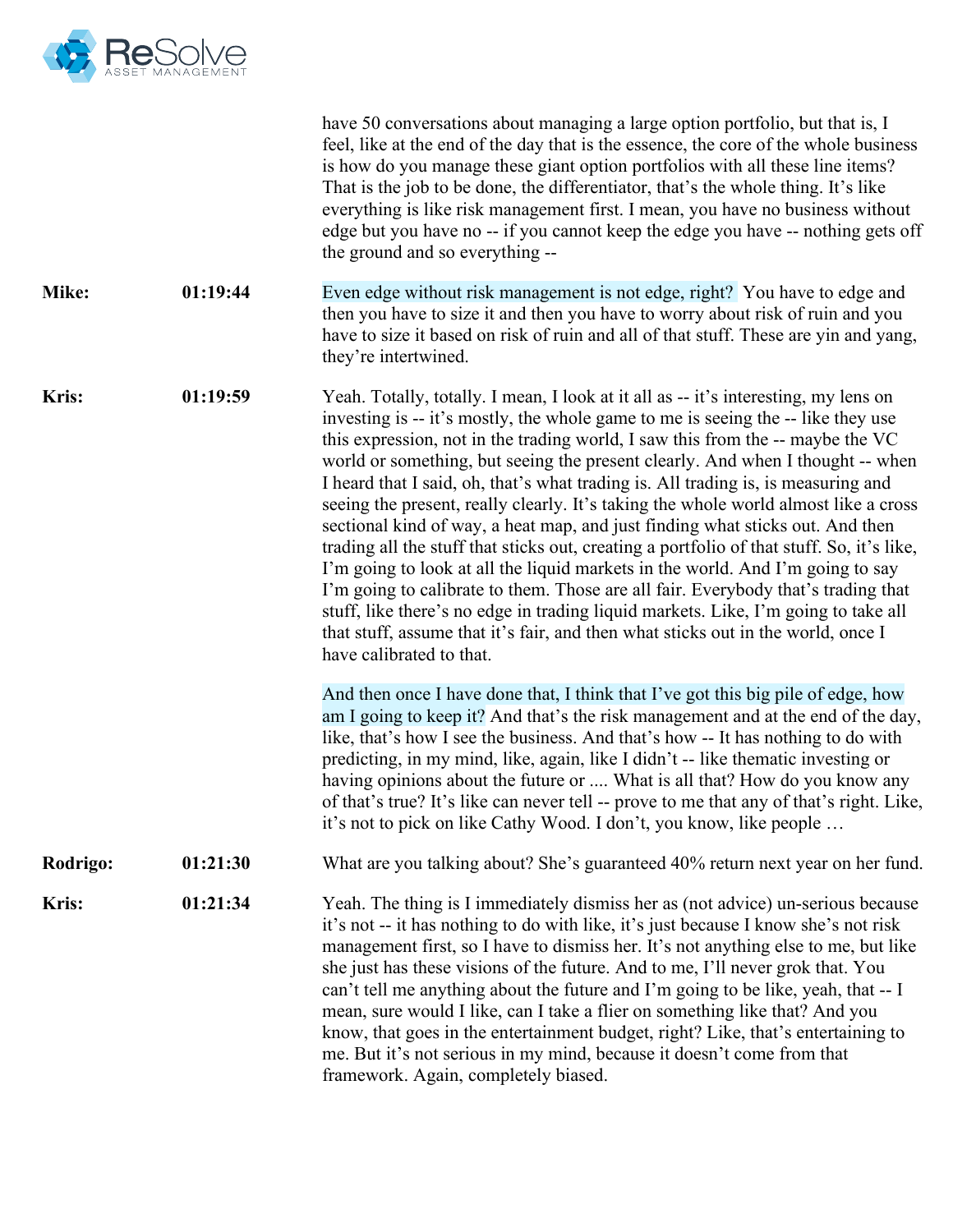

| Rodrigo:     | 01:22:16 | There's not a global macro bone in ya.                                                                                                                                                                                                                                                                                                                                                                                                                                                                                                                                                                                                                                                                                                                                                                                                                                                                                                                                                                                                                                                                                                                                                                |  |
|--------------|----------|-------------------------------------------------------------------------------------------------------------------------------------------------------------------------------------------------------------------------------------------------------------------------------------------------------------------------------------------------------------------------------------------------------------------------------------------------------------------------------------------------------------------------------------------------------------------------------------------------------------------------------------------------------------------------------------------------------------------------------------------------------------------------------------------------------------------------------------------------------------------------------------------------------------------------------------------------------------------------------------------------------------------------------------------------------------------------------------------------------------------------------------------------------------------------------------------------------|--|
| <b>Kris:</b> | 01:22:20 | There isn't.                                                                                                                                                                                                                                                                                                                                                                                                                                                                                                                                                                                                                                                                                                                                                                                                                                                                                                                                                                                                                                                                                                                                                                                          |  |
| Mike:        | 01:22:25 | Well, I'm interested, Adam, because I do want to segue into what we're seeing<br>today, in the vast normalness that's abnormal, and what Kris is seeing. But if<br>you want to go somewhere first, before that, I just want to get there eventually.<br>If you want to go first                                                                                                                                                                                                                                                                                                                                                                                                                                                                                                                                                                                                                                                                                                                                                                                                                                                                                                                       |  |
|              |          | Thoughts on Risk Management                                                                                                                                                                                                                                                                                                                                                                                                                                                                                                                                                                                                                                                                                                                                                                                                                                                                                                                                                                                                                                                                                                                                                                           |  |
| Adam:        | 01:22:40 | Yeah. Actually my question was going to kind of segue there anyways, which<br>was about how did you think about risk management? And I'd love to hear<br>details, if any standout. But how did you think about risk management that kept<br>you alive when many others flamed out?                                                                                                                                                                                                                                                                                                                                                                                                                                                                                                                                                                                                                                                                                                                                                                                                                                                                                                                    |  |
| <b>Kris:</b> | 01:23:02 | Yeah. There are certain principles that I would adhere to as far as how to<br>manage your book. Some of this, I think, is a bit -- a lot of it's context<br>dependent. But let's take a sort of a broad one. A lot of people have rules about,<br>and I don't want to lump <i>trend</i> into this, because it'll be obvious in a minute.<br>For example, if you're managing an options portfolio, you do not want to have a<br>risk rule that says if I lose this much money, get out. Because, first of all,<br>conceptually, that makes no sense to me. Why would my rule of doing anything,<br>be conditional upon the met my P&L memory? It makes no sense to me. So, the<br>other reason why you don't want to have a rule like that is because that's when<br>the opportunity is probably the best, is when the pain is kind of happening and<br>happened. So, you don't want P&L memory as an input into the rule.                                                                                                                                                                                                                                                                             |  |
|              |          | So, what do you do? You have to have your ex-ante rule beforehand has to<br>constrain what is your losses that you can have. So, you might have a rule that<br>says, and these kinds of things would come up in like your trading, you have an<br>options portfolio, says you know what, if this stock -- if a stock in this portfolio<br>goes BK, I cannot lose X dollars. It's not okay. So, I cannot have a position that<br>could lose X dollars in a bankruptcy scenario. So, that is a constraint. I might<br>say, okay. And I might have thresholds, there's thresholds beneath that, say,<br>okay, I don't want -- I might have to reduce my position. If it gets to a point<br>where I could lose X dollars, but if I lose Y dollars, I'm not even allowed to<br>have that position. If I get into that territory, I have very, very strict rules about<br>how quickly that position needs to get cut to get me below my cut offs. Okay.<br>So, in an options portfolio, that's a simple kind of a rule that says, I cannot ex-<br>ante, have this kind of risk on not --I don't care how much edge you see in it,<br>not allowed. You cannot -- I would think about things in terms of like |  |
|              |          | constraining, not just your nets, it's your gross. I need to constraint -- my line<br>item, how many options am I allowed to even have on a strike? I don't want to -<br>- because what if that straight pins, and now I have a coin flip on my dollar delta<br>on Monday morning, not allowed. Can't have a position that big on a strike.                                                                                                                                                                                                                                                                                                                                                                                                                                                                                                                                                                                                                                                                                                                                                                                                                                                           |  |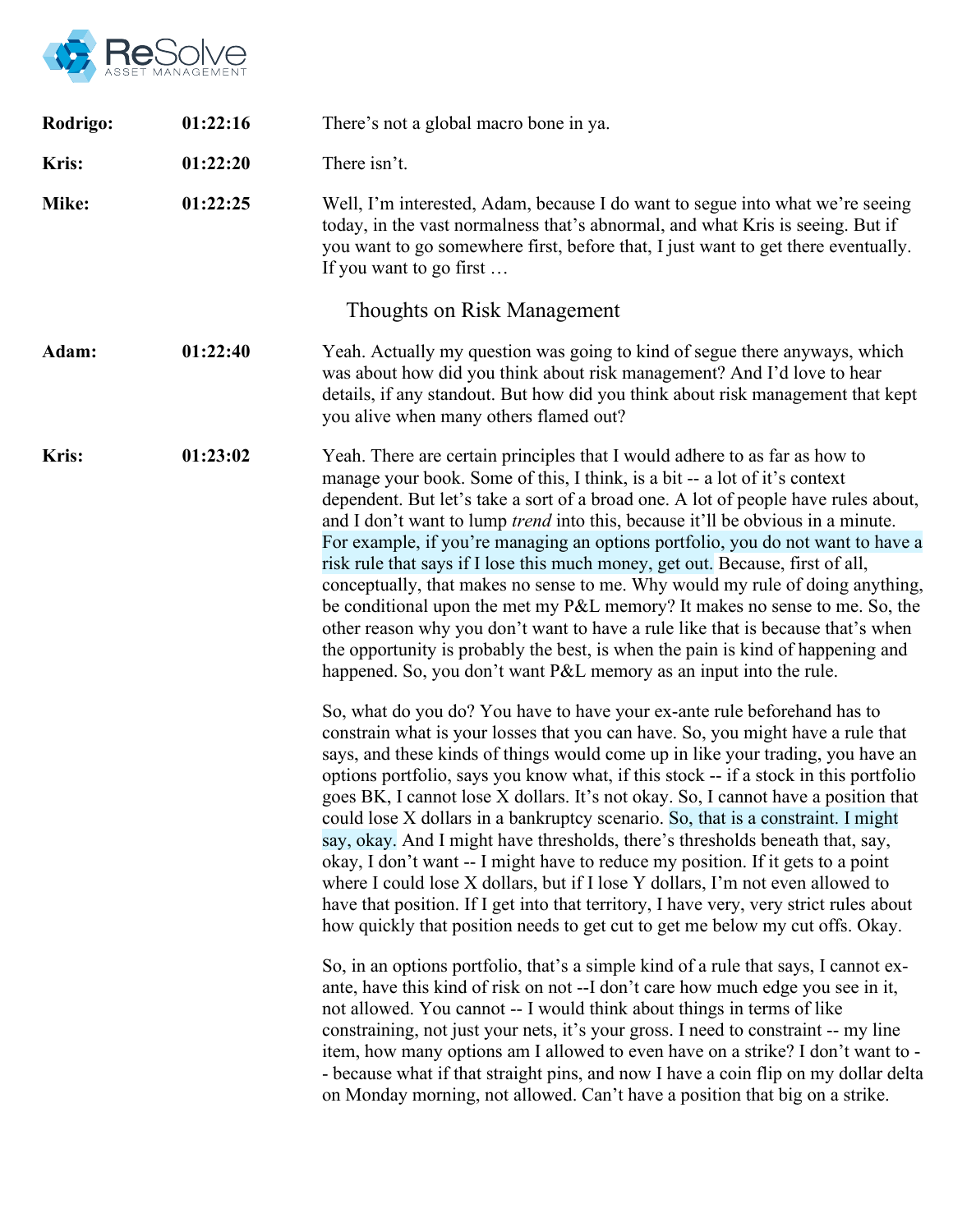

Can't have -- I can't run long 10 million vega in one month, and short 10 million vega and another month and say, oh, look, I'm flat. No, I have to constrain my gross in every month. I have to constrain by name, by sector, by - it's just this just like concentric orbits of constraints on everything that you are allowed to do.

Adam: 01:26:19 That sounds familiar.

**Kris:** 01:26:21 I mean, it's -- and then you have your Greeks are one thing, you might manage around your Greeks, but the thing about Greeks is that they're local. So, my Greeks will dictate how big things can be on sort of like a day to day basis. But I need to be able -- I need to shock my portfolio. If I shock my portfolio and I put in insane assumptions about what could happen, especially me, I was trading futures. On average, futures contracts are correlated with one another and the term structure, but not always. Sometimes they can go in opposite directions. And it makes sense that they would go in opposite directions, because we can have a squeeze today that can destroy demand tomorrow. In that dynamic means that these, it would be logical for these contracts to go in opposite directions.

> So, if I'm using any kind of model that says, that acts as if this correlation is always positive, I have problems. So, I need to constrain against that. So, it's just this constant number of constraints that you are putting on your portfolio, and recognizing that the path -- like, the biggest shock has not happened yet. In everything that you trade, the biggest shock has not happened yet. So, that has to be built into the port -- that also has to be built into your risk.

And then with options, because you have all these different orders of stuff, you need to account for all that, as well. So, in a sense, I think that it's probably one of the great things about trading options is that it's probably the tip of this - trading nonlinear products is probably the tip of the spear as far as risk management understanding. And I think the ideas that come out of the like arbitrage options world are filled with lessons for how to think about risk, that I think everybody can inherit. The context could be different, but the principles are worth studying. And survival is basically about ex-ante constraint. You know, that's how you survive all -- it's 2020. I mean, and honestly, the options - - well, a lot of them blew up. The options firms that look, the options firms that have market maker blood, by and large, did very well -- do very well in those situations, because they might get beat up --

Like the nature of being any kind of a market maker is that when the world changes, you take a hickey right away. But your risk management rules allow you to recover. And now you are standing in this amazing environment that you can make all the money back. And I remember from the floor, would walk in some days and the market will have done something nuts, and you start the day down and you're like in the hole you know three month's worth of work you're in the hole and you might make it back in the same day because that -- how bad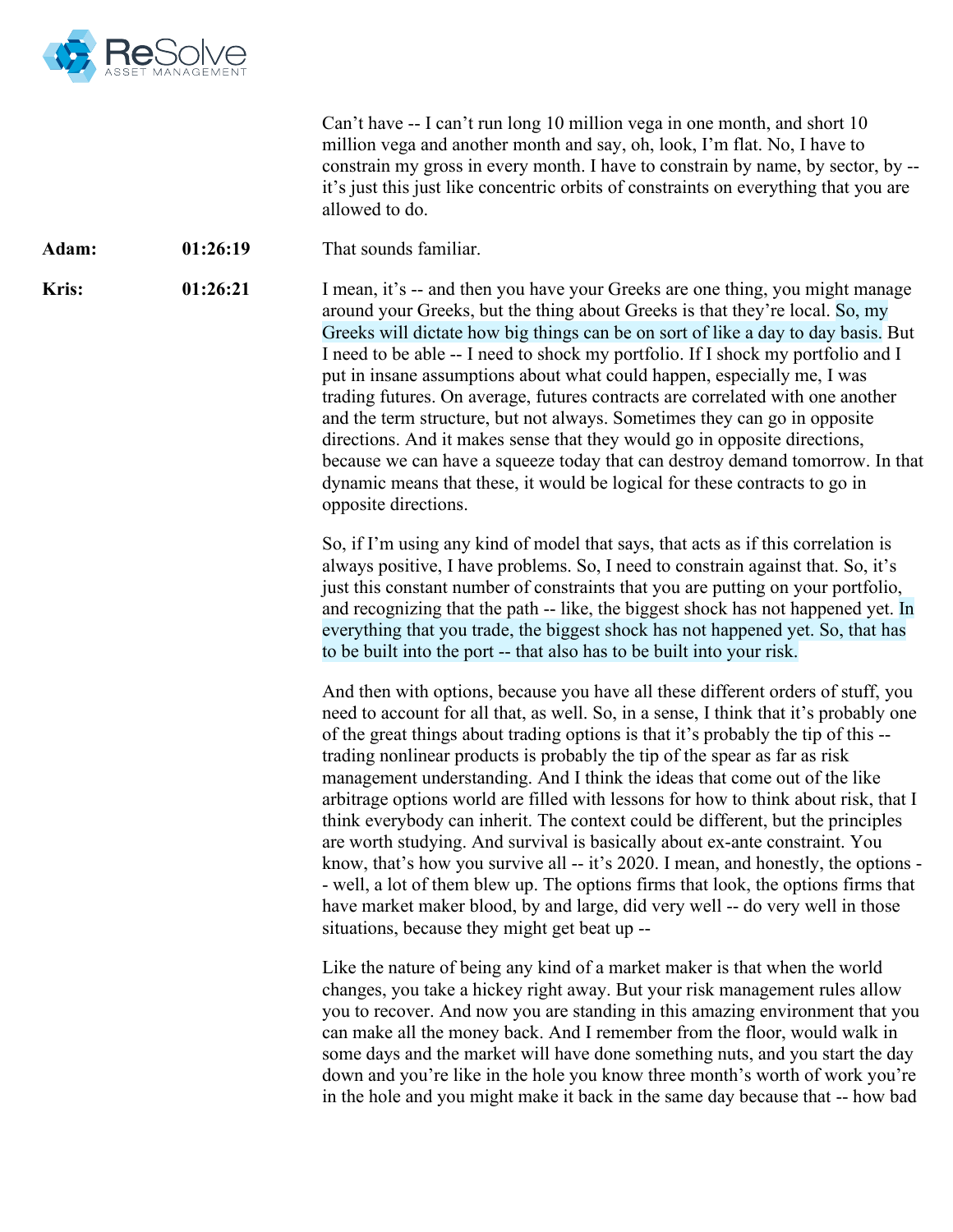

|              |          | it was, is like at some point that risk was constrained, and now you're standing<br>there ready to make markets. And you have to toss it out. Like, I know. I took a<br>big hickey today, three months of work out the window, but today we make hay.                                                                                                                                                                                                                                                                                                                                                                                                                                                                                                                                                                                                                                                                                                                                                                                                                                                                                                               |
|--------------|----------|---------------------------------------------------------------------------------------------------------------------------------------------------------------------------------------------------------------------------------------------------------------------------------------------------------------------------------------------------------------------------------------------------------------------------------------------------------------------------------------------------------------------------------------------------------------------------------------------------------------------------------------------------------------------------------------------------------------------------------------------------------------------------------------------------------------------------------------------------------------------------------------------------------------------------------------------------------------------------------------------------------------------------------------------------------------------------------------------------------------------------------------------------------------------|
| Adam:        | 01:29:59 | Yeah, and other guys are getting fully liquidated, right,  collecting that. And<br>therefore, the spreads are massive, the vegas are huge, they're like the<br>opportunities are massive. And you are still standing and able to profit from<br>those opportunities.                                                                                                                                                                                                                                                                                                                                                                                                                                                                                                                                                                                                                                                                                                                                                                                                                                                                                                |
| Rodrigo:     | 01:30:14 | Yeah, if I understand correctly, something that you haven't seen before<br>happens, you get wiped out or something that is completely unexpected<br>happens. Once it does happen, you're back in your own turf, you know exactly<br>what's up. Right? So, the first shock is terrible, what the hell happened to us?<br>After that, get your bearings. I understand the playing field, let's go make some<br>money, and there's more spreads than ever to do it.                                                                                                                                                                                                                                                                                                                                                                                                                                                                                                                                                                                                                                                                                                    |
| <b>Kris:</b> | 01:30:41 | I would say, related to this, as far as like, what it's like to trade this stuff, your<br>mindset splits into different modes, and you have to know how to turn certain<br>modes on and off. What I mean by that, when markets are kind of regular, I'm<br>looking for good positions. I'm looking for, like I'm trading to target levels of<br>risk. And like I said, I want to accumulate the -- I want to be long oil, I want to<br>be long oil vol, I want to be short corn vol, I want to -- like I have an idea of<br>like, these are the things that I want. I have access. However, when the world<br>changes and we go into everything's in flux, and some kind of something has<br>changed, that you might go out of that -- you go out of that mode and say<br>market maker mode. Okay. No positions, no opinions. Today, I trade relatively<br>flat.                                                                                                                                                                                                                                                                                                    |
|              |          | By the end like I'm going to look at the end of the day how much vega, again,<br>that's something I would always watch. How much vega did I buy today, how<br>much vega did I sell today, and what months, how much gamma, how much<br><i>beta</i> ? And every month, I want to know what did I do today? And in certain<br>modes, if I accumulated a position in a fast market kind of condition, I'm<br>usually sad. So, I know that I need to stay away from a position accumulation.<br>So, what happens is, I buy, I think this is a good buy, starts to go against me.<br>You know what? Make sure that the world changed. Like maybe the thing that -<br>- maybe I bought this. And there's always a reason, everything that I buy or sell,<br>there's a reason. I know exactly what the reason is. I bought this, because this is<br>bid here. Right? Like I sold this, because this is offered here. Like everything<br>that I trade, I know exactly why I did it. And if I sold this here, and then this<br>thing that I was offered here, goes up to here. And this goes up here, I buy this<br>back. I hate my trade now because this thing's now here. |
|              |          | So, I want to buy this back, I have no problem locking in a loser. I have no<br>problem as long as the reason for that trade has been refuted by the market. I<br>might even go and say the other way. Now I want to -- I sold this thing now I<br>want to buy it. Because I don't want to buy this thing and sell this thing that I                                                                                                                                                                                                                                                                                                                                                                                                                                                                                                                                                                                                                                                                                                                                                                                                                                |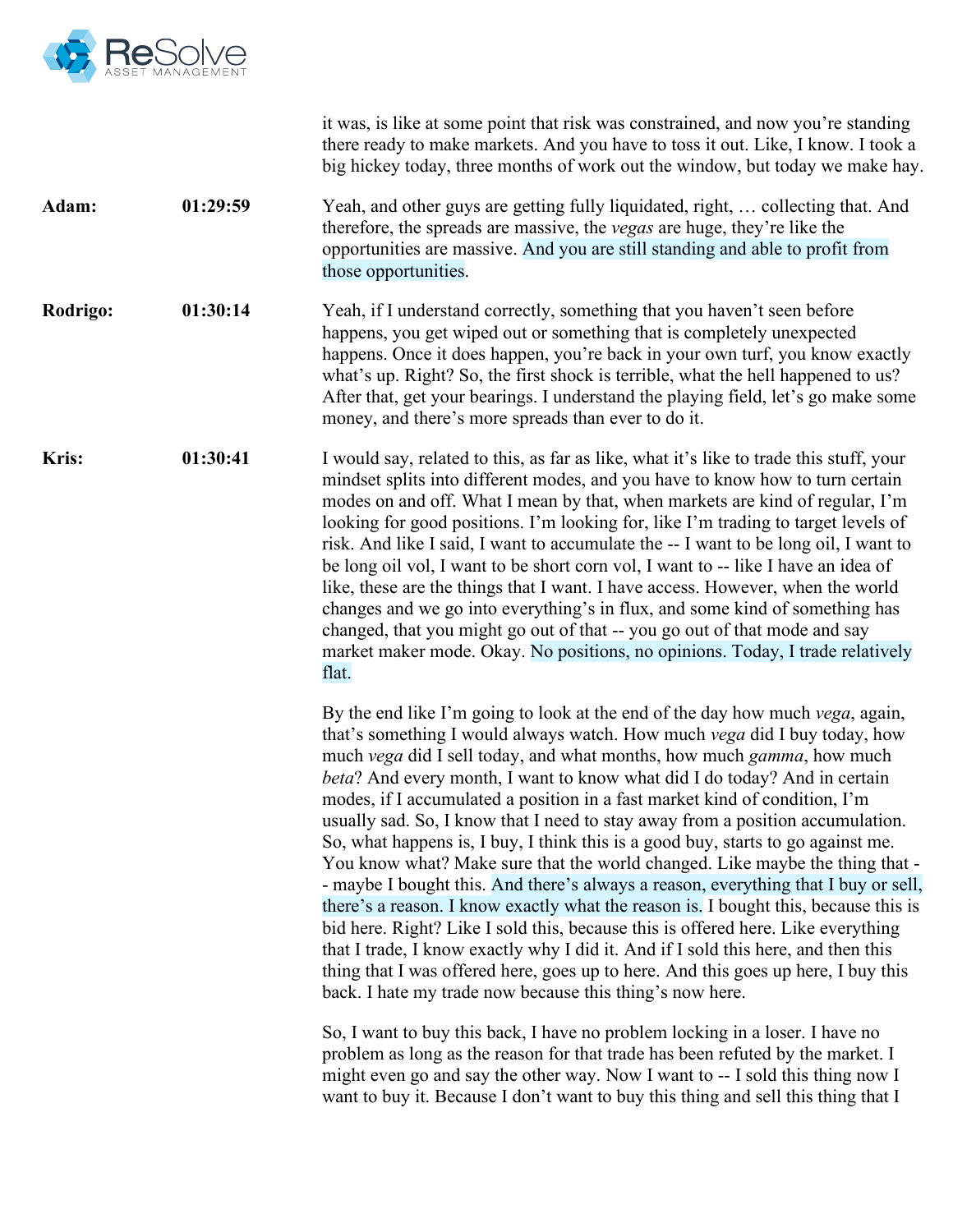

|       |          | thought before was causing me to sell it. Now that thing's high, and I want to<br>sell that. So, I will completely flip my position, say, because I know what I'm<br>trading against. And everything has a reason. I don't do a trade on an opinion.<br>It's like the trader on a desk comes to you. Why did you do this? Why did you<br>do that? There better be a list of reasons. I said this was offered here, this was<br>bid there. I'm seeing this flow here. That guy is going to -- like, I need to know<br>the reasons. Everything I do. This is what's hard for me for investing is because<br>I don't understand the reasons that well. Or I understand the reasons for trading.<br>But I don't understand the, you know, macros. I really don't understand the<br>reason I don't think I understand any of that. So, yeah, different                                                                                                                          |
|-------|----------|----------------------------------------------------------------------------------------------------------------------------------------------------------------------------------------------------------------------------------------------------------------------------------------------------------------------------------------------------------------------------------------------------------------------------------------------------------------------------------------------------------------------------------------------------------------------------------------------------------------------------------------------------------------------------------------------------------------------------------------------------------------------------------------------------------------------------------------------------------------------------------------------------------------------------------------------------------------------------|
| Adam: | 01:33:56 | Mike -- Yeah, different contexts for sure. Mike sorry, you go you had                                                                                                                                                                                                                                                                                                                                                                                                                                                                                                                                                                                                                                                                                                                                                                                                                                                                                                      |
|       |          | Where We Are Today                                                                                                                                                                                                                                                                                                                                                                                                                                                                                                                                                                                                                                                                                                                                                                                                                                                                                                                                                         |
| Mike: | 01:34:01 | Yeah, I just thought -- I want to make sure we get to the point of where we are<br>today. So, we've tracked a long way. We went from 2000 to 2022. We're sitting<br>here today. You're now stepped away from the industry sort of for a bit. With<br>all your skill and experience, what are you seeing today in that you know that<br>latticework that you were talking about, that mosaic of hey, these markets are<br>normal, these are non-normal; how's that shifted in the last six months? It<br>certainly feels like there has been a significant shift in regime of some kind. But<br>I'm wondering, and I think the audience is wondering too, what are you seeing,<br>what are you seeing in the vol markets, what are you seeing in different pits as it<br>were today versus six months ago, versus the last three years?                                                                                                                                     |
| Kris: | 01:34:46 | Yeah. So, I think it's going to be a disappointing answer, because my answer is<br>going to be, this is a trading environment and I would not be taking positions. I<br>want exposure to people that benefit from dislocations, from disorder. I want to<br>be exposed to people that think like traders right now, not people that have<br>opinions. That's how I feel today. For people that are sitting in seats where they<br>can trade things that are going this way and that way, this is an unbelievable<br>environment, I don't know. And again, like maybe you guys can tell me like,<br>what kind of things can one buy? What are the exposures that one could have<br>that benefit from that like, other than, like, buying maybe virtue stock or<br>something like that, but it's like, that's the idea is like, I would want exposure to<br>people that are in a sense, like, we have, in our personal money portfolio,<br>whatever, like, we allocate to -- |
|       |          | My wife is in this business too on the investing side. And we allocate with<br>private managers, I mean, that's, it's like, people that kind of, that we think can<br>make money in environments like this, not all of it. Honestly, some of this is<br>probably, like veiled <i>beta</i> , ultimately. Like, it's kind of hard to get away from<br>that. Right? But it's just understanding that right now, I don't know anything<br>about what's going on, things feel really crazy to me. The real estate markets<br>feel incredibly wild, to me. Like, I live in the Bay Area, I see things here that<br>are, I mean, sometimes I'm just scratching my head, I'm like how much money                                                                                                                                                                                                                                                                                   |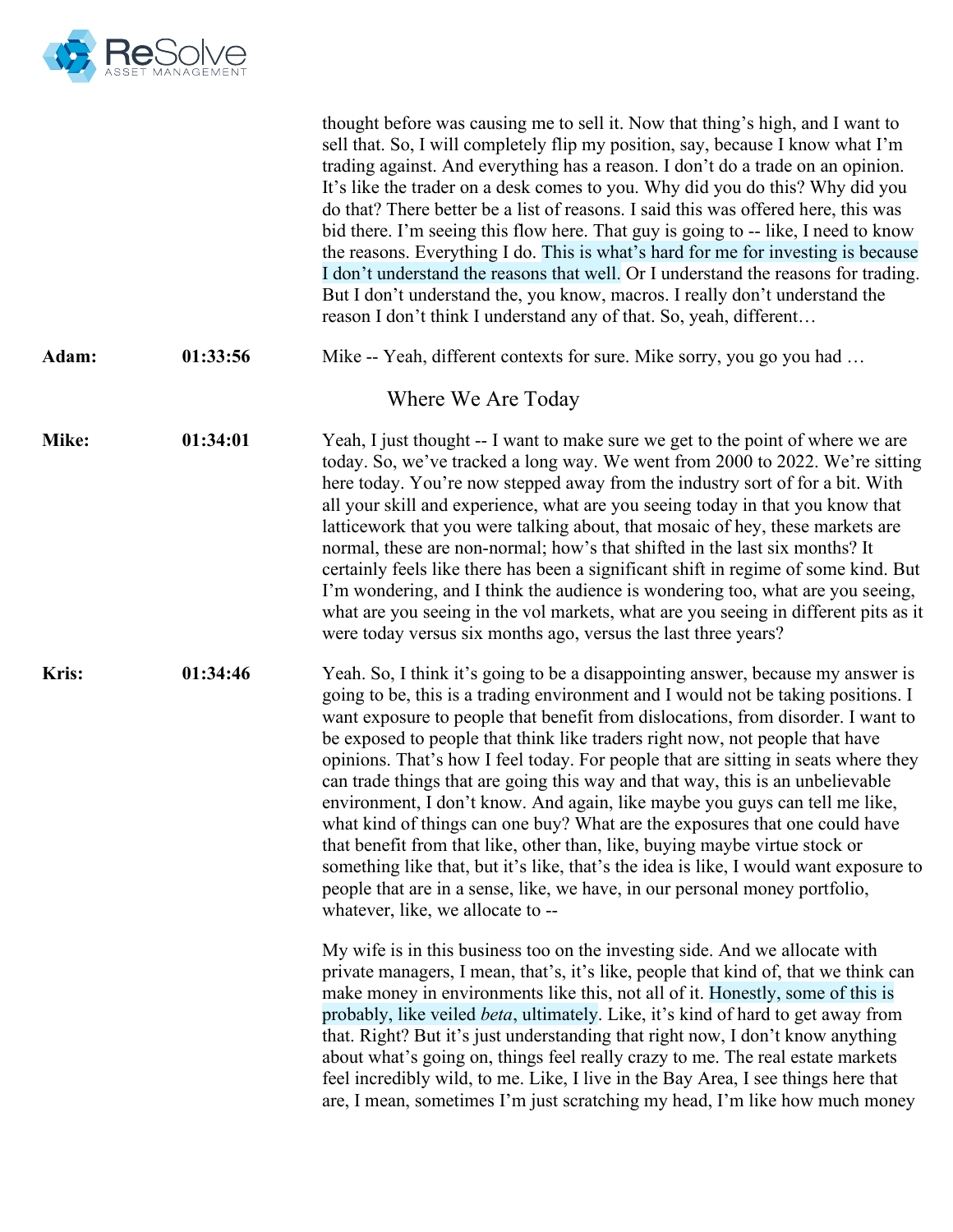

is out there? Like, it feels infinite in some ways. And it's not -- When you talk to realtors and you talk to -- it's like, it's kind of freakish as far as like, I've never seen anything like this. COVID seems to have like blown something open. I think just like all you guys, like you guys see the world crazy. I don't have any special insight into this. I just know that, you know, honestly, if I was trading, it's probably an amazing environment, especially because I was in commodities.

**Mike: 01:37:14** We're Canadians so we have no San Francisco real estate market for sure.

**Rodrigo: 01:37:20** … run the rolling -- what was it, the diversification ratio or something like that was the amount of unique bets that one can examine from the futures markets, right? So, you can actually find a way to see roughly how many unique bets there are. And I think back to the 1990s, but the highest peaks were in the 2000s, in the mid-2000s, right. These were periods where there was high inflation, right, a prolonged multi-year bear markets, and things were breaking. There was chaos in the streets, there was wars, there was a bunch of things that just we've forgotten as investors, just the proverbial we, have forgotten as investors, could happen. During that decade, you had a massive amount of dispersion, and therefore opportunities to make money on longs and shorts and the like. And so you look at the decade of 2000 and 2010, and what you identify is that index investing wasn't really that big a thing. You had Magellan Fund, you had in Canada, Eric Sprott making active equity selection, all the active equity managers were killing it. All the CTAs were making double digit returns, 20-30%, annualized you had -- Warren Buffett had an amazing decade right after that, the tech crash.

> And so when there's dispersion, as you said, when there's chaos, and there are people that are active managers trying to find those opportunities, it's a great time to be in that space. And then in the last decade, when you have benign inflation, and persistent positive growth shocks, when there's a lot of visibility, and there's like the fog of war has kind of gone away. Then you see the big winners, right? You see the FANGs and everybody's just going to plow a bunch of money into those stocks. Growth stocks tend to do really, really well, right before the chaos ensues. So, I just think, from your perspective, you're seeing it as a trader, that I want somebody to take no position, I want somebody that can manage dispersion, you're totally right. But that goes down the, in my opinion, down the active ladder, from equity selection, to sector rotation, to asset allocation, to CTAs, and systematic little macro guys like us, we're seeing more opportunities than we've ever seen. And you saw it going back to the original chart that I asked Adam. you saw a lot of peaks in 2000 with a lot of bets, and then the last 10 years, kind of -- it's whittled down to very, very few bets, really tough to make money. And all of a sudden that's gone -- that's spiked up.

Adam: 01:39:49 That's why it's interesting too, is that you know, during calm markets, there are more opportunities for dispersion within equity markets, and within credit markets. But during times like these, stock picking actually is, there's less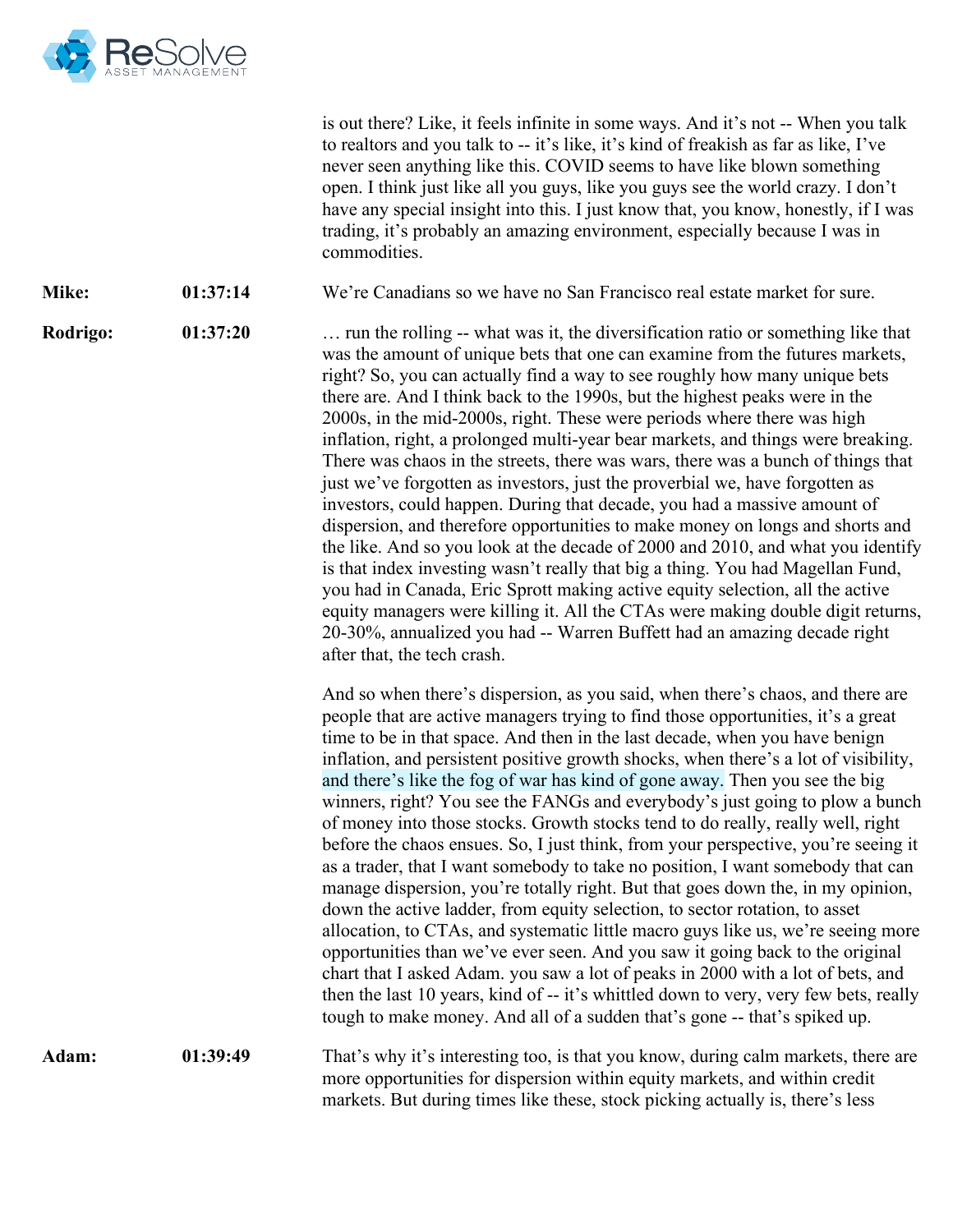

|                 |          | dispersion because as you know, right, better than most, you've got correlations<br>that are moving towards one within the equity markets, but across different<br>markets, the correlations are breaking, right? So, and there'll come a point<br>where there's going to be a major liquidation event, and everything's going to<br>go down together, like we do see, from time to time that lasts a few, a few days,<br>or maybe a week or so. Right? But yeah, at the moment, your intuition I think is<br>great, right? You want active trading, you want lots of diversity in the things<br>that you can trade because a variety of things are breaking at different times.<br>And so there's a large opportunity set for nimble traders across these global<br>markets.       |
|-----------------|----------|-------------------------------------------------------------------------------------------------------------------------------------------------------------------------------------------------------------------------------------------------------------------------------------------------------------------------------------------------------------------------------------------------------------------------------------------------------------------------------------------------------------------------------------------------------------------------------------------------------------------------------------------------------------------------------------------------------------------------------------------------------------------------------------|
| <b>Kris:</b>    | 01:40:52 | Yeah, it's I think, it's like I want agnostics to have the money right now.                                                                                                                                                                                                                                                                                                                                                                                                                                                                                                                                                                                                                                                                                                         |
| Mike:           | 01:41:01 | Yeah. With access to all the markets, right, without a leaning or preference,<br>right. There's lots of stuff going on. There's lots of vol out there, there's lots of<br>different directions it's going, you don't need to lug any position.                                                                                                                                                                                                                                                                                                                                                                                                                                                                                                                                      |
| <b>Rodrigo:</b> | 01:41:15 | I've been waiting 10 years to say that Vanguard, this is a time where Vanguard<br>gives some of that -- those winnings back but they're an active manager too<br>now. They're putting out all these factor-based ETFs. And goddammit, they're<br>timing this right. But yeah, that passive index, like this idea that passive<br>investing the way Americans see it, which is the S&P 500, it's going to be a<br>rough go.                                                                                                                                                                                                                                                                                                                                                          |
| Mike:           | 01:41:39 | But it's the same ebb and flow we saw. Kris came in the market 2000, I came in<br>like 1990, Japan was the rage. You know, once something becomes broadly<br>adopted as gospel across all the zeitgeist of the general investing pop, it's not<br>going to work.                                                                                                                                                                                                                                                                                                                                                                                                                                                                                                                    |
| Rodrigo:        | 01:42:03 | For me it was BRIC, the BRIC funds, right? Brazil, Russia, India, China, the<br>commodity super-cycle, right? Peak oil. Remember that?                                                                                                                                                                                                                                                                                                                                                                                                                                                                                                                                                                                                                                              |
| Mike:           | 01:42:11 | Oh, yeah. Peak oil. Peak Energy and -- I mean, the thing is 2000, right. You<br>have a market peak in 2000. And then you look how what the dispersion was,<br>what did other markets do? What did emerging markets do? What did gold do? I<br>mean,  massive outperformance. And I think by the way, if you go back to<br>2000, gold still outperforms the S&P 500 at this moment in time, but you know,<br>whatever, no one cares. But then you fast forward to 2011, gold has its peak, its<br>momentary peak, and you know, stocks are flat on their back in the next 10<br>years. What happens? Well, the opposite. Seem to move in these 10-year or<br>decade-like cycles, where things get unsettled for a while. Anyway. It's<br>interesting. It's a very interesting place. |
| Rodrigo:        | 01:42:57 | Going to be a fun decade.                                                                                                                                                                                                                                                                                                                                                                                                                                                                                                                                                                                                                                                                                                                                                           |
| Mike:           | 01:42:59 | Yeah, rising rates haven't been a thing for a long time. Interest rates actually go<br>up? Is that a thing? Can that even happen?                                                                                                                                                                                                                                                                                                                                                                                                                                                                                                                                                                                                                                                   |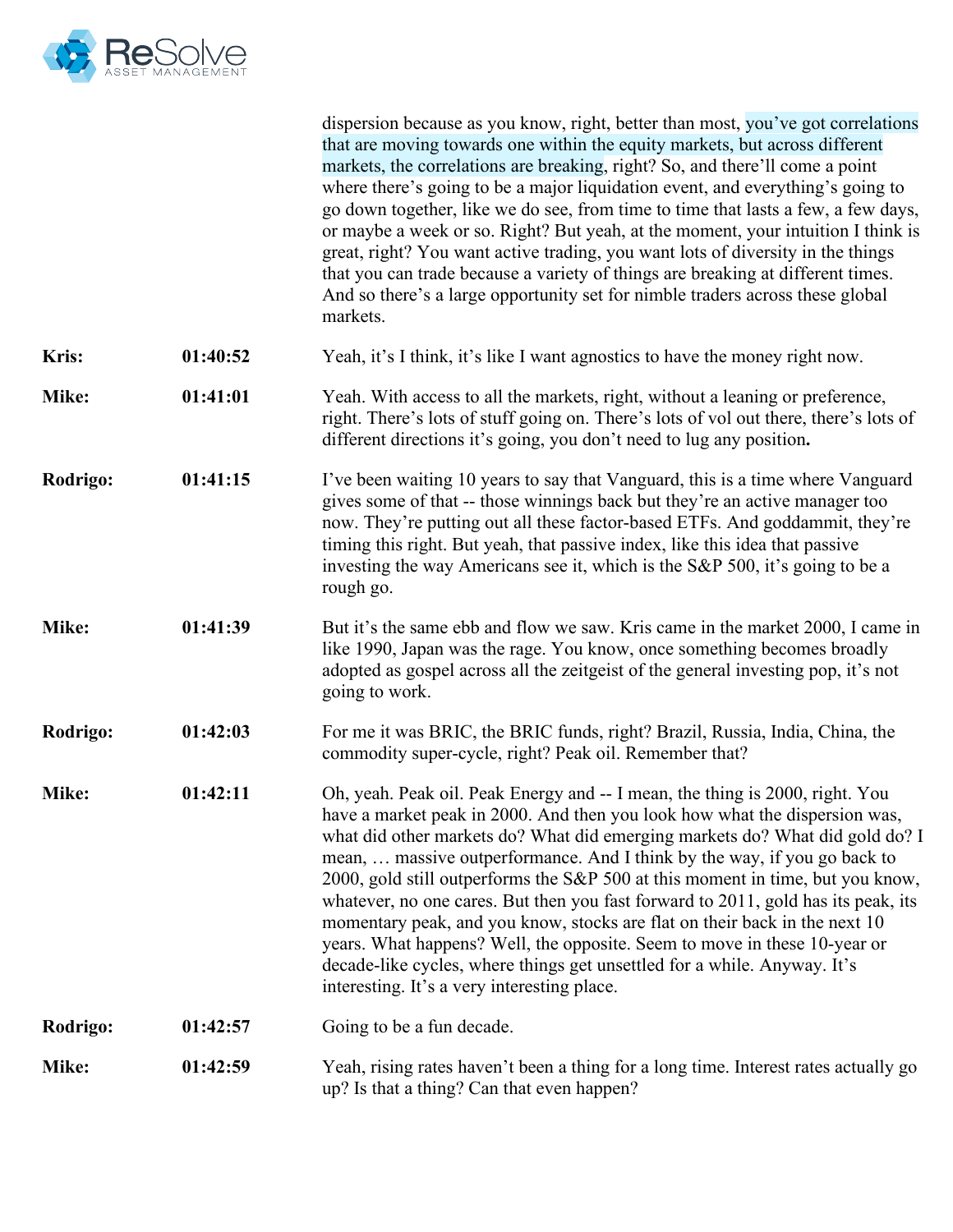

| <b>Kris:</b> | 01:43:10 | Because they kind of timed quitting badly, but you know.                                                                                                                                                                                                                                                                                                                                                                                                                                                                                                                                                                                                                                                                                                                                                                                                                                                                                                                                                                                                                                                                                                                                                                                                                                                                                                                                                                                                                                                                             |  |
|--------------|----------|--------------------------------------------------------------------------------------------------------------------------------------------------------------------------------------------------------------------------------------------------------------------------------------------------------------------------------------------------------------------------------------------------------------------------------------------------------------------------------------------------------------------------------------------------------------------------------------------------------------------------------------------------------------------------------------------------------------------------------------------------------------------------------------------------------------------------------------------------------------------------------------------------------------------------------------------------------------------------------------------------------------------------------------------------------------------------------------------------------------------------------------------------------------------------------------------------------------------------------------------------------------------------------------------------------------------------------------------------------------------------------------------------------------------------------------------------------------------------------------------------------------------------------------|--|
| Mike:        | 01:43:12 | Yeah, maybe.                                                                                                                                                                                                                                                                                                                                                                                                                                                                                                                                                                                                                                                                                                                                                                                                                                                                                                                                                                                                                                                                                                                                                                                                                                                                                                                                                                                                                                                                                                                         |  |
| <b>Kris:</b> | 01:43:15 | Yeah, I'm pretty certain I timed it badly.                                                                                                                                                                                                                                                                                                                                                                                                                                                                                                                                                                                                                                                                                                                                                                                                                                                                                                                                                                                                                                                                                                                                                                                                                                                                                                                                                                                                                                                                                           |  |
| Rodrigo:     | 01:43:16 | Come on over. Come on over.                                                                                                                                                                                                                                                                                                                                                                                                                                                                                                                                                                                                                                                                                                                                                                                                                                                                                                                                                                                                                                                                                                                                                                                                                                                                                                                                                                                                                                                                                                          |  |
| Mike:        | 01:43:18 | When do you think you're making the comeback, bro? When are you going to<br>be like oh, I got too much free time now?                                                                                                                                                                                                                                                                                                                                                                                                                                                                                                                                                                                                                                                                                                                                                                                                                                                                                                                                                                                                                                                                                                                                                                                                                                                                                                                                                                                                                |  |
| <b>Kris:</b> | 01:43:25 | Yeah. No, I have a couple itches to scratch. I don't, I'm just kind of interested in<br>leaving --it's kind of weird, man. When I got into this business, like I didn't -- I<br>had, like I said, I was really naive, I didn't really know much. So, coming into<br>it, it was like, this just seemed like a pretty cool thing to do. You know, when I<br>got into it, I was walking around -- like, I was interested in money and investing<br>to some degree. Like, in college, I was an economics major, which is -- it was a<br>worthless, effing major, but at least the way I studied it.                                                                                                                                                                                                                                                                                                                                                                                                                                                                                                                                                                                                                                                                                                                                                                                                                                                                                                                                      |  |
| Adam:        | 01:44:05 | Me too.                                                                                                                                                                                                                                                                                                                                                                                                                                                                                                                                                                                                                                                                                                                                                                                                                                                                                                                                                                                                                                                                                                                                                                                                                                                                                                                                                                                                                                                                                                                              |  |
| Kris:        | 01:44:06 | And I was interested in the idea of things like derivatives. And I actually was<br>interested even in college. But the way I got the job was I was literally walking<br>around a career fair and SIG has a booth – it was at Cornell. So, I'm walking<br>around their career fair, and there was a guy named Pat at SIG, and he did<br>recruiting there and he had a booth and there was no attention being paid to this<br>booth. Everybody -- you remember, like 1999, everybody wanted to be a<br>banker. That was like, but you know, that was a hot shit. So, everybody was<br>wearing suits at the career fair and everybody wanted to go to be a banker. And<br>there's this guy, he's standing there at his booth and he's got a deck of cards and<br>dice. And he's just looking for somebody to talk to. And I'm walking by<br>completely clueless, and, oh, yeah, what the heck is this about? What's the<br>name of that company? Susquehanna? What the heck is a Susquehanna?<br>And he, I don't remember what he asked me. But he asked me like, some kind<br>of question related to a probability kind of thing, whatever. And I'm like, I<br>didn't get it right. And I was like, that's kind of cool. That was kind of a neat<br>question. I thought that was interesting. And he said, well, why don't you come<br>have a conversation? You know? Okay, and I went there. And I sat down and<br>had this interview, and he asked me more questions like that, and I got them all<br>wrong. But here's the thing -- |  |
| Mike:        | 01:45:47 | Blank piece of paper.                                                                                                                                                                                                                                                                                                                                                                                                                                                                                                                                                                                                                                                                                                                                                                                                                                                                                                                                                                                                                                                                                                                                                                                                                                                                                                                                                                                                                                                                                                                |  |
| <b>Kris:</b> | 01:45:48 | To this day, I think, probably, maybe the most fortuitous sentence I ever said,<br>happened in that interview, because I said to him, this is really cool. How could<br>I get better at this? That was it. And he said, go read. I want you to go read<br>David Sklansky's Getting the Best of It. And I wrote it down. I said, I'm going                                                                                                                                                                                                                                                                                                                                                                                                                                                                                                                                                                                                                                                                                                                                                                                                                                                                                                                                                                                                                                                                                                                                                                                            |  |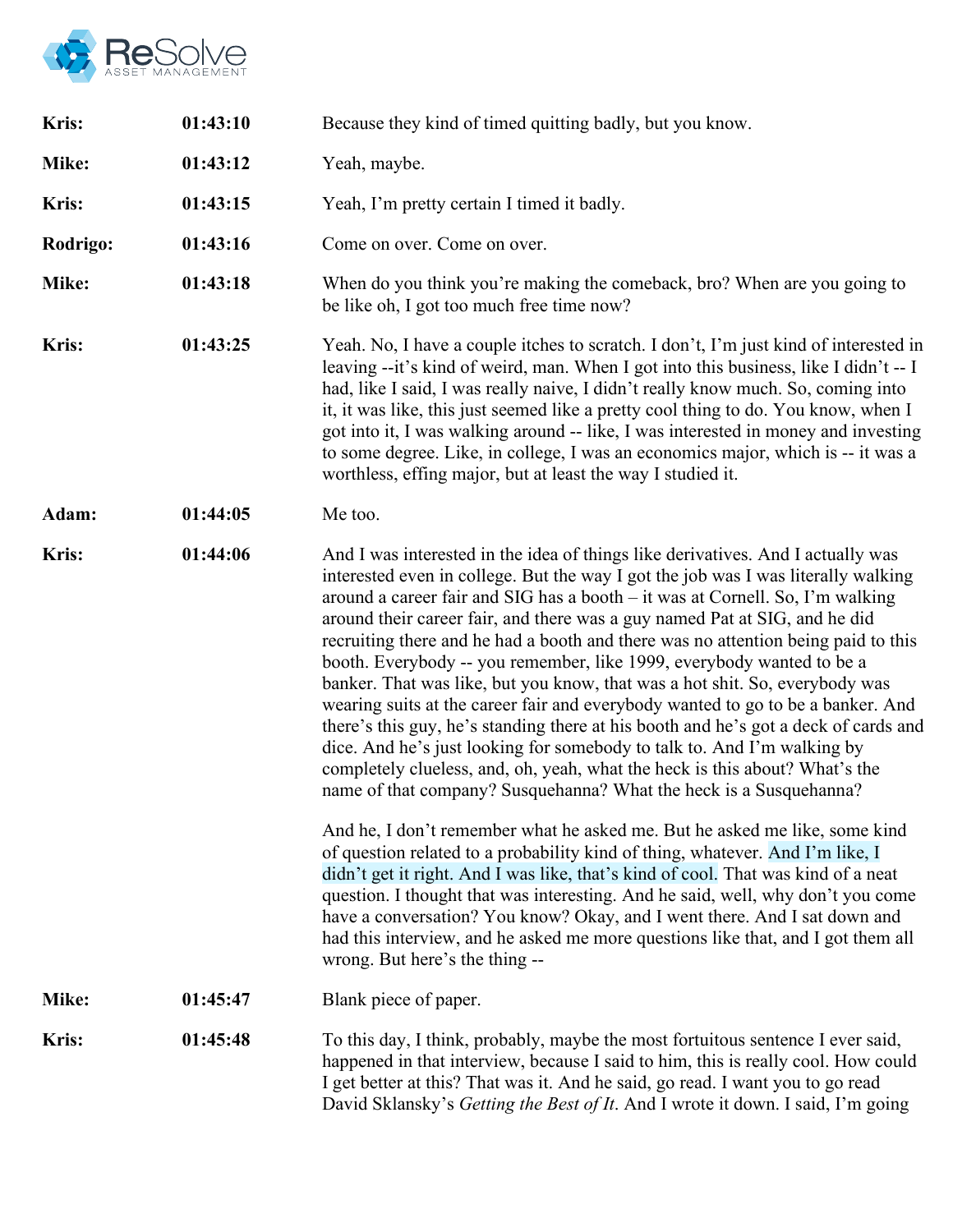

|              |          | to get that book and I walked out of that conversation. I went and I got the book.<br>And he specifically told me, the first chapter, read the first chapter. I read the<br>first chapter, and that book is, <i>Getting the Best of It</i> , is basically a treatise on the<br>idea of edge in gambling. That's it, that's what the book is about. I read the<br>whole book, and then they did on campus interviews later. He called me he said,<br>you can you know, come interview, okay. I went there and I interviewed. And I<br>struggled, but I was interested and I had demonstrated that I had read the book.<br>So, I walk out of there and I have no idea and lo and behold, and like I said they<br>were hiring bodies and they needed people. So, I get the call and I got a second -<br>- I got a phone interview, more math questions. These I nailed. I get all the<br>math.                                                                                                                                                        |
|--------------|----------|----------------------------------------------------------------------------------------------------------------------------------------------------------------------------------------------------------------------------------------------------------------------------------------------------------------------------------------------------------------------------------------------------------------------------------------------------------------------------------------------------------------------------------------------------------------------------------------------------------------------------------------------------------------------------------------------------------------------------------------------------------------------------------------------------------------------------------------------------------------------------------------------------------------------------------------------------------------------------------------------------------------------------------------------------|
| Rodrigo:     | 01:47:11 | What was your background and undergrad?                                                                                                                                                                                                                                                                                                                                                                                                                                                                                                                                                                                                                                                                                                                                                                                                                                                                                                                                                                                                            |
| Kris:        | 01:47:13 | Econ. I haven't taken a math class since high school. That's like Calculus BC. I<br>haven't taken a math class since high school. I am completely ignorant of I'm<br>just trying to learn                                                                                                                                                                                                                                                                                                                                                                                                                                                                                                                                                                                                                                                                                                                                                                                                                                                          |
| Rodrigo:     | 01:47:26 | It wasn't econometrics. It was econ.                                                                                                                                                                                                                                                                                                                                                                                                                                                                                                                                                                                                                                                                                                                                                                                                                                                                                                                                                                                                               |
| <b>Kris:</b> | 01:47:29 | No, it was econ. It was like a lot of blue booklets and that was pretty -- that was<br>like, I mean, like, verbal scores in life were very high. So, I was good at<br>bullshitting through college. And I would take all these classes where you<br>would have to basically write stuff. And my classmates or friends, whatever,<br>like, in college, they would be like, can you write this for me? Like, I would --<br>so, I felt pretty comfortable bullshitting, which is totally bullshit. There's no<br>research, just making stuff up. But I would make stuff up and I was able to get<br>good grades doing that. But then this stuff was like, man, I haven't really<br>thought about math stuff since high school. And then, so I learned that and then<br>eventually, like, then I got the questions right, and I got better. And then I<br>managed to get the job. And that was it. But it was all pretty much because I<br>feel like I said, I don't know how to do this, but I like it. Could you tell me how<br>to get better at it? |
| Mike:        | 01:48:39 | Can only connect the dots looking backwards.                                                                                                                                                                                                                                                                                                                                                                                                                                                                                                                                                                                                                                                                                                                                                                                                                                                                                                                                                                                                       |
| <b>Kris:</b> | 01:48:44 | Yeah. That's right. It's so true.                                                                                                                                                                                                                                                                                                                                                                                                                                                                                                                                                                                                                                                                                                                                                                                                                                                                                                                                                                                                                  |
| Mike:        | 01:48:48 | Yeah. That's amazing. Well, we take it up in almost two hours of your time.<br>And I think we've                                                                                                                                                                                                                                                                                                                                                                                                                                                                                                                                                                                                                                                                                                                                                                                                                                                                                                                                                   |
| Adam:        | 01:48:53 | That's a good place to end it too. That's a good lesson to end on for sure.                                                                                                                                                                                                                                                                                                                                                                                                                                                                                                                                                                                                                                                                                                                                                                                                                                                                                                                                                                        |
| <b>Kris:</b> | 01:48:57 | Yeah, I appreciate you guys having me on. This is cool and you made me feel<br>really comfortable because I never really did stuff like this before. So, this was<br>pretty dope, man.                                                                                                                                                                                                                                                                                                                                                                                                                                                                                                                                                                                                                                                                                                                                                                                                                                                             |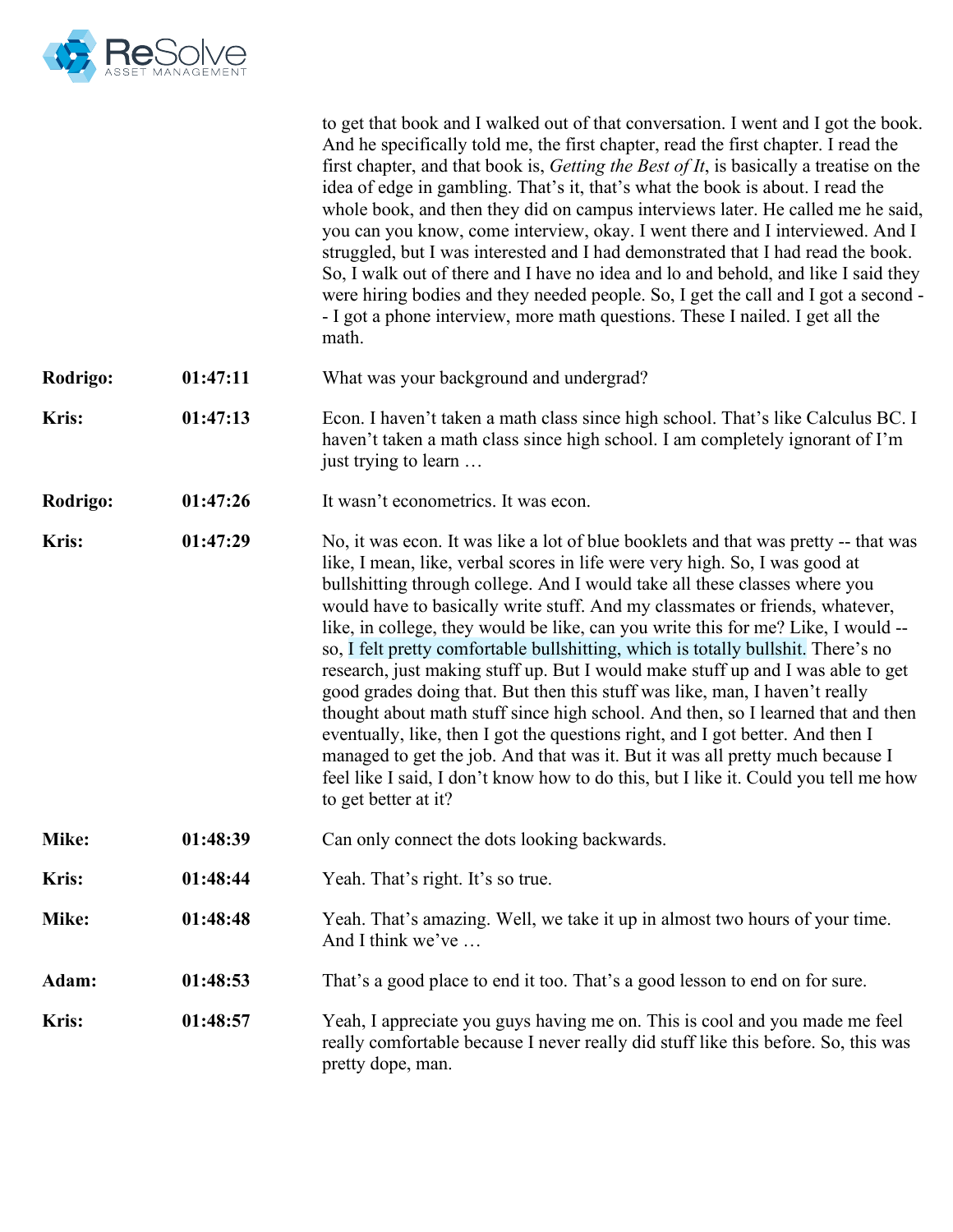

| Adam:        | 01:49:06 | Yeah. You said you were nervous. You didn't seem nervous the entire time,<br>mate. So, this has been a lot of fun. And thanks so much for sharing too, a lot of<br>wisdom.                                                                                                                                                                                                                                                                                                                                                                                                                                                                                                     |  |
|--------------|----------|--------------------------------------------------------------------------------------------------------------------------------------------------------------------------------------------------------------------------------------------------------------------------------------------------------------------------------------------------------------------------------------------------------------------------------------------------------------------------------------------------------------------------------------------------------------------------------------------------------------------------------------------------------------------------------|--|
| Rodrigo:     | 01:49:13 | Very entertaining stories. Very insightful. I can't wait -- We'll have you back<br>again. I know everybody was waiting to talk about vol. We didn't                                                                                                                                                                                                                                                                                                                                                                                                                                                                                                                            |  |
| Adam:        | 01:49:23 | Next time.                                                                                                                                                                                                                                                                                                                                                                                                                                                                                                                                                                                                                                                                     |  |
| Mike:        | 01:49:25 | And where can everybody find you, Kris? Just at the end here, remind them of<br>all your places where you exist, your blog, your newsletter, Twitter, all that<br>stuff?                                                                                                                                                                                                                                                                                                                                                                                                                                                                                                       |  |
| Kris:        | 01:49:32 | Yeah. So, I mean, you could follow me, I'm @KrisAbdelmessih. And<br>everything – I have a portal where everything I've ever written on the internet is<br>there; all my options writing, all that stuff, it's all indexed. And then I write a<br>weekly Moontower newsletter that sometimes talks about finance and<br>sometimes just me riffing about whatever. But you get like                                                                                                                                                                                                                                                                                              |  |
| Adam:        | 01:49:55 | Oh, it's exceptional. I love it when you off-road.                                                                                                                                                                                                                                                                                                                                                                                                                                                                                                                                                                                                                             |  |
| Kris:        | 01:49:58 | What's that?                                                                                                                                                                                                                                                                                                                                                                                                                                                                                                                                                                                                                                                                   |  |
| Adam:        | 0:49:59  | I said it's exceptional and I really love it when you off-road.                                                                                                                                                                                                                                                                                                                                                                                                                                                                                                                                                                                                                |  |
| Kris:        | 01:50:02 | Oh, I appreciate that. Thank you very much. It's just -- I'm trying to figure<br>things out in public, I find that that's a pretty good way of living my life these<br>days. So, but my Twitter has links to everything. So, that's probably the best<br>place, just go there.                                                                                                                                                                                                                                                                                                                                                                                                 |  |
| Rodrigo:     | 01:50:16 | Excellent.                                                                                                                                                                                                                                                                                                                                                                                                                                                                                                                                                                                                                                                                     |  |
| Mike:        | 01:50:16 | That's awesome.                                                                                                                                                                                                                                                                                                                                                                                                                                                                                                                                                                                                                                                                |  |
| Adam:        | 01:50:17 | That's fantastic. I just also want to mention that next week Meb Faber is<br>allegedly going to be on the show. So, if he's not surfing, he may or may not be<br>here. And on May 6, we've got Vincent Dillard talking about the inflationary<br>environment, how to navigate that. So, some more really good shows coming<br>up. So, tune in, make sure to Like and Share so we get more guests like Kris, on<br>the show. And Kris, thanks so much, man. Really fun. Hopefully, we get to<br>raise a glass in person sometime in the near future. And thanks to everyone who<br>showed up today and commented and asked questions, and we hope you show<br>up in the future. |  |
| Rodrigo:     | 01:50:59 | Thanks all.                                                                                                                                                                                                                                                                                                                                                                                                                                                                                                                                                                                                                                                                    |  |
| <b>Kris:</b> | 01:51:00 | Thank you guys very much. Have a good weekend.                                                                                                                                                                                                                                                                                                                                                                                                                                                                                                                                                                                                                                 |  |